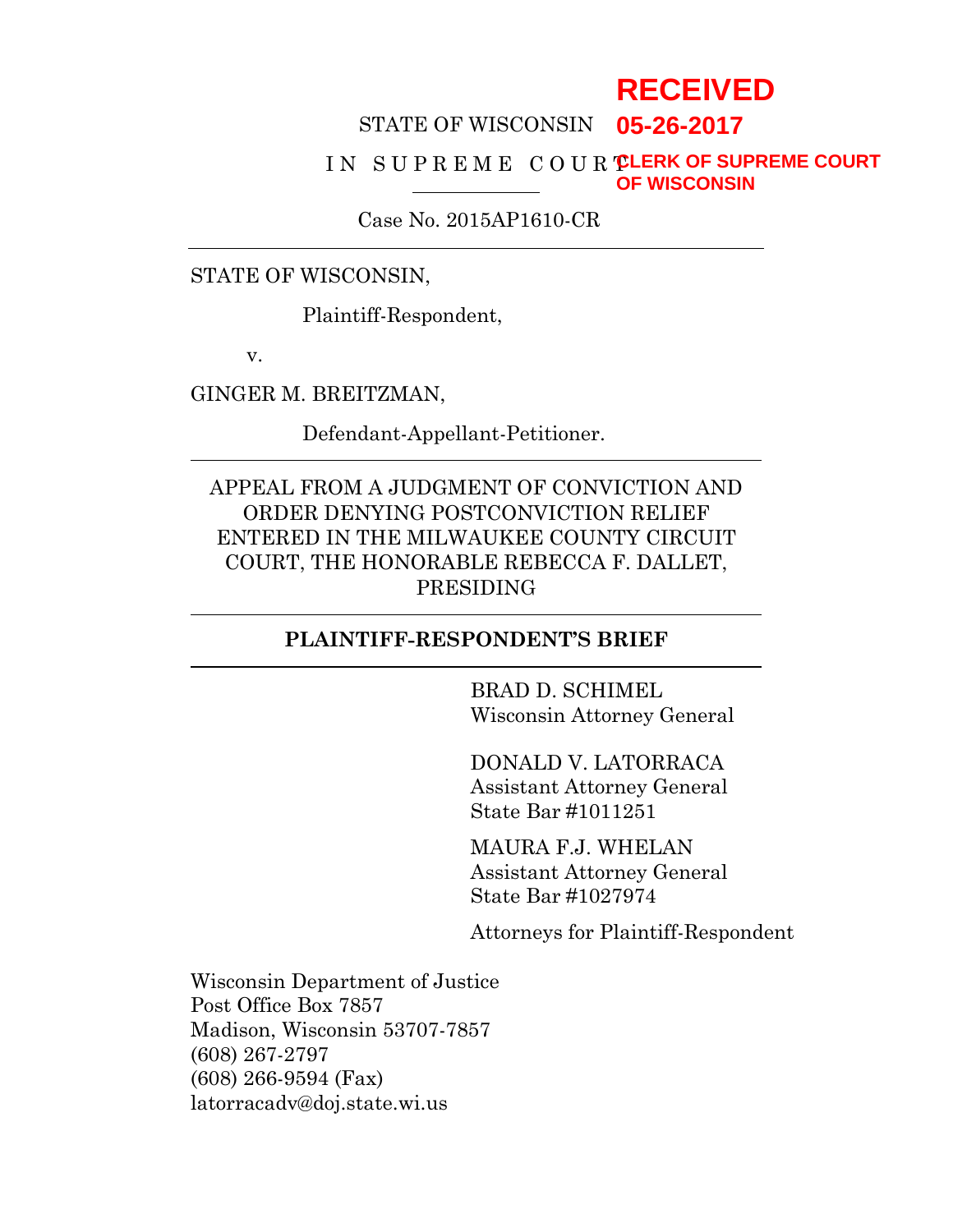## **TABLE OF CONTENTS**

|      |           | Page                                                                                                                                                                                                                                                 |
|------|-----------|------------------------------------------------------------------------------------------------------------------------------------------------------------------------------------------------------------------------------------------------------|
|      |           |                                                                                                                                                                                                                                                      |
|      |           |                                                                                                                                                                                                                                                      |
|      |           | STATEMENT ON ORAL ARGUMENT                                                                                                                                                                                                                           |
|      |           |                                                                                                                                                                                                                                                      |
| I.   |           |                                                                                                                                                                                                                                                      |
| П.   |           |                                                                                                                                                                                                                                                      |
| III. |           |                                                                                                                                                                                                                                                      |
|      |           |                                                                                                                                                                                                                                                      |
|      |           |                                                                                                                                                                                                                                                      |
| I.   |           | Breitzman's counsel was not ineffective for<br>failing to raise a free speech challenge to the<br>disorderly conduct charge because she has not<br>demonstrated as a matter of settled law that she<br>has a right to engage in profane conduct that |
|      | A.        |                                                                                                                                                                                                                                                      |
|      |           | Ineffective assistance of counsel 12<br>1.                                                                                                                                                                                                           |
|      |           | 2.<br>The disorderly conduct statute and                                                                                                                                                                                                             |
|      | <b>B.</b> | Trial counsel's failure to raise a free<br>speech challenge to Breitzman's<br>prosecution for disorderly conduct did not<br>ineffective assistance of<br>constitute                                                                                  |
|      |           | Counsel did not perform deficiently<br>1.<br>by failing to challenge the disorderly<br>conduct charge on free speech<br>grounds because the issue was not                                                                                            |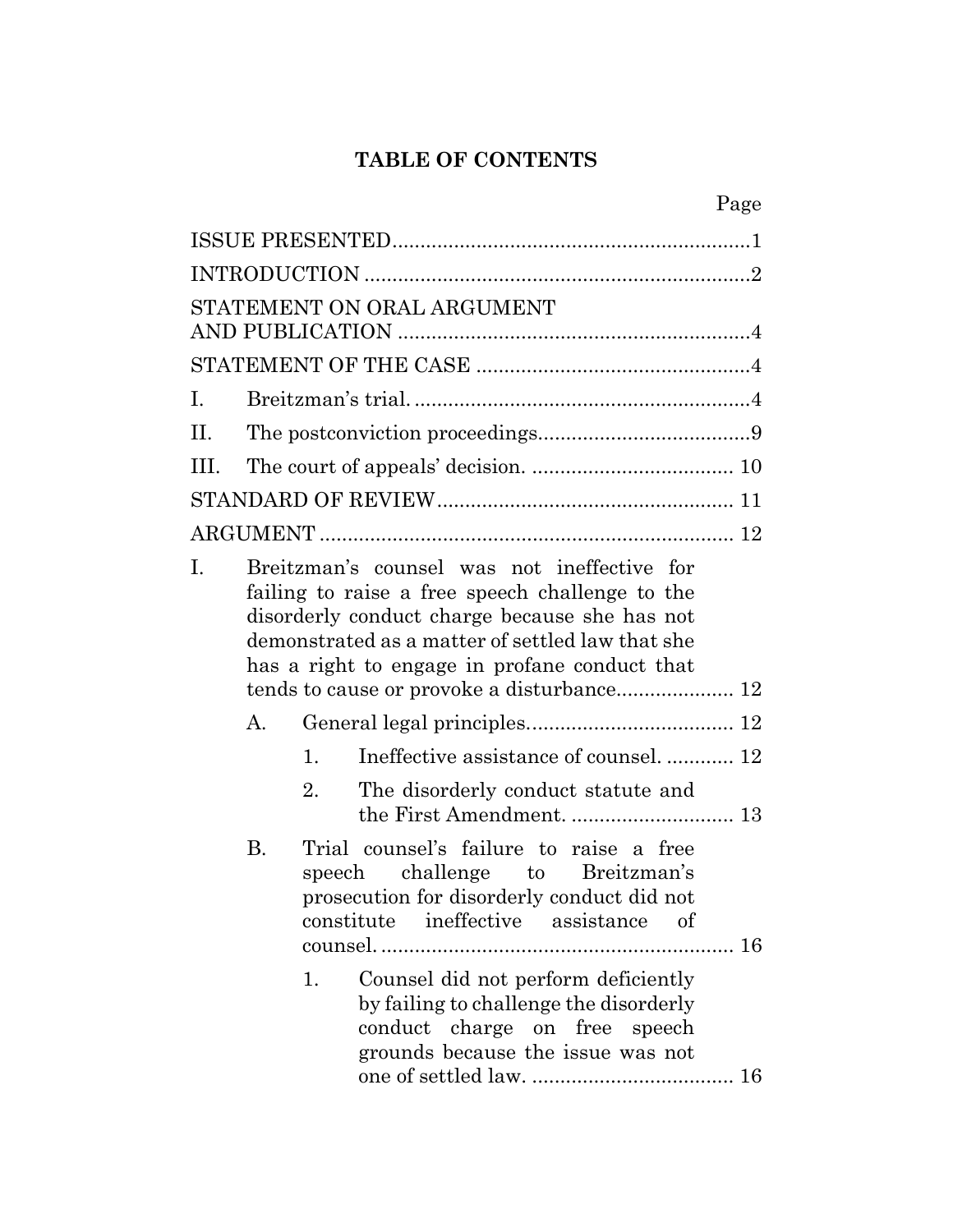|    |    | Any alleged deficiency did not<br>2.<br>prejudice Breitzman because the<br>profane language directed at J.K.<br>under circumstances that tended to<br>disturbance was not<br>cause a |
|----|----|--------------------------------------------------------------------------------------------------------------------------------------------------------------------------------------|
|    | C. | Profane conduct that tends to cause a                                                                                                                                                |
| П. |    | Counsel's decision not to object to the admission<br>of other acts was based on a reasonable trial                                                                                   |
|    | А. | The strong presumption of effective                                                                                                                                                  |
|    | В. | Counsel's decision not to object to J.K.'s<br>testimony about other incidents was not<br>ineffective because it was based on a                                                       |
|    |    | Counsel intended to undermine<br>1.<br>J.K.'s credibility by demonstrating<br>that he habitually made false and<br>grandiose allegations against                                     |
|    |    | Counsel was not ineffective when he<br>2.<br>did not object to J.K.'s testimony<br>about an uncharged incident when                                                                  |
|    |    | Counsel's failure to object to<br>3.<br>evidence about Breitzman's prior<br>use of profane language was not<br>deficient and did not prejudice                                       |
|    |    | Failure to object to evidence of other<br>4.<br>incidents involving failure to<br>provide care was not deficient and<br>did not prejudice Breitzman 35                               |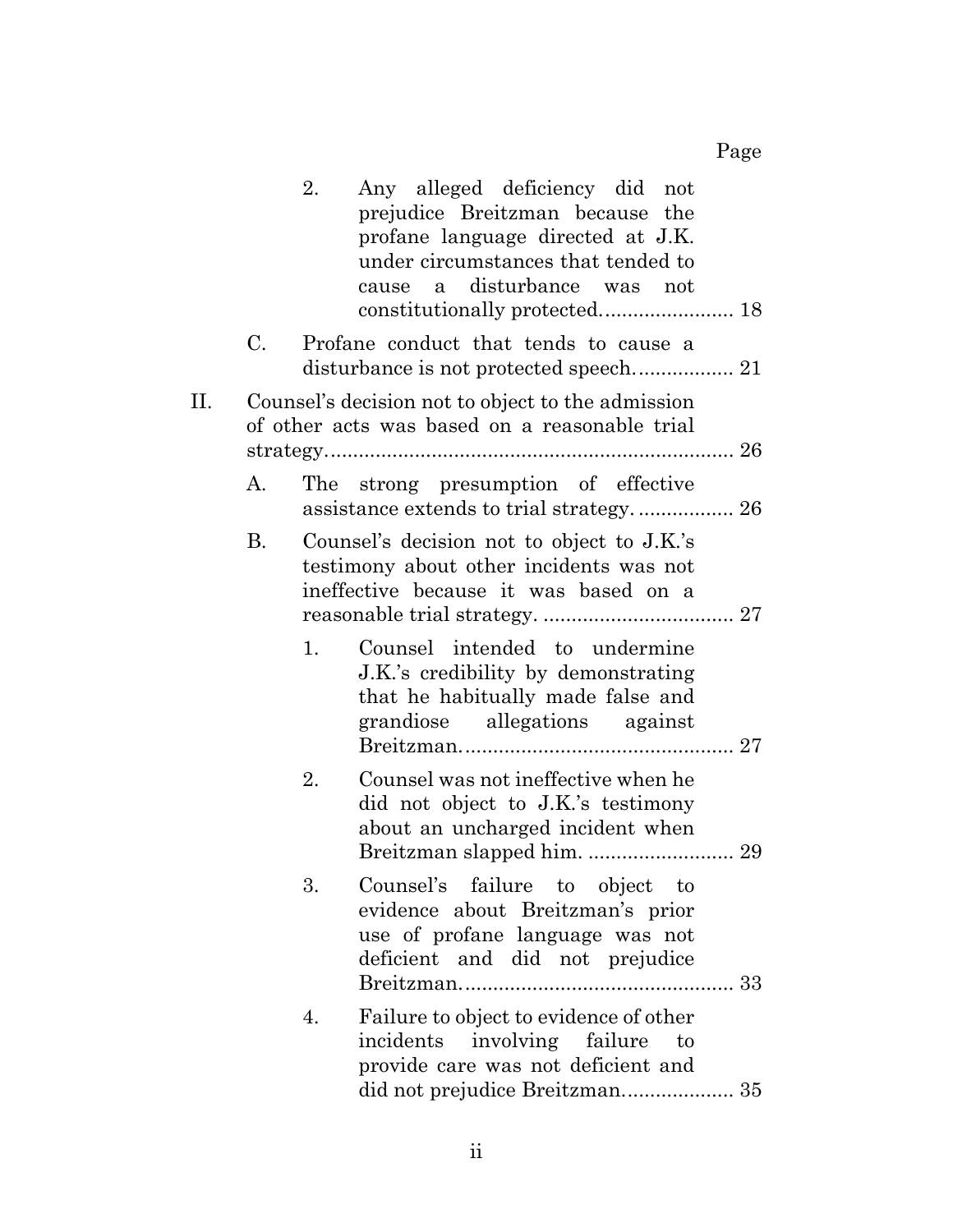|           | C. The court of appeals did not erroneously<br>defer to the circuit court's assessment of                                                                  |
|-----------|------------------------------------------------------------------------------------------------------------------------------------------------------------|
|           | Counsel's opening statement was not ineffective<br>because it did not undermine Breitzman's                                                                |
|           | A. Counsel's opening statement was not<br>deficient because it was based on<br>reasonable trial strategy and did not<br>contradict Breitzman's anticipated |
| <b>B.</b> | Counsel's opening statement did not                                                                                                                        |
|           | IV. Counsel's errors, if any, did not result in<br>cumulative prejudice such that it undermines<br>confidence in the outcome of Breitzman's trial 41       |
|           |                                                                                                                                                            |

## **TABLE OF AUTHORITIES**

## **Cases**

| Ashcroft v. American Civil Liberties Union, |  |
|---------------------------------------------|--|
| Chaplinsky v. New Hampshire,                |  |
|                                             |  |
| Cohen v. California,                        |  |
|                                             |  |
| In re A.S.,                                 |  |
| 2001 WI 48, 243 Wis. 2d 173,                |  |
|                                             |  |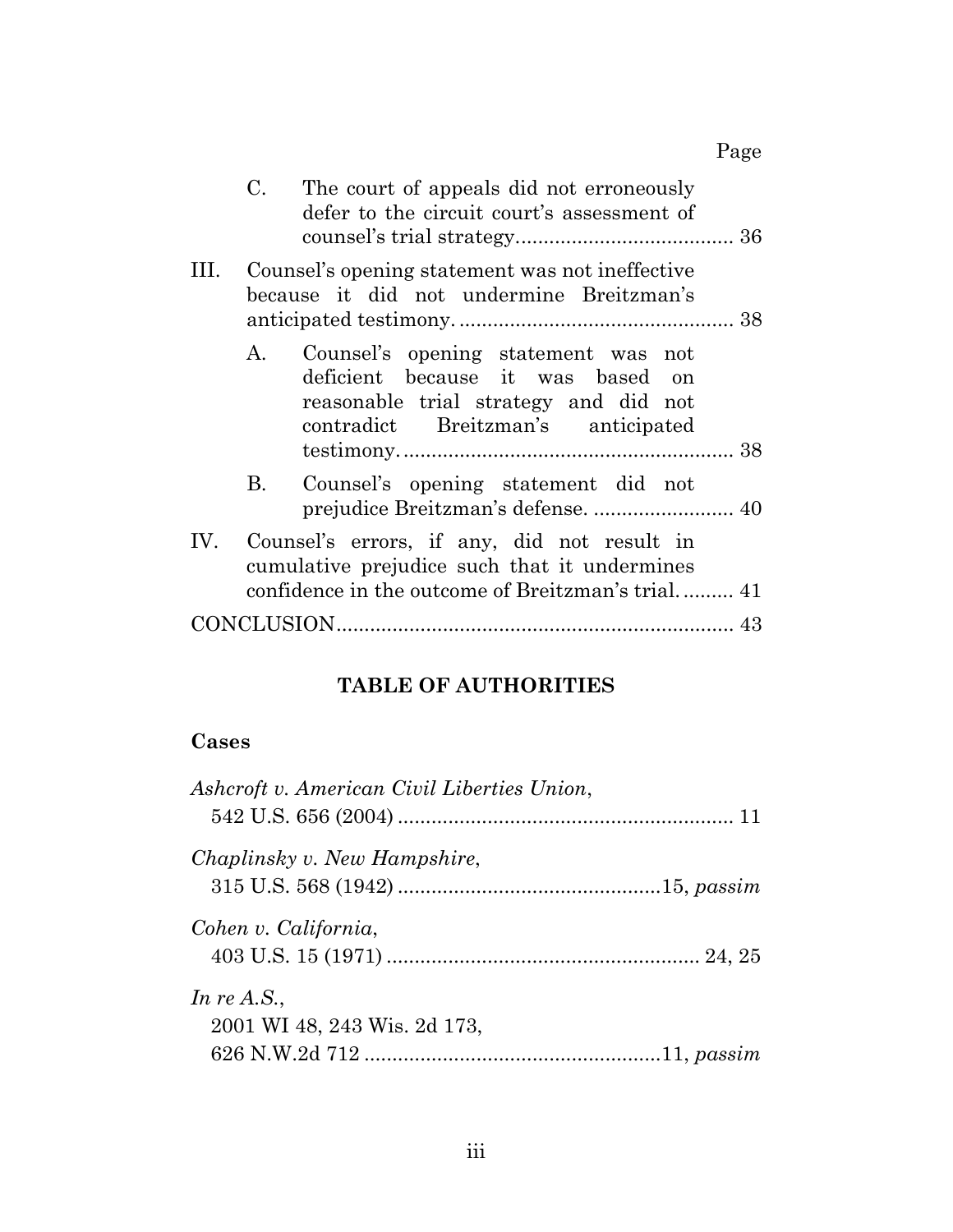| In re Douglas D.,<br>2001 WI 47, 243 Wis. 2d 204,                                                                                      |
|----------------------------------------------------------------------------------------------------------------------------------------|
|                                                                                                                                        |
| R.A.V. v. St. Paul,                                                                                                                    |
| Roth v. United States,                                                                                                                 |
| State v. Balliette,<br>2011 WI 79, 336 Wis. 2d 358, 805 N.W.2d 334 27                                                                  |
| State v. Carter,<br>2010 WI 40, 324 Wis. 2d 640, 782 N.W.2d 695 11, 26                                                                 |
| State v. Domke,                                                                                                                        |
| State v. Ginger M. Breitzman,<br>Case No. 2015AP1610-CR, 2016 WL 4275591<br>(Dist. I, Wis. Ct. App., August 16, 2016)10, <i>passim</i> |
| State v. Hunt,<br>2003 WI 81, 263 Wis. 2d 1, 666 N.W.2d 771 32                                                                         |
| State v. Jenkins,<br>2014 WI 59, 355 Wis. 2d 180, 848 N.W.2d 786 11, 26                                                                |
| State v. Lemberger,                                                                                                                    |
| State v. Maloney,<br>2004 WI App 141, 275 Wis. 2d 557,                                                                                 |
| State v. Maloney,                                                                                                                      |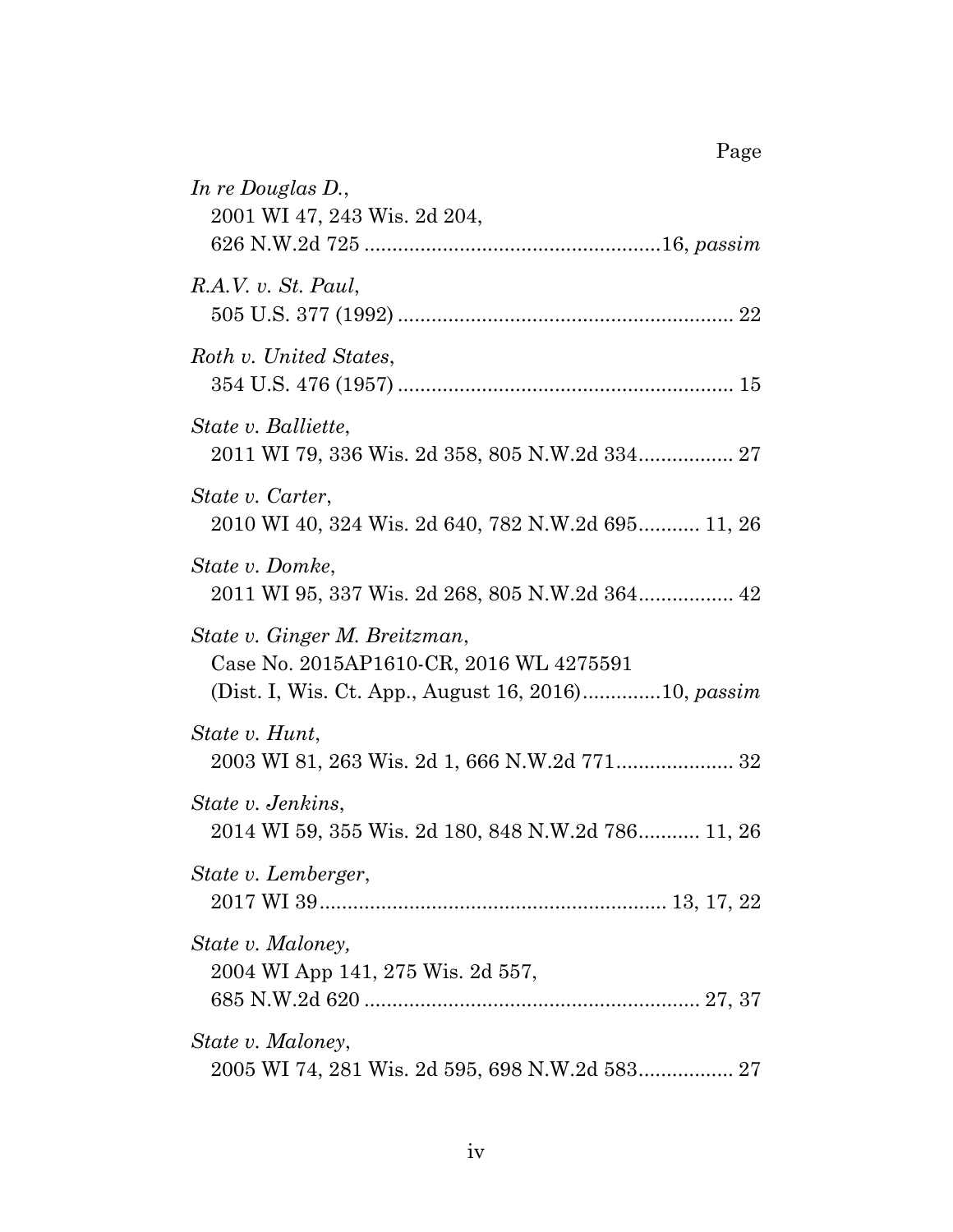| State v. Marinez,                                                         |
|---------------------------------------------------------------------------|
| 2011 WI 12, 331 Wis. 2d 568, 797 N.W.2d 399 33, 41                        |
| State v. McMahon,<br>186 Wis. 2d 68, 519 N.W.2d 621 (Ct. App. 1994) 13    |
| State v. Perkins,                                                         |
| State v. Sanchez,                                                         |
| State v. Schwebke,<br>2002 WI 55, 253 Wis. 2d 1,                          |
| State v. Sullivan,                                                        |
| State v. Thiel,                                                           |
| State v. Van Buren,<br>2008 WI App 26, 307 Wis. 2d 447, 746 N.W.2d 545 16 |
| State v. Zwicker,<br>41 Wis. 2d 497, 164 N.W.2d 512 (1969)  15            |
| Strickland v. Washington,                                                 |
| United States v. Stevens,                                                 |
| <b>Statutes</b>                                                           |
|                                                                           |
|                                                                           |

Page

v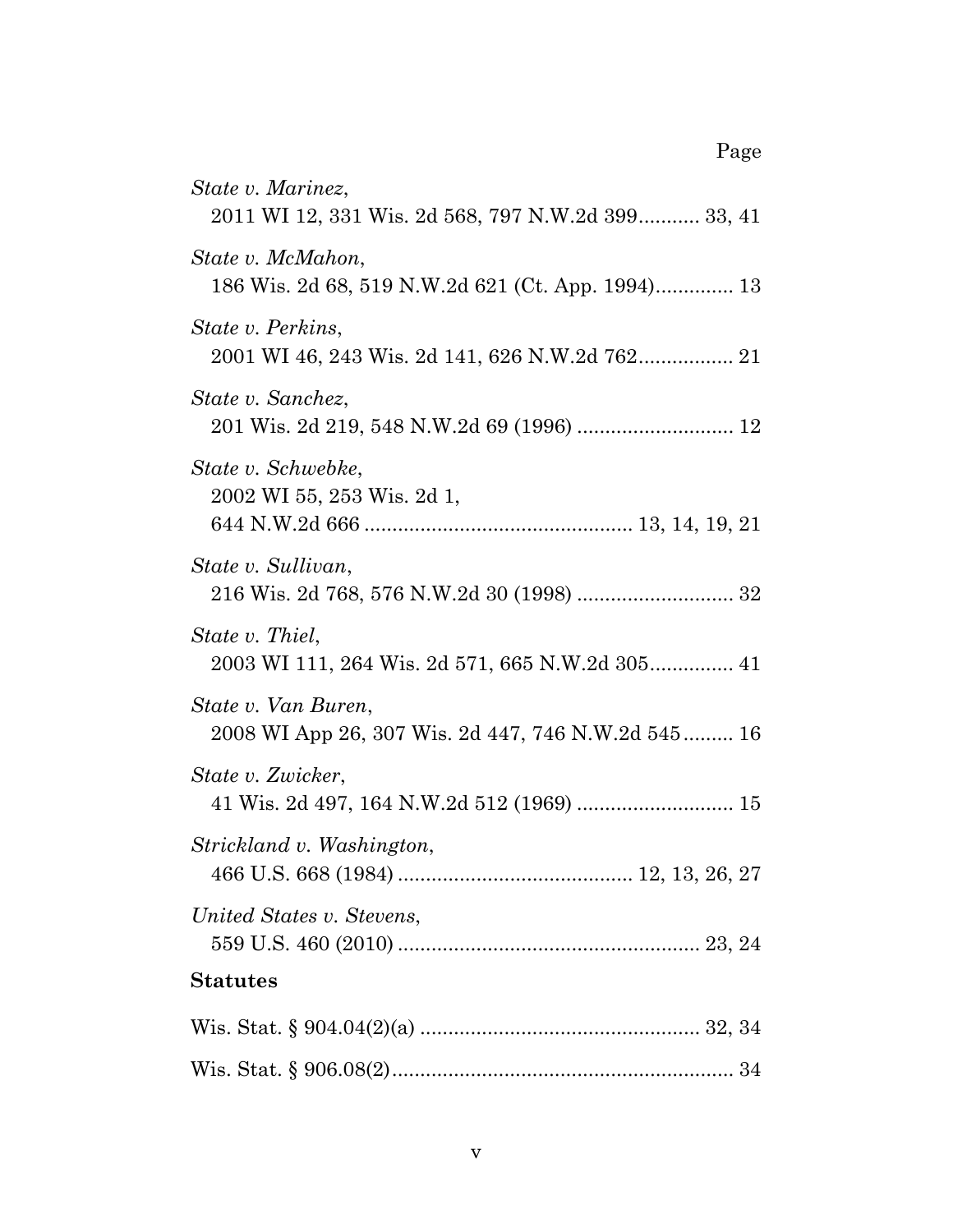## Page

| <b>Additional Authority</b> |  |
|-----------------------------|--|
|                             |  |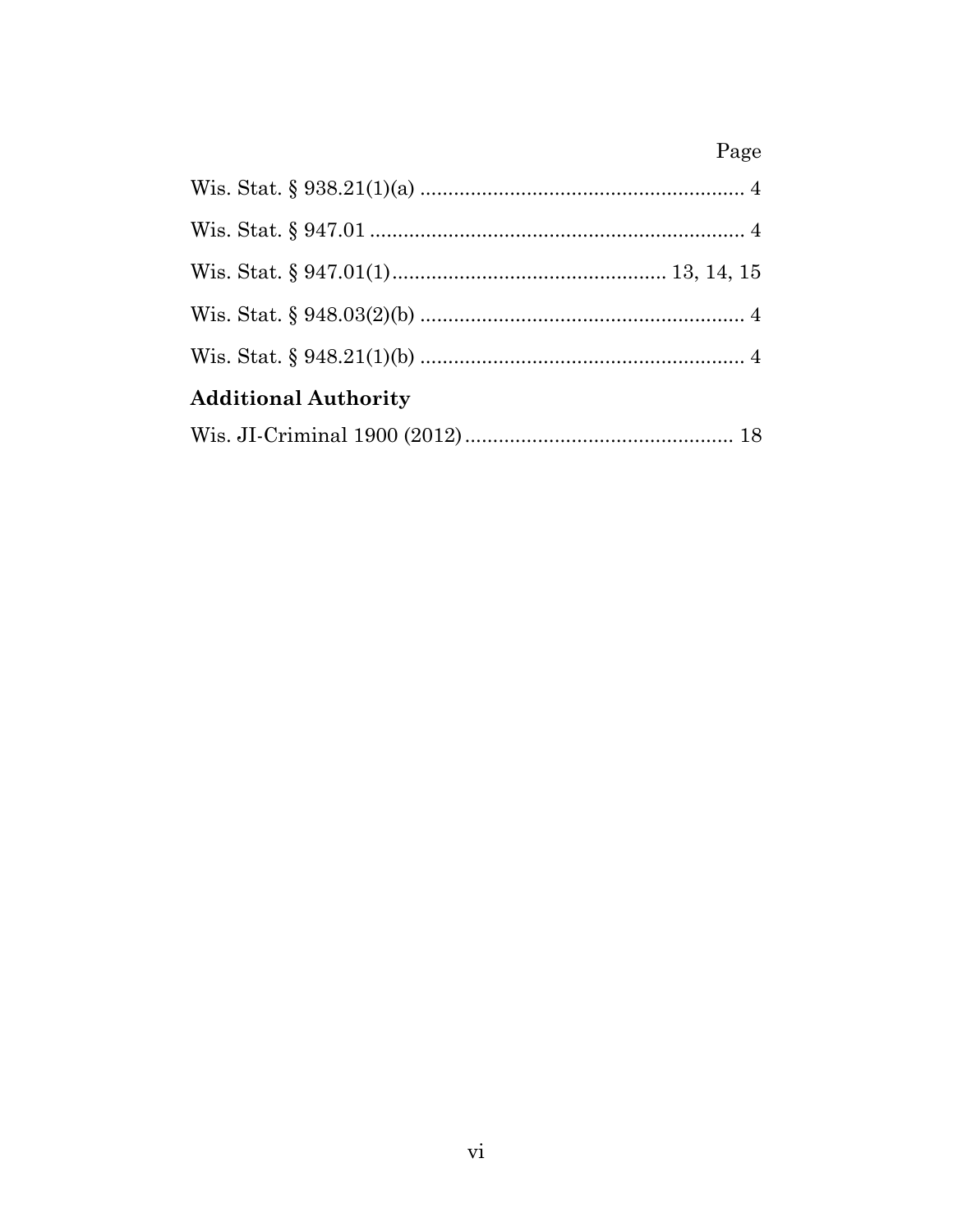#### **ISSUE PRESENTED**

The State reframes the issues.<sup>1</sup>

 1. Did Ginger M. Breitzman prove that her counsel was ineffective for failing to move to dismiss the disorderly conduct charge on free speech grounds because she failed to establish as a matter of settled law that she had a right to engage in profane conduct under circumstances that tended to cause or provoke a disturbance?

The circuit court concluded: No.

The court of appeals concluded: No.

 2. Did Breitzman prove that her counsel was ineffective for not objecting to the admission of other acts evidence?

The circuit court concluded: No.

The court of appeals concluded: No.

 3. Did Breitzman prove that her counsel was ineffective when he argued a theory of defense in his opening statement that Breitzman claims contradicted her anticipated testimony?

<sup>1</sup> In her brief-in-chief, Breitzman raises her free speech claim as a separate issue apart from her claim of ineffective assistance of counsel. In the postconviction court and the court of appeals, she appropriately raised the free speech issue in the ineffective assistance framework because the issue was never raised before or during trial. Ineffective assistance of counsel remains the appropriate framework for this Court's review. Accordingly, the State presents its arguments within that framework.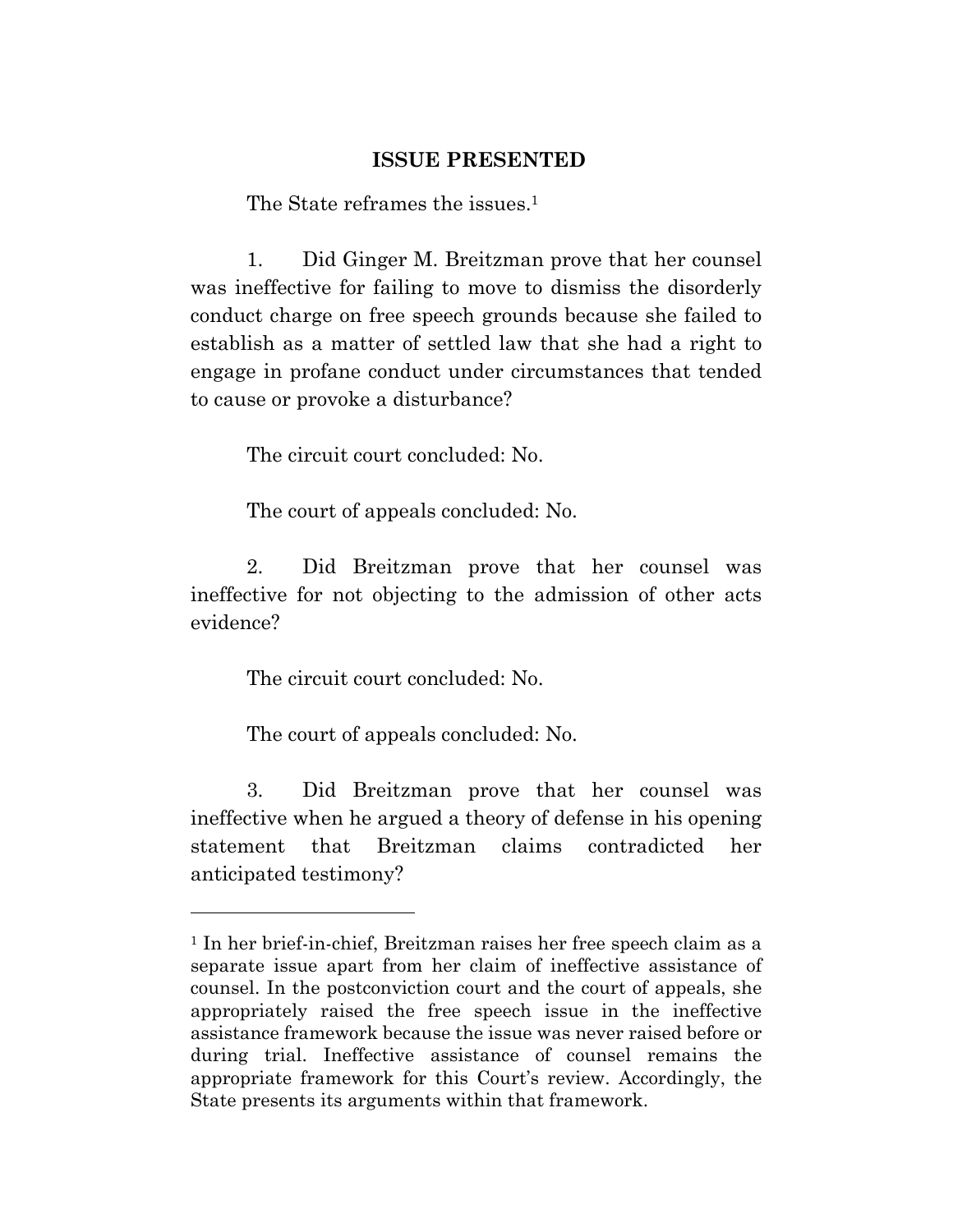The circuit court concluded: No.

The court of appeals concluded: No.

 4. Did Breitzman prove that counsel's errors, if any, resulted in cumulative prejudice that undermined confidence in the outcome of her trial?

The circuit court concluded: No.

The court of appeals did not answer.

#### **INTRODUCTION**

 A jury found Ginger Breitzman guilty of two counts of physical abuse of a child (intentionally causing bodily harm), neglecting a child, and disorderly conduct. Breitzman challenged her convictions on several grounds, including several claims of ineffective assistance of counsel. Both the circuit court and the court of appeals rejected Breitzman's claim that her counsel was ineffective for (a) failing to move to dismiss the disorderly conduct prosecution on free speech grounds, (b) failing to object to the admission of other acts evidence, and (c) arguing a theory of defense in his opening statement that was purportedly inconsistent with Breitzman's trial testimony.

 Breitzman raises three distinct claims before this Court. First, Breitzman asks this Court to consider whether the profane language she directed at her son could not be prosecuted as disorderly conduct because it constituted protected speech under the First Amendment of the United States Constitution and Article I, Section 3 of the Wisconsin Constitution. Breitzman did not make this argument as a free-standing claim in the circuit court. Instead, she argued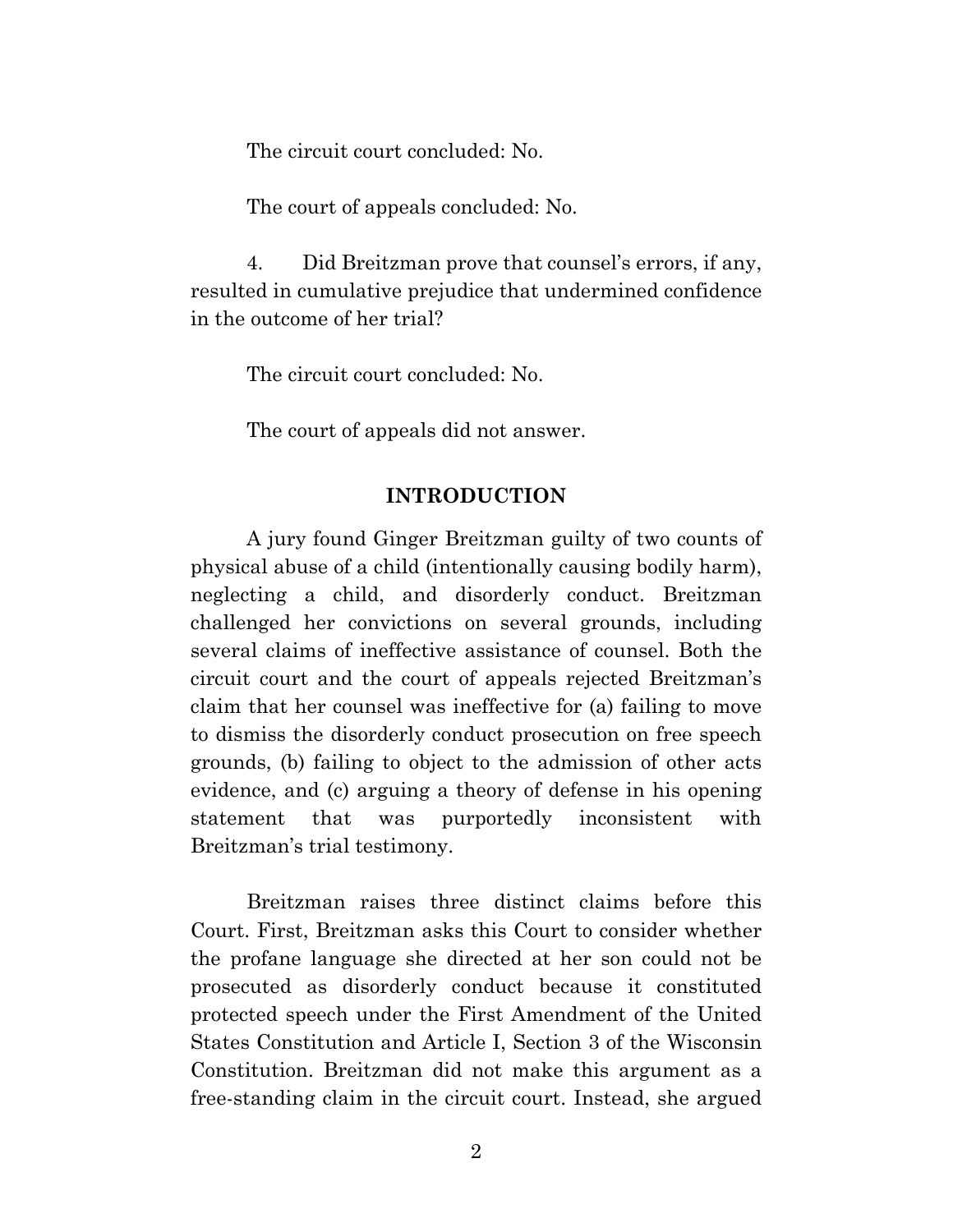that her counsel was ineffective for failing to challenge her disorderly conduct prosecution on free speech grounds. To the extent she raises a free speech challenge here, this Court should analyze it through the ineffective assistance of counsel rubric. Counsel performs deficiently only if he fails to make an argument based on settled law. There is no settled law holding that profane speech tending to cause or provoke a disturbance cannot be prosecuted as disorderly conduct in keeping with the First Amendment. Therefore, counsel's failure to raise a free speech challenge here did not constitute ineffective assistance. If this Court directly addresses this claim, Breitzman should not prevail because her profane conduct under circumstances that tended to cause or provoke a disturbance was not protected speech.

 Second, counsel was not ineffective for failing to object to the admission of other acts evidence, including an uncharged incident in which Breitzman slapped her son J.K. Counsel's strategy not to object was not deficient as it was part of a reasonable trial strategy to portray J.K. as one who had made false and grandiose allegations against Breitzman.

 Third, counsel was not ineffective for giving an opening statement that Breitzman asserts was inconsistent with her trial testimony. Counsel's opening statement, which included references to reasonable parental discipline, did not contradict Breitzman's testimony that she did not slap J.K. with respect to the charged offenses.

Finally, even if counsel performed deficiently, Breitzman has not shown cumulative prejudice, i.e., that is that counsel's errors caused prejudice sufficient to undermine confidence in the outcome of Breitzman's trial.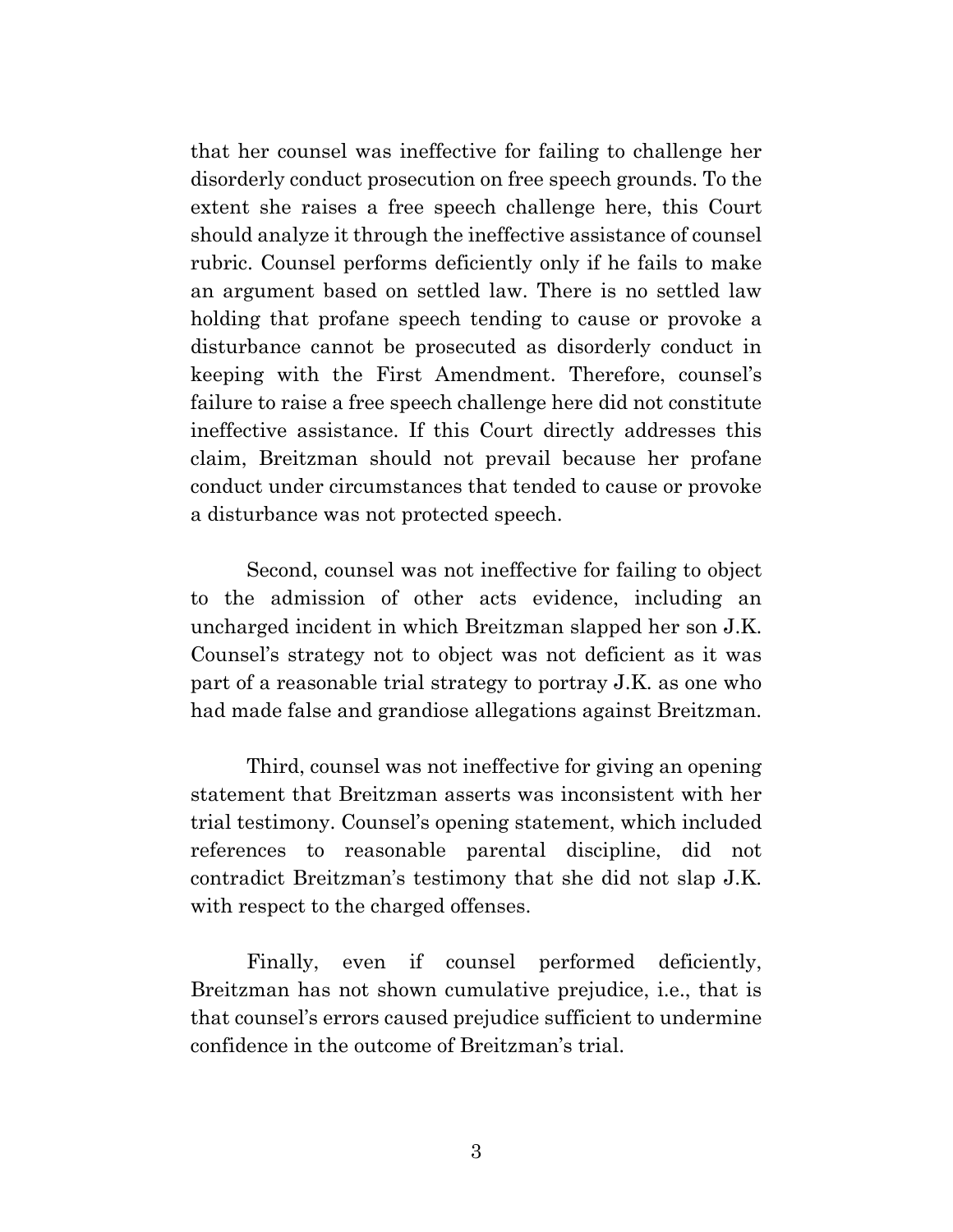### **STATEMENT ON ORAL ARGUMENT AND PUBLICATION**

This case merits oral argument and publication.

#### **STATEMENT OF THE CASE**

#### **I. Breitzman's trial.**

 The State tried Breitzman for five crimes including: two counts of physical abuse of a child—intentionally causing bodily harm, contrary to Wis. Stat. § 948.03(2)(b); child neglect resulting in bodily harm, contrary to Wis. Stat. § 948.21(1)(b); child neglect, contrary to Wis. Stat. § 938.21(1)(a); and disorderly conduct, contrary to Wis. Stat. § 947.01. (R.17; 71:9-10.) J.K., Breitzman's teenage son, was the victim. (R.71:28-29.) To prove the charges, the State relied primarily on his testimony.

*Physical abuse of a child (nosebleed incident)*. Sometime between June and December 2012, J.K. was lying on his bed when Breitzman entered his bedroom. Breitzman angrily ordered J.K. to get up. (R.71:38.) When J.K. told Breitzman that he wanted to take a nap, Breitzman punched him in the nose. J.K.'s nose bled for at least three minutes and he felt pain for at least 40 minutes. (R.71:39.) J.K. also cried. (R.71:40.) Breitzman called J.K. a "retard" and "fuck face" during this incident. (R.71:43.)

 Breitzman testified that J.K. noticed blood on his mattress when he woke up and turned on the light. She denied hitting him that night. (R.72:78.) J.K. acknowledged that he sometimes got bloody noses. (R.71:86.)

*Physical abuse of a child (bruise on the face incident)*. Between June and December 2012, J.K. was sweeping the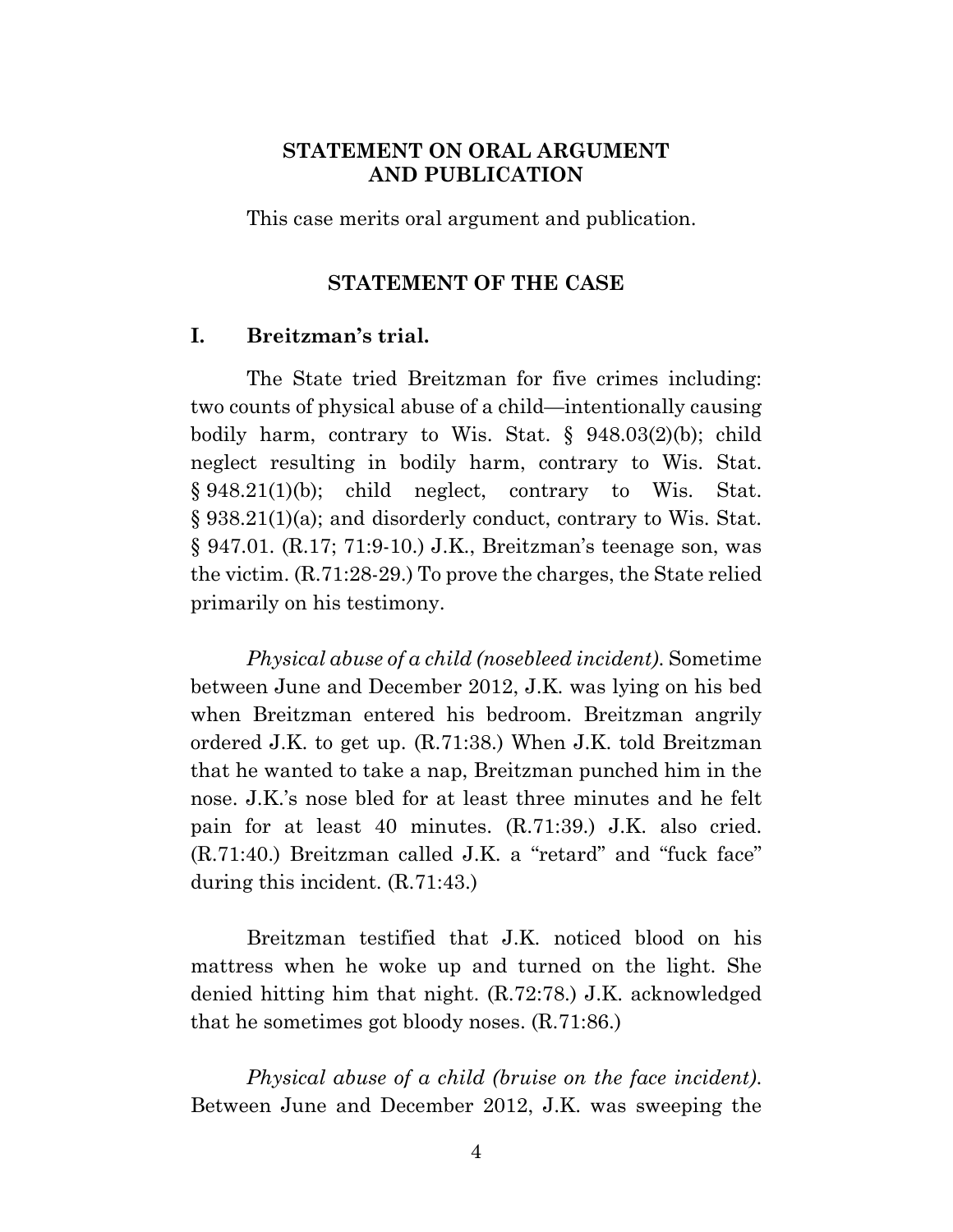floor while watching his three-year-old sister. Breitzman wanted J.K. to sweep the floor quickly while his sister ran around and threw things on the floor. J.K. was attempting to occupy her when Breitzman arrived and told J.K. that he was not sweeping correctly or fast enough. (R.71:40.) When J.K. said he had to turn on the television for his sister, Breitzman grabbed the broom from J.K. Anticipating that Breitzman was going to "smack or punch" him in the face, J.K. placed his hands in the air with his palms facing his face. (R.71:41.) Breitzman then struck J.K. on the left side of his face with a clenched fist. (R.71:41-42.) J.K.'s face was bruised. (R.71:42.) During this incident, Breitzman called J.K. a "piece of shit," told him he "never do[es] anything right," and said he acted like "the dog of the house." (R.71:44.)

 In her testimony, Breitzman claimed that J.K. was not doing his chores and was "sass mouthing" her. (R.72:79.) She described J.K.'s sweeping as "half-ass[ed]." (R.73:33.) Breitzman admitted taking the broom from J.K., but denied slapping him. (R. 72:80.)

 Later that evening, J.K. told Breitzman's friend, Daniel Percifield, that he bruised his face with a dumbbell. J.K. explained that he lied because he did not want Breitzman to get mad at him. (R.71:78.) Breitzman testified that she recalled seeing a bruise on J.K.'s cheekbone, which he told her was caused by a dumbbell. (R. 72:92.)

*Child neglect (failing to provide medical care)*. In November 2012, J.K. was vomiting and had diarrhea. He noticed blood in the vomit and stool. J.K. remained ill for six to seven days. (R.71:45.) J.K. had never been that sick before and asked Breitzman to take him to the doctor. J.K. told her about the blood. Breitzman told him that since his father was not paying for health insurance, she would not take J.K. to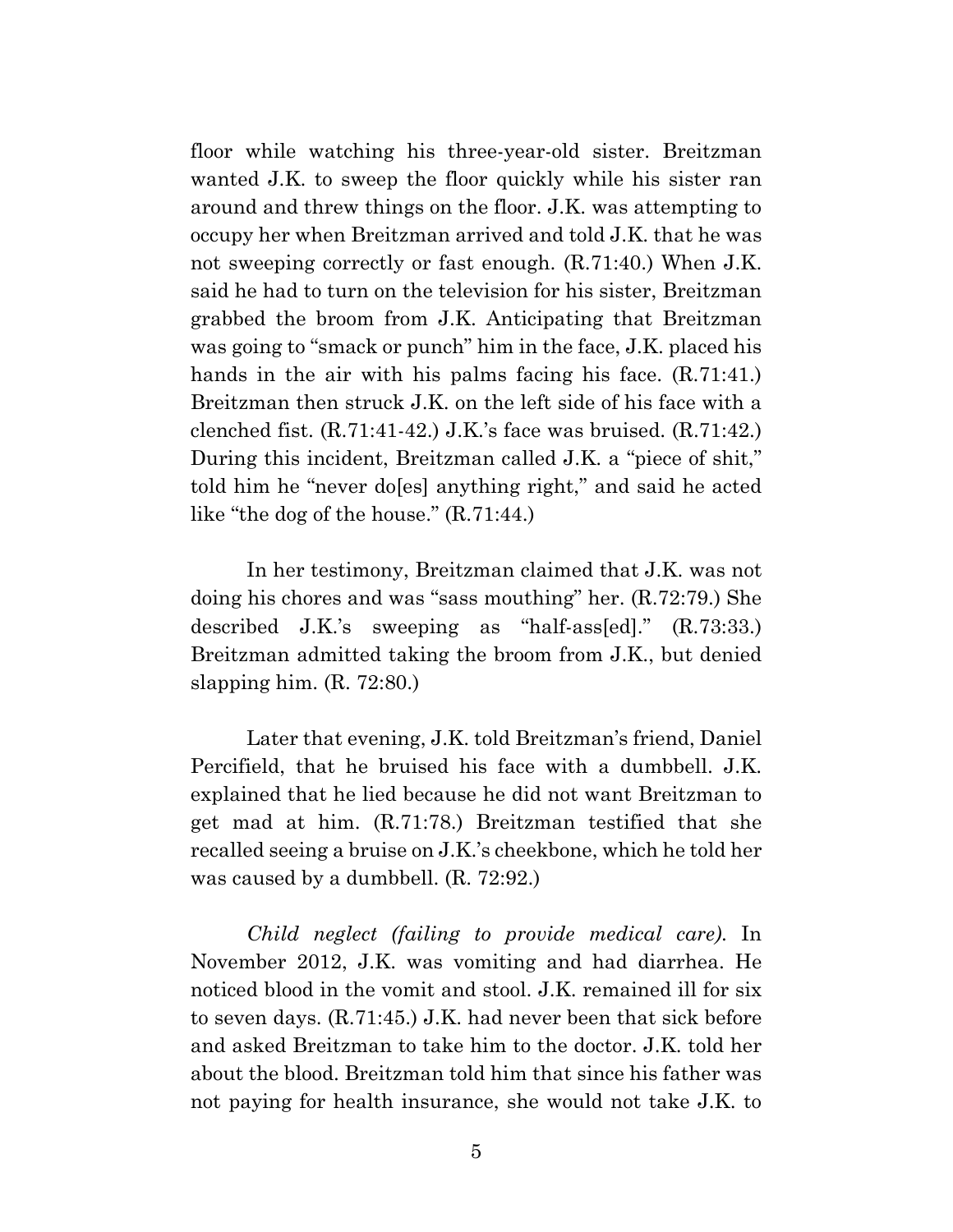the doctor. (R.71:46.) J.K. shared his experience with his Facebook friends who told him how to take care of himself. (R.71:47.)

 In her testimony, Breitzman denied that J.K.'s condition persisted for days. She claimed that bland food was available for J.K. to eat. When J.K. told her that he was "puking up blood," Breitzman believed that it was from his drinking fruit punch Gatorade. (R.72:96.)

*Child neglect (failing to provide shelter).* One day in the winter of 2012, J.K. arrived home from school at 3:30 p.m. The door was locked. J.K. knocked multiple times on the front and back doors and rang the doorbell. No one answered. (R.71:31.) J.K. knocked and rang the doorbell over a four-hour period. (R.71:32.) J.K. also knocked on an upstairs back porch door located on the floor where Breitzman sleeps. (R.71:33.) Again, no answer. J.K. used his cell phone to try to call Breitzman, but the battery drained after two hours. J.K. knocked on a neighbor's door, but no one was home. (R.71:34-35.) J.K. called a friend to see if he could go to his house. (R.71:35.)

 J.K. acknowledged that he did not have a coat. He explained that it was 50 degrees when he went to school, but in the 30s when he got home. (R.71:34, 84.) To stay warm, J.K. wrapped himself in a grill cover, shielding himself from the elements for two to three hours. (R.71:34.) Still, his body shivered from the cold. To warm his hands and face, J.K. blew breath into his hands and placed his hands on his face in an attempt to keep warm. (R.71:36.) J.K. checked the door every fifteen minutes to see if someone would answer. (R.71:36.) At approximately 8:30 p.m., a light came on and Breitzman opened the door. (R.71:37.) Breitzman told J.K. that she had been asleep. (R.71:37; 72:73.)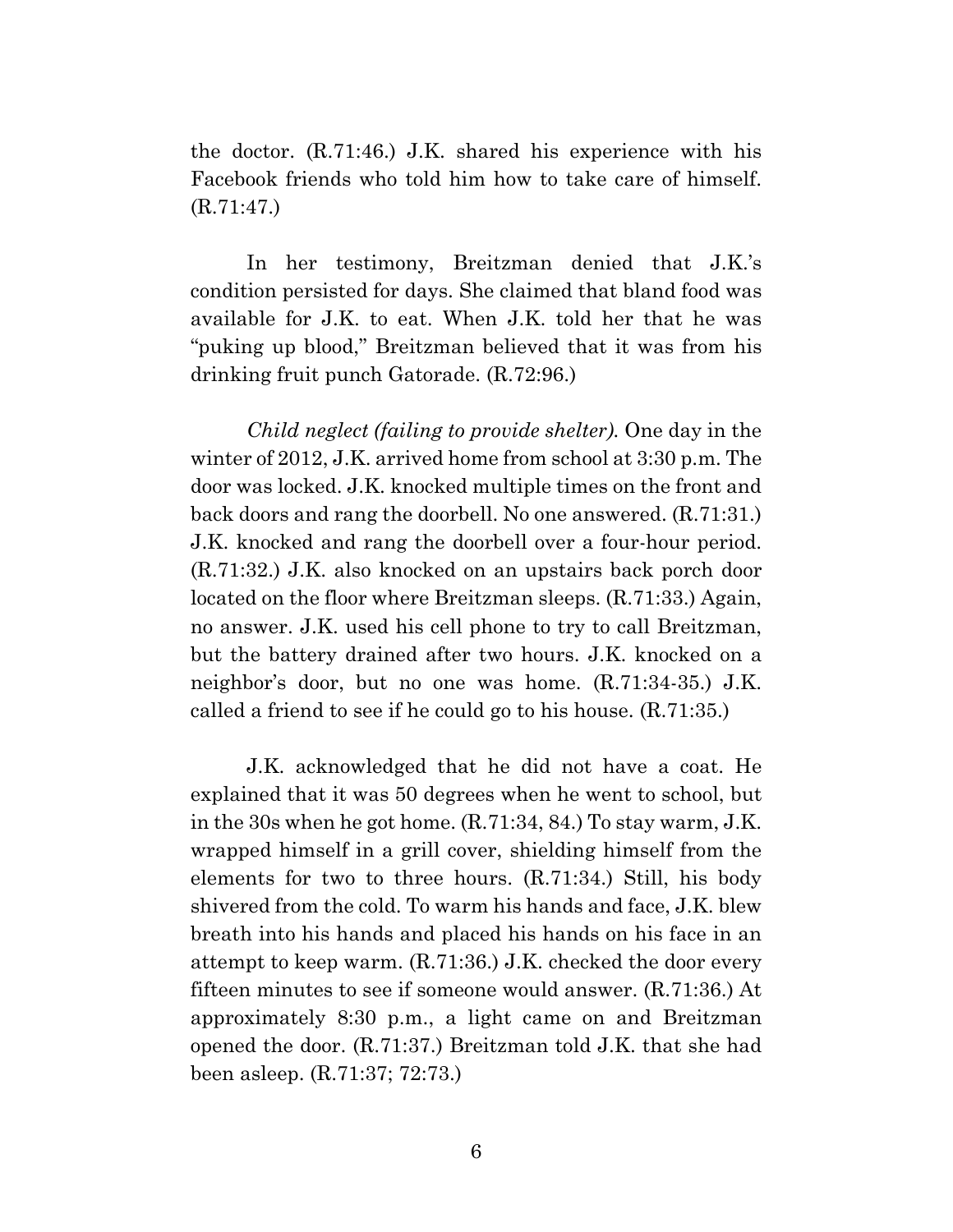Breitzman testified that she knew what time J.K. returned from school and acknowledged that it was her responsibility to make sure that J.K. could get into the house. (R.73:39.) But Breitzman locked the door to her residence that day, declined to give J.K. a key, and would not set an alarm to wake up and let J.K. in after school. (R.73:41-42.)

*Disorderly conduct*. On December 4, 2012, J.K. prepared in the microwave a bag of popcorn that a West Allis police officer gave him. (R.71:49; 73:57.) J.K. burned the popcorn and threw it away. When his mother came home approximately thirty minutes later, she looked in the garbage, saw the burnt popcorn, and smelled it in the microwave. (R.71:49.)

 J.K. testified that Breitzman told him that he "always mess[es] things up," that he was a "retard," a "fuck face," and a "piece of shit." (R.71:49.) J.K. told Breitzman that he got the popcorn from a friend at school. She responded that it was not from school and that J.K. was hoarding food. (R.71:49.) Breitzman told him that she was calling the police and directed J.K. to gather his belongings because she intended to kick him out of her house. (R.71:51.) J.K. stated that he felt "worthless," when Breitzman called him a "piece of shit" and "fuck face." (R.71:50.) When J.K. told Breitzman to stop calling him names, Breitzman replied, "I don't give a fuck." (R.71:50.)

 When Breitzman first came home, J.K. was on the phone with his friend, D.M. (R.71:49.) D.M. stated that J.K. seemed a "little bit scared" and sounded "a little bit different" after Breitzman's arrival. (R.72:21.) D.M. heard Breitzman call J.K. "really mean names" and said "fuck a lot." (R.72:22.) D.M. stated that Breitzman yelled at J.K., who was not "yelling back at her." (*Id*.) When J.K. told Breitzman that he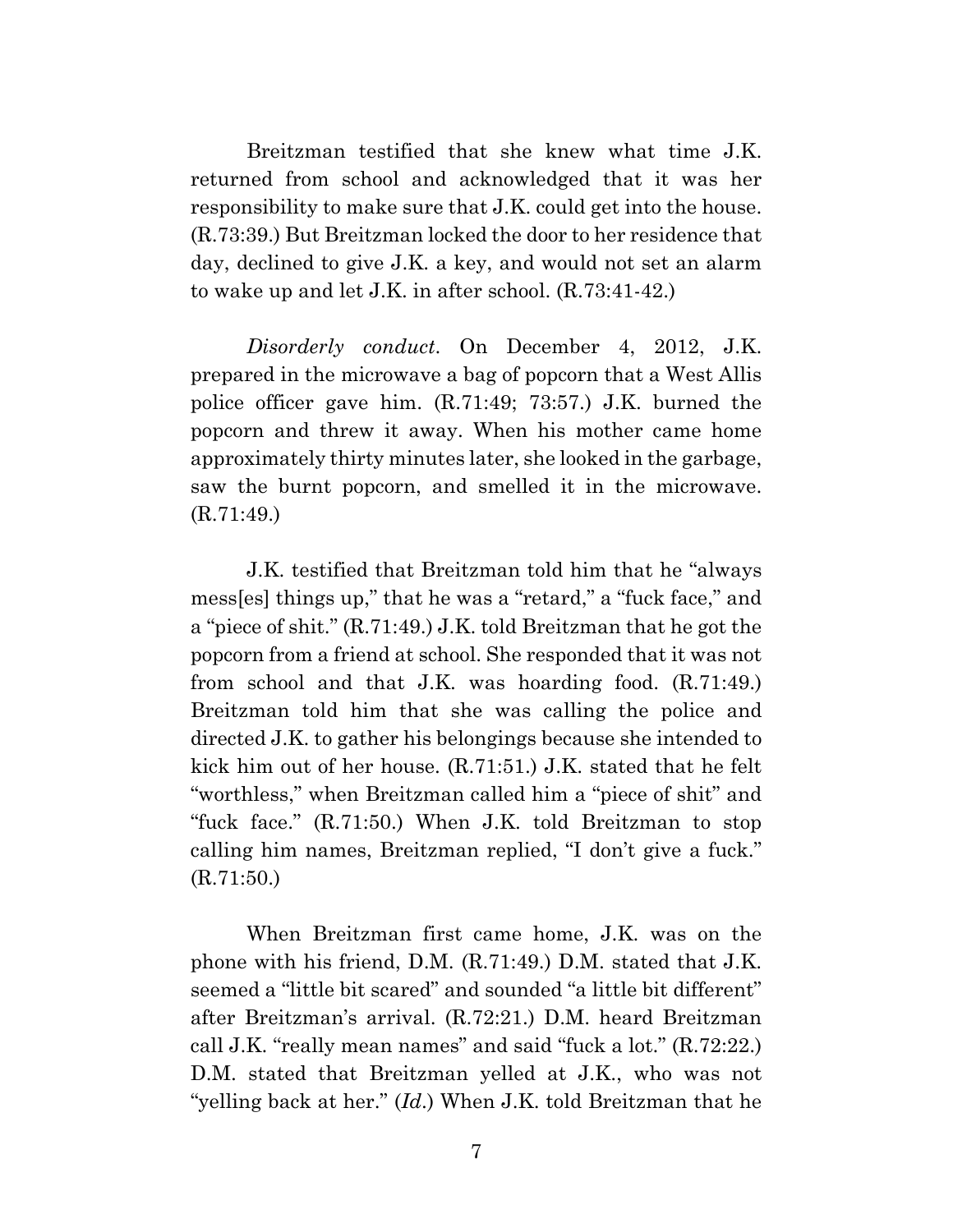got the popcorn from a friend at school, she called him a liar and accused him of stealing his sister's money. (*Id*.)

 The call terminated, but J.K. called D.M. back crying ten minutes later. (R.71:51.) D.M. stated "I've never heard him cry before. He was always just a normal teenager, and it was just really different." (R.72:23.) On December 5, 2012, J.K. told additional people what had happened at his house the day before. (R.71:48.)

 Breitzman testified that she called J.K. a "piece of shit" and a "fuck face," but insisted that she only used the latter term one time. (R.72:98.) Percifield testified that he had heard Breitzman call J.K. a "fuck face" more than a couple of times as well as a "piece of shit," a "pig," "retard," "useless," and "worthless." (R.73:55.) Breitzman acknowledged it was inappropriate to call someone a "fuck face" when one is angry or disappointed with another's conduct. (R.72:100.)

*Other incidents*. J.K. testified about other incidents. In November 2012, Breitzman yelled at J.K., calling him a "dog" after he ate her boyfriend's leftovers. (R.71:54.) J.K. text messaged Breitzman. He explained to her that the leftovers were getting old and asked her to stop calling him names. (R.71:55.)

 J.K. also explained that he did not get free lunches through school because Breitzman did not fill out the necessary forms. (R.71:57.) Because Breitzman believed that J.K. overate, she placed a lock on the refrigerator. (R.71:58.) Breitzman claimed that J.K. refused to eat breakfast. (R.72:85.)

 On cross-examination, J.K. described another incident that resulted in a bloody nose. Breitzman was driving the car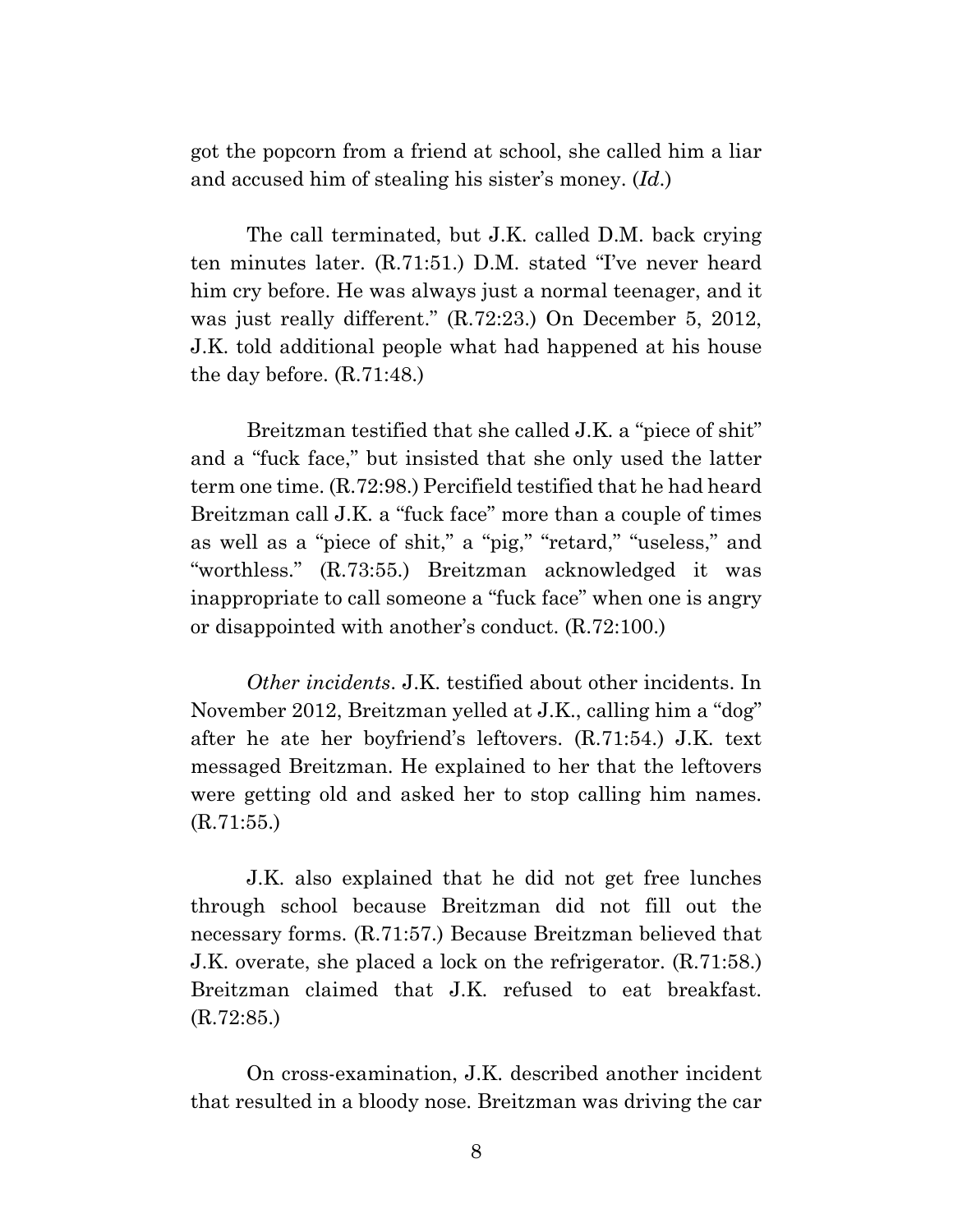and J.K. was seated in the passenger seat when Breitzman struck J.K. with the back of her hand. (R.71:87-88.) J.K. explained that he was singing a song that his kindergarten teacher taught him. Breitzman claimed she taught him the song. When J.K. disagreed, Breitzman struck him. (R.71:92.) In her testimony, Breitzman acknowledged striking J.K. with the back of her hand in the car. (R.72:81.) Breitzman admitted that she had slapped J.K. on other occasions when he had become defiant, but she could not recall the circumstances. (R.72:90.)

 Breitzman claimed that J.K. had made up allegations about her for attention-seeking purposes. (R.73:32.) Further, she asserted that J.K. had started lying to her, talking back, becoming belligerent, and not telling her where he was within the past year. (R.72:83.)

*The jury's verdict*. The jury found Breitzman guilty on all counts. (R.75.)

#### **II. The postconviction proceedings.**

 Breitzman moved for postconviction relief. She alleged that the State presented insufficient evidence to sustain the jury's verdict on the neglect charges and the disorderly conduct charge. She also claimed that her counsel was ineffective for: (1) failing to move to dismiss the disorderly conduct charge on First Amendment grounds; (2) failing to object to the admission of other act evidence; and (3) giving an opening statement that Breitzman claims contradicted her anticipated testimony. (R.53:1.)

 Following an evidentiary hearing in which both Breitzman and her counsel testified (R.77), the circuit court granted Breitzman's motion for a judgment of acquittal on the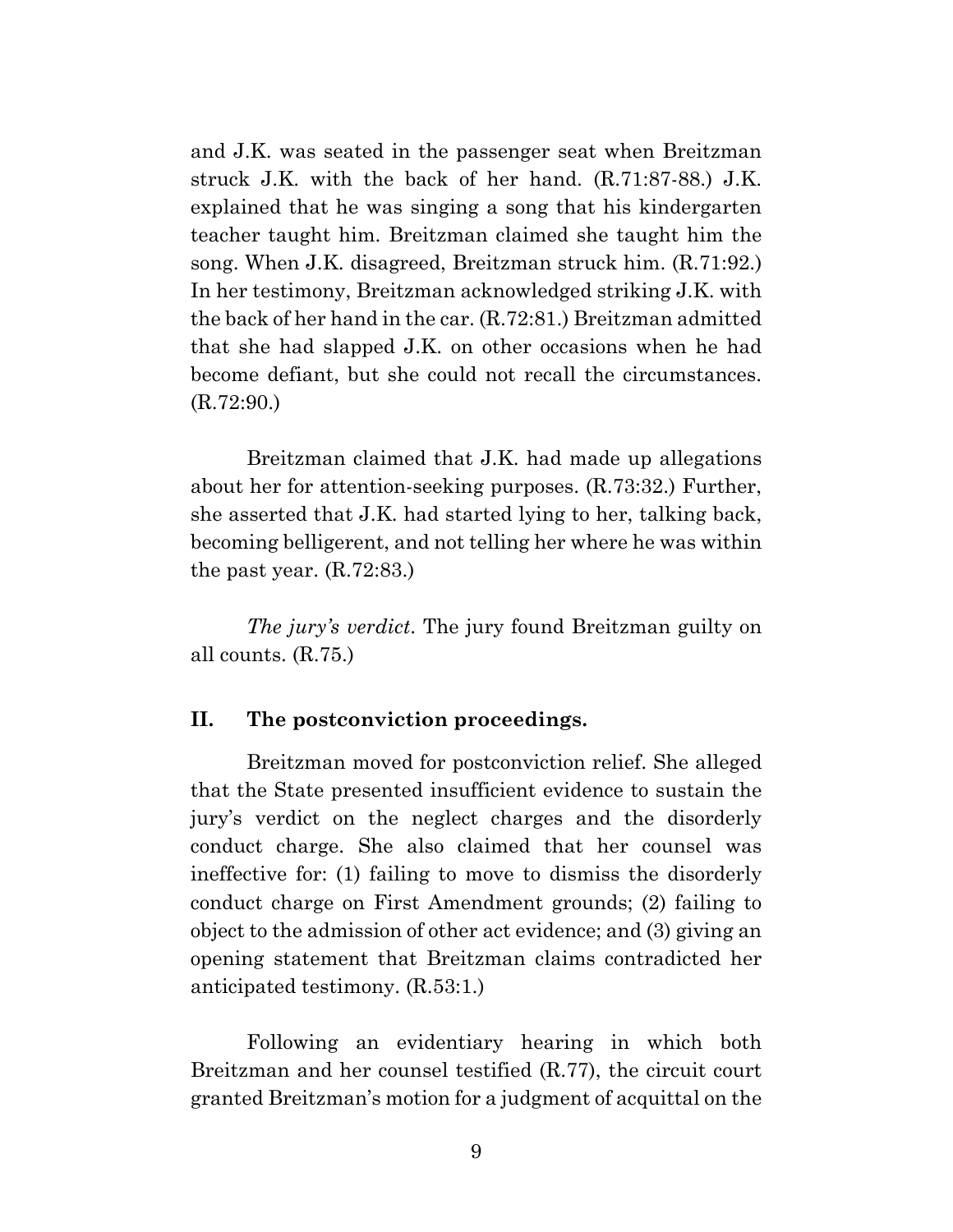charge of child neglect resulting in bodily harm (Count Three) on the ground of insufficient evidence. But it found the evidence sufficient to sustain Breitzman's conviction on the other child neglect charge (Count Four) and the disorderly conduct charge (Count Five) (R.62:1). The circuit court also denied Breitzman's claims of ineffective assistance of counsel. (R.62:2.)

#### **III. The court of appeals' decision.**

 On appeal, Breitzman challenged the sufficiency of the evidence to support her convictions for child neglect (the failure to provide shelter incident) and disorderly conduct. *State v. Ginger M. Breitzman*, Case No. 2015AP1610-CR, 2016 WL 4275591, ¶ 11 (Dist. I, Wis. Ct. App., August 16, 2016). The court of appeals found the evidence sufficient to sustain Breitzman's child neglect conviction. *Id*. ¶¶ 13-15. The court of appeals also found the evidence sufficient to sustain her conviction for disorderly conduct. It concluded that the State proved that Breitzman's conduct was profane and that it tended to cause or provoke a breach of the peace. *Id*. ¶¶ 16-18.

 Breitzman also argued that her counsel was ineffective because (1) counsel should have moved to dismiss the disorderly conduct charge on the ground that the charge violated her right to free speech; (2) counsel failed to object to other acts evidence; and (3) counsel argued a theory of defense that contradicted her testimony. *Id*. ¶ 19. The court of appeals concluded that counsel was not ineffective for failing to move to dismiss the disorderly conduct charge. *Id*. ¶ 22. Second, it determined that counsel's decision not to object was a matter of trial strategy; therefore, counsel was not ineffective on this ground. *Id*. ¶ 23. Finally, the theory of defense reasonable parental discipline, was not contrary to Breitzman's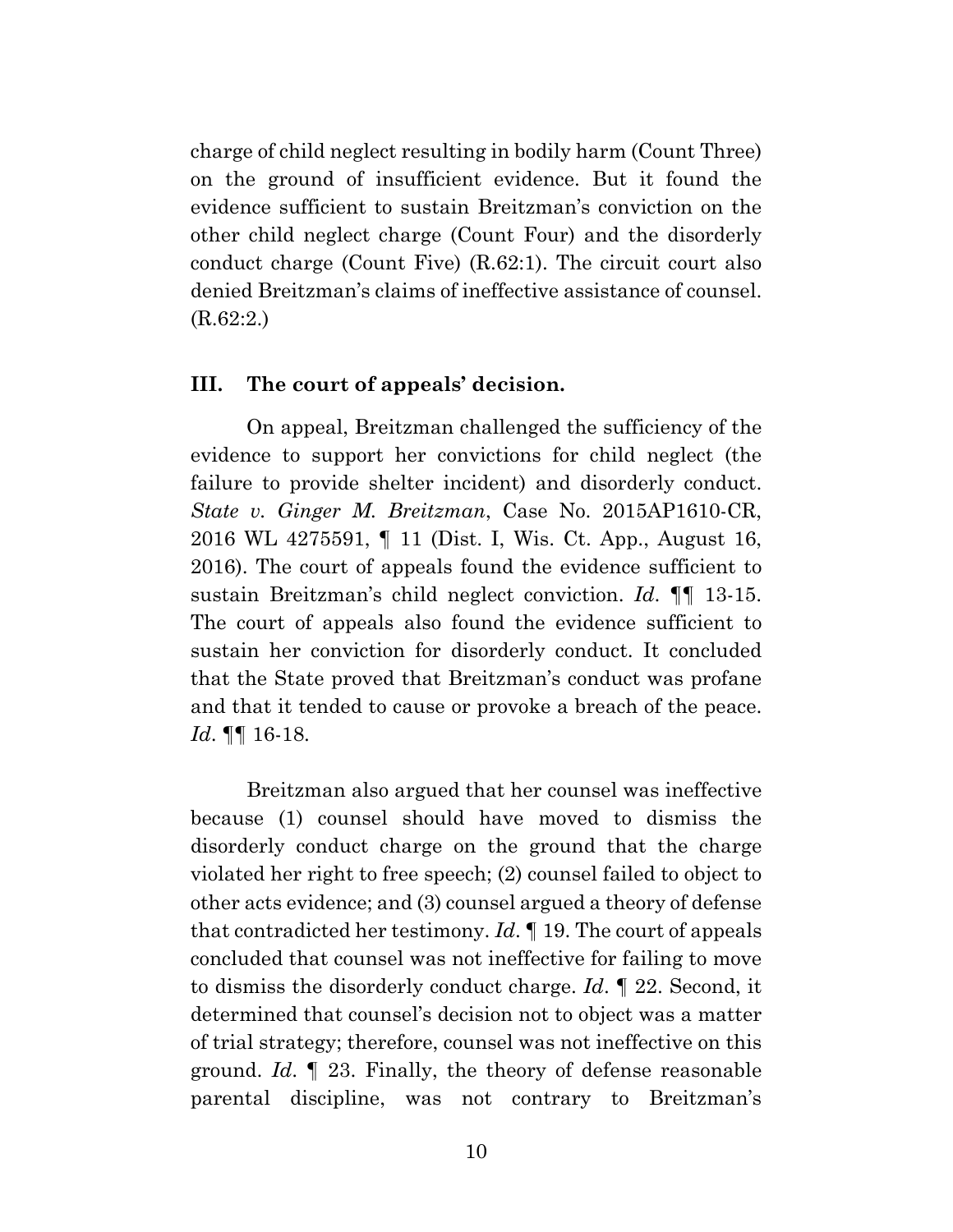testimony because the testimony that counsel elicited addressed these issues. *Id*. ¶¶ 24-25.

#### **STANDARD OF REVIEW**

*Ineffective of counsel claims.* A claim of ineffective assistance of counsel presents a mixed question of law and fact. *State v. Carter*, 2010 WI 40, ¶ 19, 324 Wis. 2d 640, 782 N.W.2d 695. This Court will uphold the circuit court's factual findings unless they are clearly erroneous. "[T]he circumstances of the case and the counsel's conduct and strategy" are considered findings of fact. *State v. Jenkins*, 2014 WI 59, ¶ 38, 355 Wis. 2d 180, 848 N.W.2d 786. Whether counsel's performance was ineffective presents a legal question that this Court reviews independently, benefiting from the circuit court's and court of appeals' analysis. *Id*.

*Constitutional challenges to a prosecution*. Whether the First Amendment of the United States Constitution and Article I, Section 3 of the Wisconsin Constitution prohibits the State from prosecuting Breitzman for disorderly conduct presents a legal question that this Court reviews independently. *In re A.S.*, 2001 WI 48, ¶ 19, 243 Wis. 2d 173, 626 N.W.2d 712.2

<sup>2</sup> Breitzman suggests that because content-based restrictions on speech are presumed invalid, the State should bear the burden of showing their constitutionality. (Breitzman's Br. 15, citing *Ashcroft v. American Civil Liberties Union*, 542 U.S. 656, 660 (2004)). However, this standard does not apply to sec. 947.01(1), which, as this Court has determined, is "aimed at proscribing conduct" rather than "circumscribing the content of speech directly." *In re A.S.*, 2001 WI 48, ¶ 13, 243 Wis. 2d 173, 626 N.W.2d 712.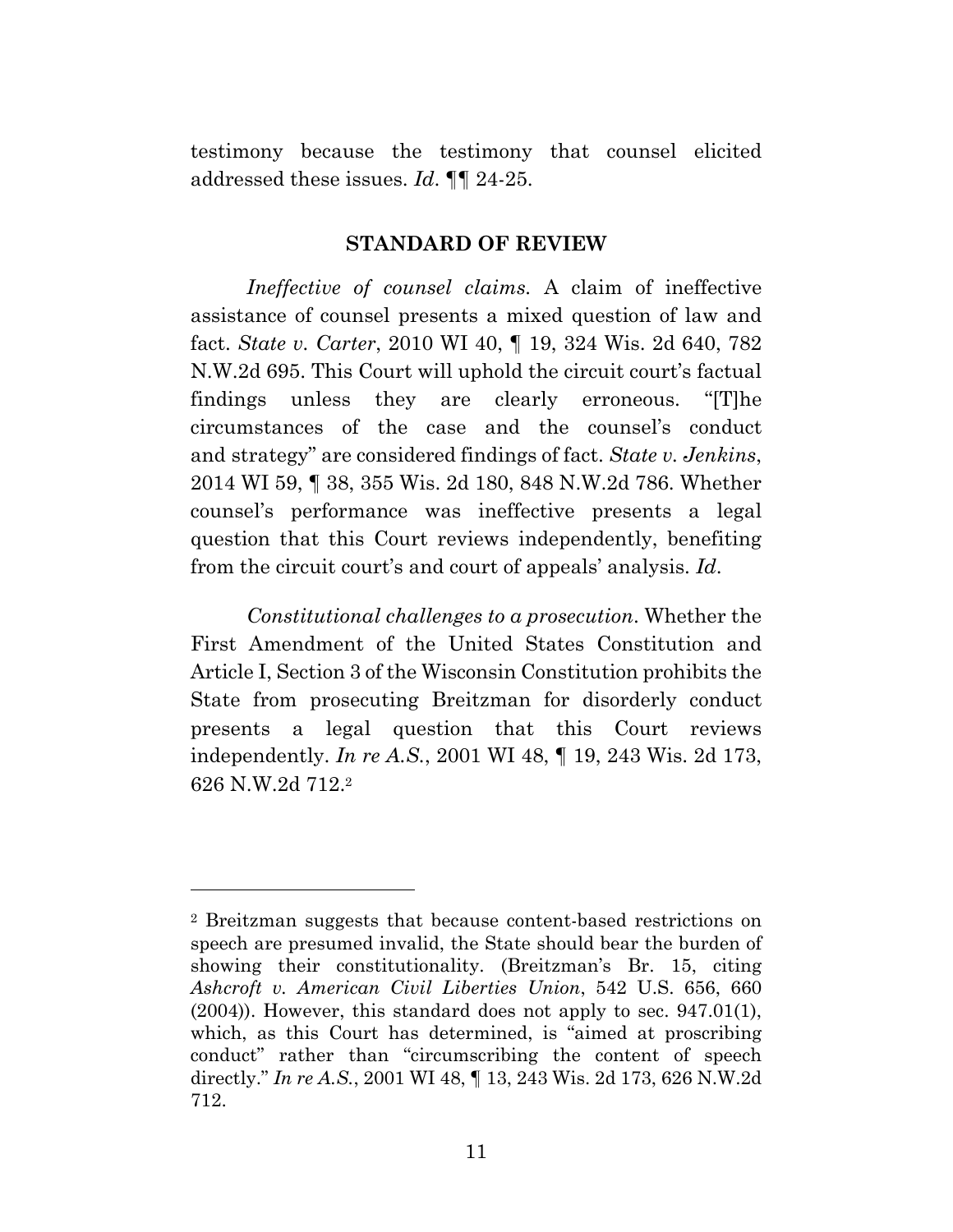#### **ARGUMENT**

**I. Breitzman's counsel was not ineffective for failing to raise a free speech challenge to the disorderly conduct charge because she has not demonstrated as a matter of settled law that she has a right to engage in profane conduct that tends to cause or provoke a disturbance.** 

## **A. General legal principles.**

### **1. Ineffective assistance of counsel.**

 A criminal defendant has the right to the effective assistance of counsel. *See Strickland v. Washington*, 466 U.S. 668, 686 (1984); *State v. Sanchez*, 201 Wis. 2d 219, 226-36, 548 N.W.2d 69 (1996). A defendant alleging ineffective assistance of trial counsel has the burden of proving both that counsel's performance was deficient and that he suffered prejudice as a result of that deficient performance. *Strickland*, 466 U.S. at 687. If the defendant fails to establish one prong of the test, the court need not address the other. *Id*. at 697.

 To prove deficient performance, the defendant must show that his counsel's representation "fell below an objective standard of reasonableness" considering all the circumstances. *Id*. at 688. The defendant must demonstrate that specific acts or omissions of counsel fell "outside the wide range of professionally competent assistance." *Id*. at 690. To demonstrate prejudice, the defendant must affirmatively prove that the alleged deficient performance prejudiced him. *Strickland*, 466 U.S. at 693. The defendant must show something more than that counsel's errors had a conceivable effect on the proceeding's outcome. *Id.* Rather, the defendant must demonstrate "that there is a reasonable probability that,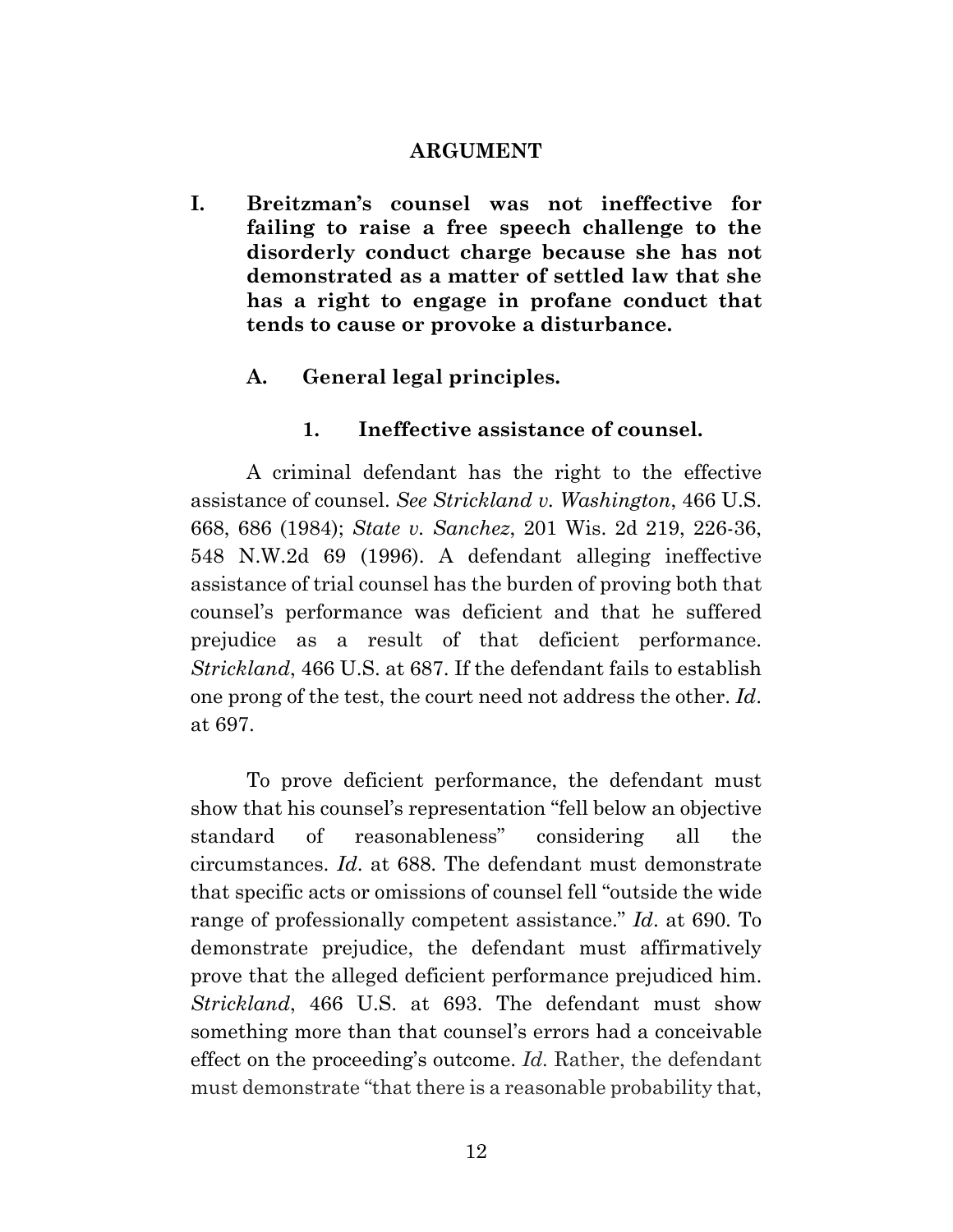but for counsel's unprofessional errors, the result of the proceeding would have been different." *Id.* at 694.

 Trial counsel can never be ineffective for declining to make an argument that controlling legal authority does not support. "[I]neffective assistance of counsel cases should be limited to situations where the law or duty is clear such that reasonable counsel should know enough to raise the issue." *State v. Lemberger*, 2017 WI 39,  $\parallel$  33,  $\parallel$  Wis. 2d  $\parallel$ ,  $\perp$ N.W.2d \_\_ (citations omitted). Thus, counsel's "failure to raise arguments that require the resolution of unsettled legal questions generally does not render a lawyer's services 'outside the wide range of professionally competent assistance' sufficient to satisfy the Sixth Amendment." *Id*. Counsel is simply "not required to object and argue a point of law that is unsettled." *State v. McMahon*, 186 Wis. 2d 68, 84, 519 N.W.2d 621 (Ct. App. 1994).

## **2. The disorderly conduct statute and the First Amendment.**

 The present case raises two questions about Wis. Stat. § 947.01(1), the disorderly conduct statute. First, does the statute reach profane language spoken inside a private home? Second, does a disorderly-conduct charge based on such language violate the First Amendment?

 The first question is easily answered. The statute prohibits a person, whether "in a public or private place," from engaging in "violent, abusive, indecent, profane, boisterous, unreasonably loud or otherwise disorderly conduct under circumstances in which the conduct tends to cause or provoke a disturbance." Wis. Stat. § 947.01(1); *State v. Schwebke*, 2002 WI 55,  $\parallel$  30, 253 Wis. 2d 1, 644 N.W. 2d 666.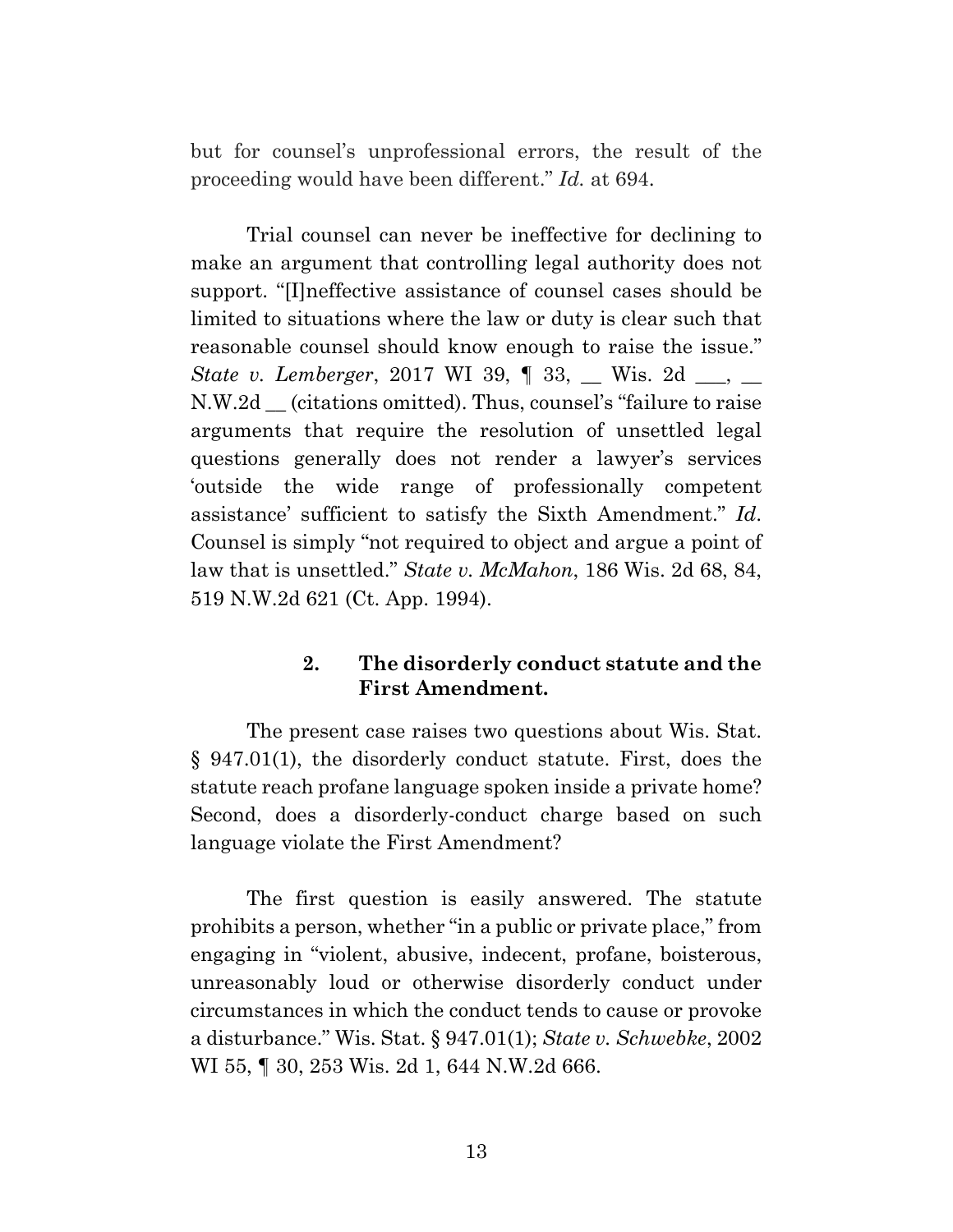Section 947.01(1) extends to domestic disputes. Because the statute extends to conduct that occurs in a private place, it is not limited to "disruptions or disturbances that implicate the public directly." *Id*. What sec. 947.01(1) does require is that "when the conduct tends to cause or provoke a disturbance that is personal or private in nature, there must exist the real possibility that this disturbance will spill over and cause a threat to the surrounding community." *Id*. ¶ 31. Mere "personal annoyance" is not enough. *Id.* ¶ 30. This Court has recognized that the State has an interest in regulating conduct in domestic disputes that may occur on a private level because "such conduct affects the overall safety and order in the community." *Id*. ¶ 31. Accordingly, sec. 947.01(1) reaches domestic disputes even when "the conduct apparently [does] not involve a threat to disturb the public at large." *Id*. ¶ 29.

 The second question presented here is whether a disorderly-conduct charge based on constitutionally unprotected speech violates the First Amendment. There is no controlling authority that directly answers this question. Breitzman cites no case law on point, and the State has found none.

 Application of the disorderly conduct statute may result in an "*incidental* limitation on the content of speech." *A. S.*, 243 Wis. 2d 173, ¶ 13 (emphasis added). But section 947.01(1) "is aimed at proscribing conduct in terms of the results that could be reasonably expected therefrom. . . . [It] is not aimed at circumscribing the content of speech directly." *Id*. (citation omitted). This Court has held that "the disorderly conduct statute does not infringe on speech that is protected under the First Amendment because the statute sanctions only categories of speech that have been traditionally regarded as beyond the protection of the First Amendment." *Id.* ¶ 16.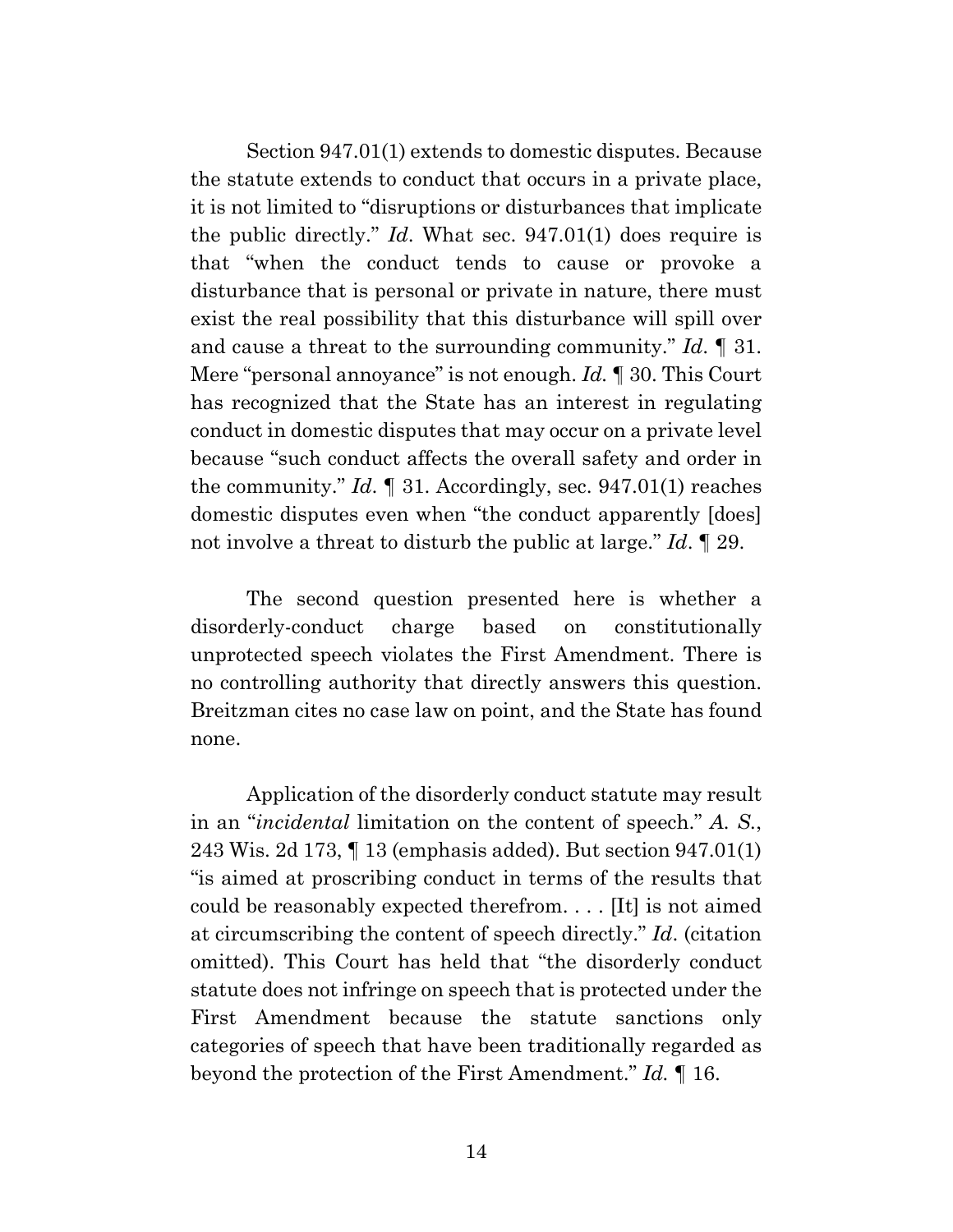The U.S. Supreme Court classifies certain types of speech as falling outside the First Amendment's protections, including "the lewd and obscene, the *profane*, the libelous, and the insulting, or 'fighting' words–those which by their very utterance inflict injury or tend to incite an immediate breach of the peace." *Chaplinsky v. New Hampshire*, 315 U.S. 568, 572 (1942) (emphasis added) (footnotes omitted). Prosecuting these types of utterances does not "raise any Constitutional problem" because they are not an "essential part of any exposition of ideas, and are of such slight social value as a step to truth that any benefit that may be derived from them is clearly outweighed by the social interest in order and morality." *Id.* "Resort to epithets or personal abuse is not in any proper sense communication of information or opinion safeguarded by the Constitution." *Id*.3

*Chaplinksy* has repeatedly guided this Court in considering First Amendment challenges to disorderly conduct prosecutions. In *State v. Zwicker*, 41 Wis. 2d 497, 164 N.W.2d 512 (1969), this Court cited *Chaplinsky* to support its conclusion that the First Amendment does not preclude disorderly conduct charges in cases incidentally affecting constitutionally unprotected speech. *Zwicker*, 41 Wis. 2d at 510. *In re A.S.*, this Court again cited *Chaplinsky* to explain that sec. 947.01(1)'s incidental application to certain types of speech is permissible because it is not directed at its content,

<sup>3</sup> Historically, profanity has not been considered protected speech. The Supreme Court has observed that a majority of the States that ratified the Constitution "gave no absolute protection for every utterance" and that all the ratifying States "made either blasphemy or profanity, or both, statutory crimes." *Roth v. United States*, 354 U.S. 476, 482 (1957). Based on this history, "it is apparent that the unconditional phrasing of the First Amendment was not intended to protect every utterance." *Id* at 483.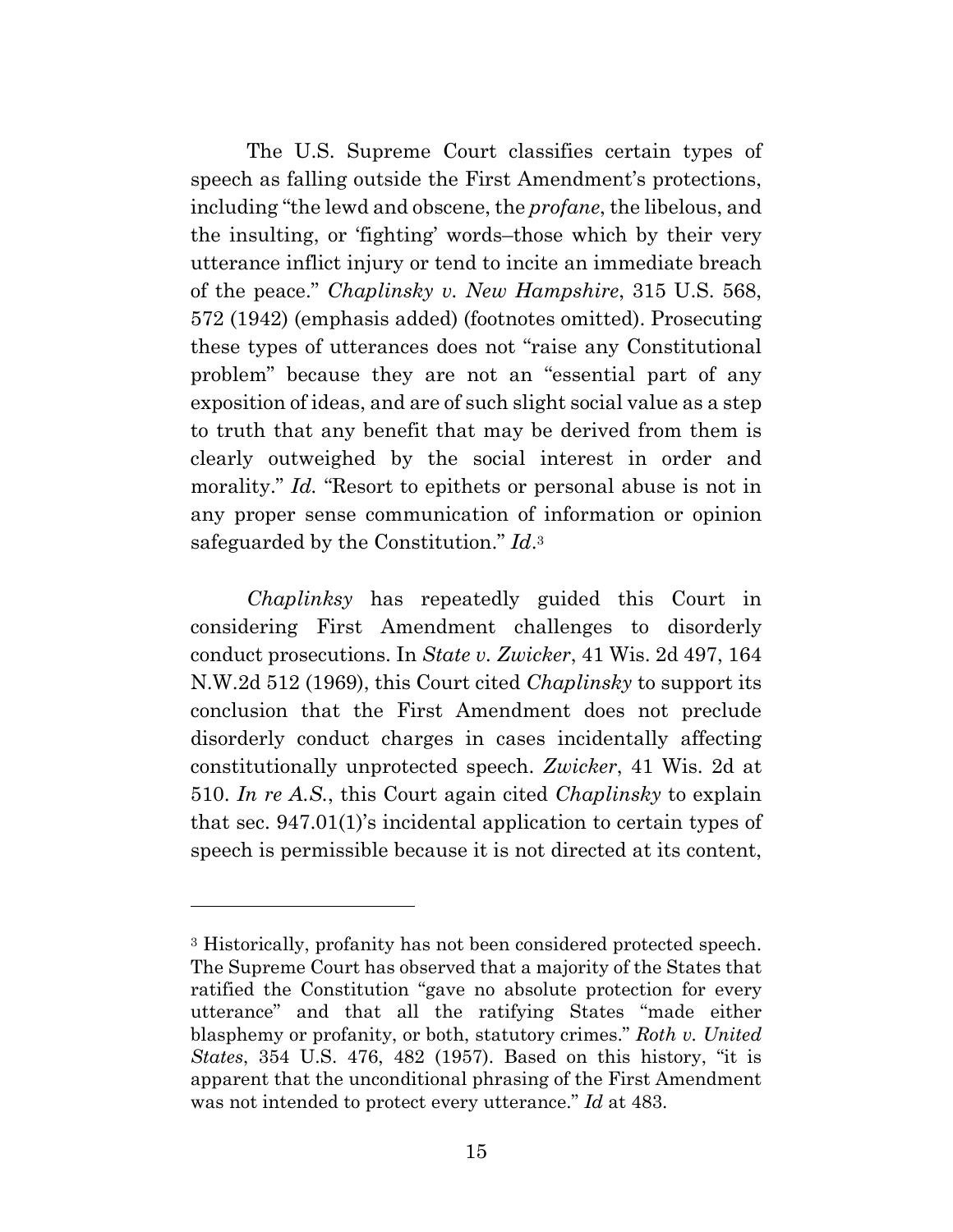but at controlling its harmful effects. *A.S.*, 243 Wis. 2d 173, ¶ 15. "When speech is not an essential part of any exposition of ideas, when it is utterly devoid of social value, and when it can cause or provoke a disturbance, the disorderly conduct statute can be applicable." *Id*. ¶ 17. And in *In re Douglas D.*, 2001 WI 47, ¶ 17, 243 Wis. 2d 204, 626 N.W.2d 725, this Court cited *Chaplinsky* for the proposition that "'the right of free speech is not absolute at all times and under all circumstances.'" *Douglas D.*, 243 Wis. 2d 204, ¶ 17 (quoting *Chaplinsky*, 315 U.S. at 571).

- **B. Trial counsel's failure to raise a free speech challenge to Breitzman's prosecution for disorderly conduct did not constitute ineffective assistance of counsel.** 
	- **1. Counsel did not perform deficiently by failing to challenge the disorderly conduct charge on free speech grounds because the issue was not one of settled law.**

 The issue before this Court is not whether Breitzman would have prevailed on a motion to dismiss the disorderly conduct charge on free speech grounds, but whether her counsel's failure to raise the issue "fell below an objective standard of reasonableness as measured against prevailing professional norms." *State v. Van Buren*, 2008 WI App 26, ¶ 19, 307 Wis. 2d 447, 746 N.W.2d 545. The answer to that question is straightforward: counsel did not perform deficiently.

 Counsel is not ineffective for failing to raise an argument (even one that might have been successful) premised on a novel legal analysis or unsettled law. As this Court has written, counsel's failure to raise a particular legal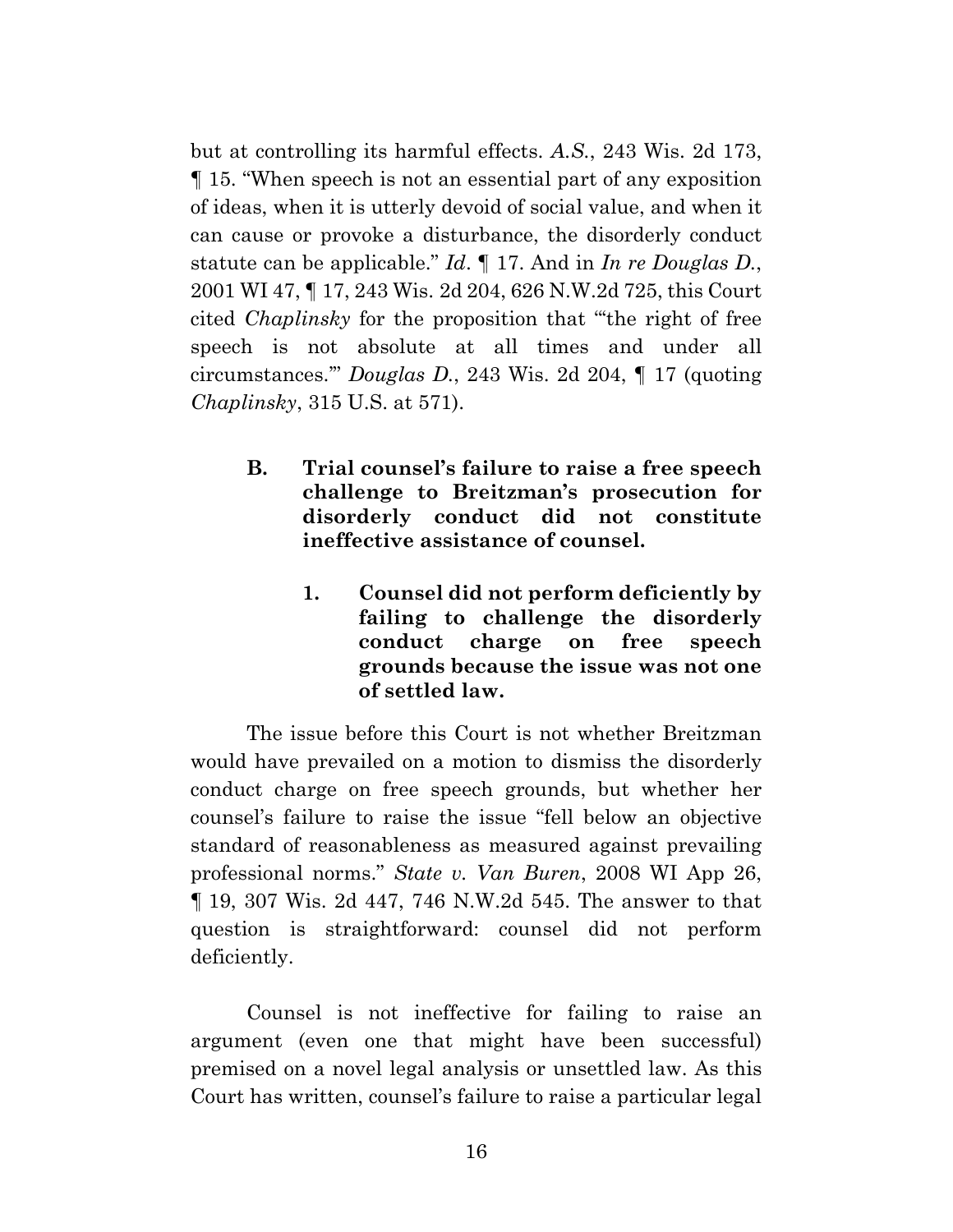claim can be ineffective only "where the law or duty is clear such that reasonable counsel should know enough to raise the issue." *Lemberger*, 2017 WI 39, ¶ 33.

 Because Breitzman bears the burden of establishing deficient performance, she must "demonstrate[] that controlling law" supports her analysis that the First Amendment bars her prosecution for disorderly conduct. *Id*. Here, no controlling law supports Breitzman's contention. Breitzman asserts that there is no case law anywhere upholding a criminal conviction in a case like hers, and concludes that she is therefore entitled to a reversal. (Breitzman's Br. 27.) Breitzman has it backwards. Because there is no controlling case law, counsel was not ineffective, and the State is entitled to an affirmance.

 Significantly, Breitzman asked the court of appeals to publish its opinion in this case in order to develop the case law on her free speech challenge to the disorderly conduct charge. (Breitzman's Court of Appeals' Br. 2.) That request constituted an implicit recognition that her claim, at best, rested on an unsettled area of the law. Therefore, by Breitzman's own concession, her counsel's failure to move to dismiss did not fall below the objective standard of reasonableness necessary to sustain an ineffective assistance of counsel claim.

 Breitzman has not established that the law was wellsettled in her favor. As counsel recognized, the disorderly conduct statute is interpreted under fairly broad parameters. (R.77:7.) And here, given this Court's prior decisions including *Schwebke* and *A.S.*, which reiterated its commitment to the differentiation between protected and unprotected speech under *Chaplinsky*, counsel would have had no reason to believe that a First Amendment challenge to the disorderly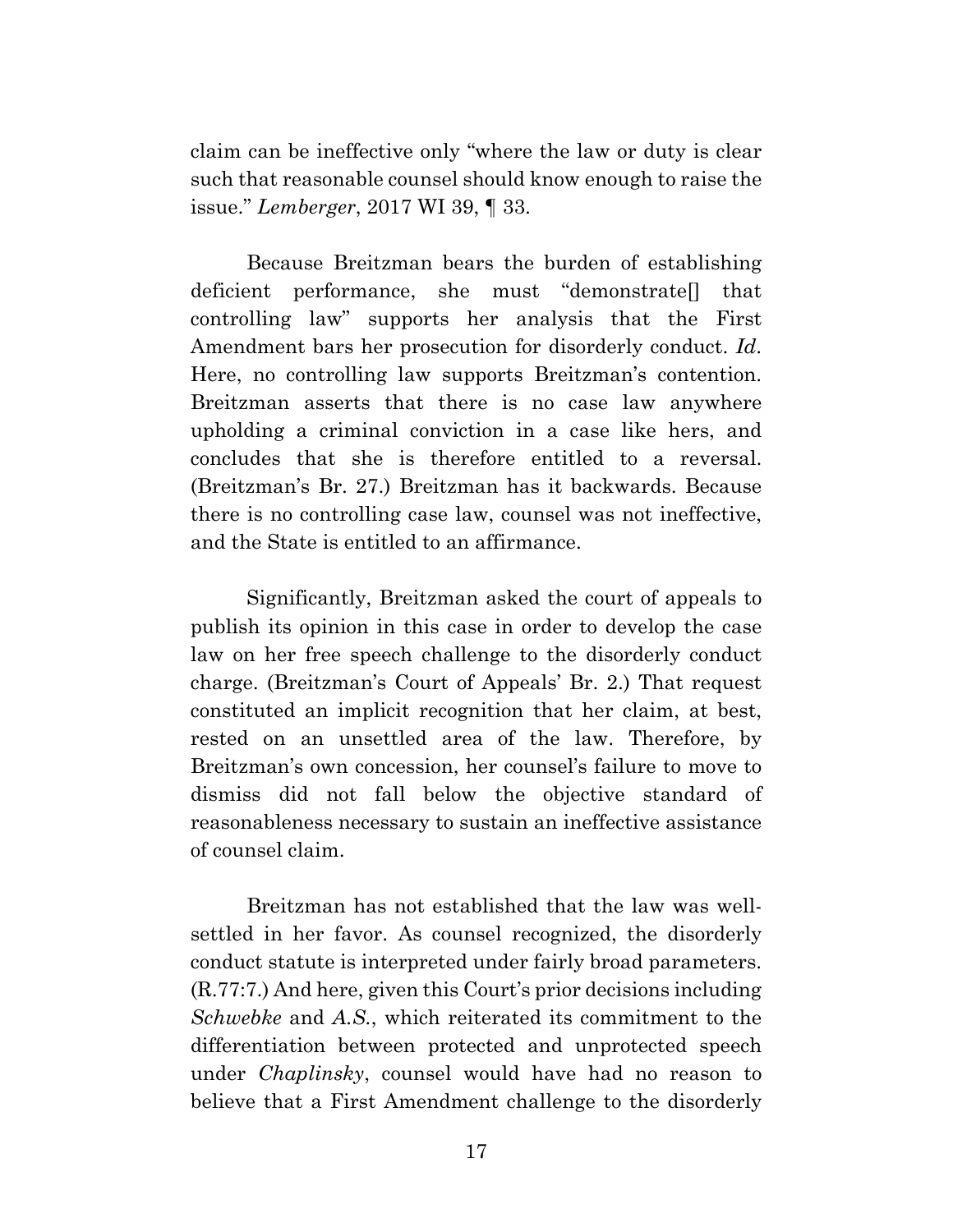conduct charge would have been successful. *See A.S.*, 243 Wis. 2d 173, ¶ 15. Indeed, in denying Breitzman's ineffective assistance claim, the circuit court noted that it would have denied the motion had counsel filed it. The circuit court had determined that Breitzman's utterances constituted unprotected speech because they tended to cause or provoke a disturbance. (R. 80:12-16.) Based on this record, Breitzman has failed to demonstrate that counsel's performance fell below an objective standard of professional representation.

> **2. Any alleged deficiency did not prejudice Breitzman because the profane language directed at J.K. under circumstances that tended to cause a disturbance was not constitutionally protected.**

 Breitzman's disorderly conduct charge and conviction did not violate the First Amendment. Therefore, any arguable deficiency in counsel's performance for not moving to dismiss the disorderly conduct charge did not prejudice Breitzman.

 Here, the State alleged that Breitzman's use of profane language directed at her son in a private place occurred under circumstances that tended to cause or provoke a disturbance. (R.17:2.) Relying on the standard jury instruction, Wis. JI-Criminal 1900 (2012), the circuit court informed the jury that the State had to prove two elements: (1) Breitzman engaged in disorderly conduct, and (2) Breitzman's conduct "under the circumstances as they then existed tended to cause or provoke a disturbance." (R.73:83.) The circuit court instructed the jury: "Only conduct that unreasonably offends the sense of decency or propriety of the community is included." (R.73:83.) The jury was also instructed that conduct that might disturb an overly sensitive person is not disorderly if the community would generally tolerate it. (*Id*.) In other words, the jury was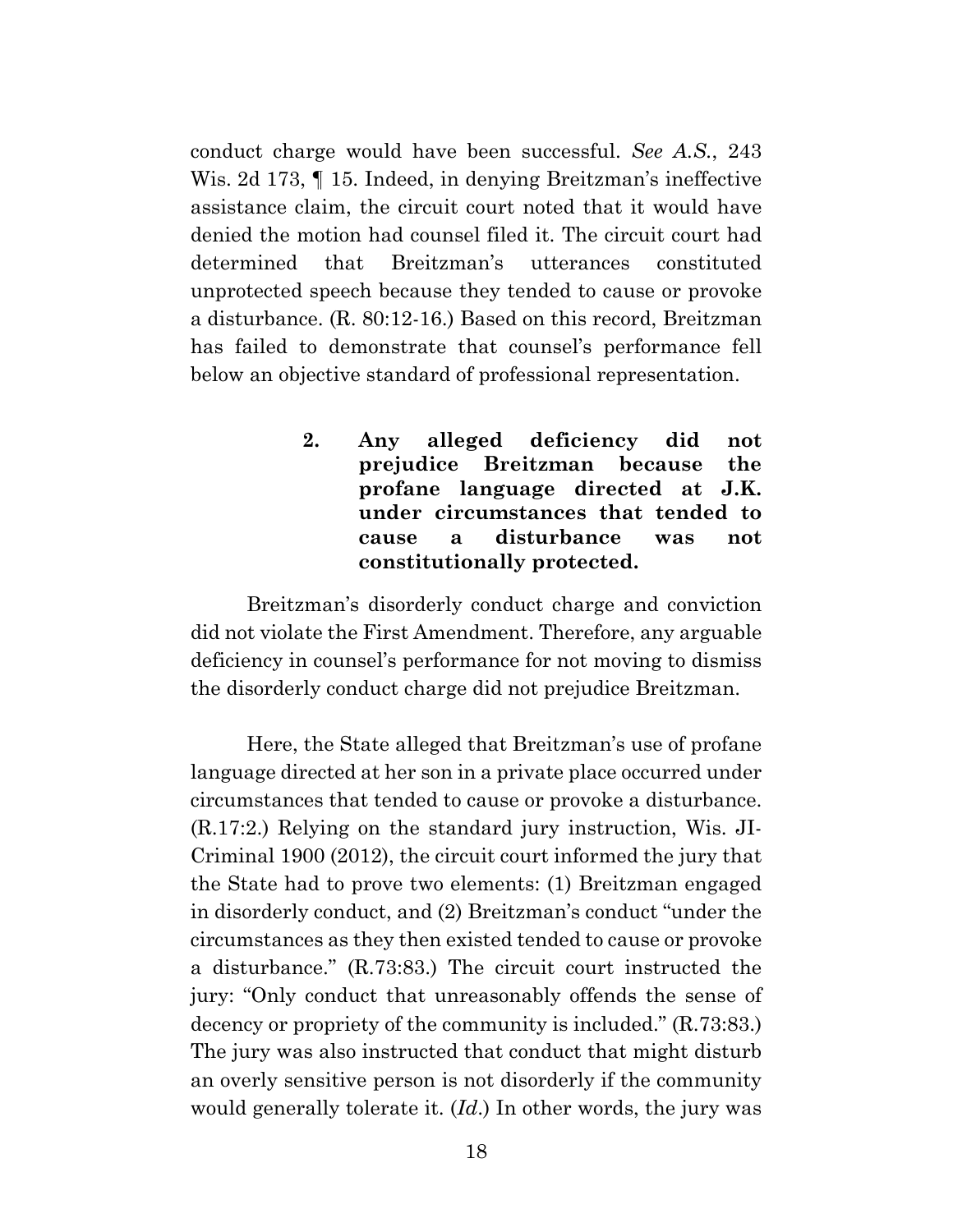expressly told that it could not convict Breitzman if the language she used merely annoyed J.K. *See Schwebke*, 253 Wis. 2d 1, ¶ 31.

 The evidence establishes that Breitzman used profane language, directed at her son, under circumstances that tended to provoke a disturbance. When Breitzman returned home to the smell of burnt popcorn, she berated J.K., telling him that he "always mess[es] things up," that he was a "retard," a "fuck face," and a "piece of shit." (R.71:49.) J.K. felt "worthless" when Breitzman called him a "piece of shit" and "fuck face." (R.71:50.) When J.K. asked Breitzman to stop calling him names, Breitzman replied, "I don't give a fuck." (R.71:50.) Breitzman told J.K. to pack up his belongings because she intended to kick him out of her house. (R.71:51.) J.K.'s friend, D.M., overheard Breitzman's profanity-laced tirade over the phone. (R.71:49.) D.M. heard Breitzman call J.K. "really mean names" and say "fuck a lot." (R.72:22.)

 Breitzman's use of profane language tended to cause a disturbance. It caused J.K. to feel worthless. (R.71:50.) His friend D.M. observed J.K.'s reaction, describing J.K. as being a "little bit scared." (R.72:21.) Minutes later, when the two spoke, J.K. was crying, something that D.M. had never witnessed J.K. do before. (R.72:23.) Breitzman's conduct pushed J.K. over the edge, prompting him to report her behavior to a school counselor and a police officer the following day. (R.71:48, 52-53.)4

<sup>4</sup> That the conduct resulted in police contact is a consideration in assessing whether it tended to cause a disturbance. *Schwebke*, 253 Wis. 2d 1, ¶¶ 32, 44.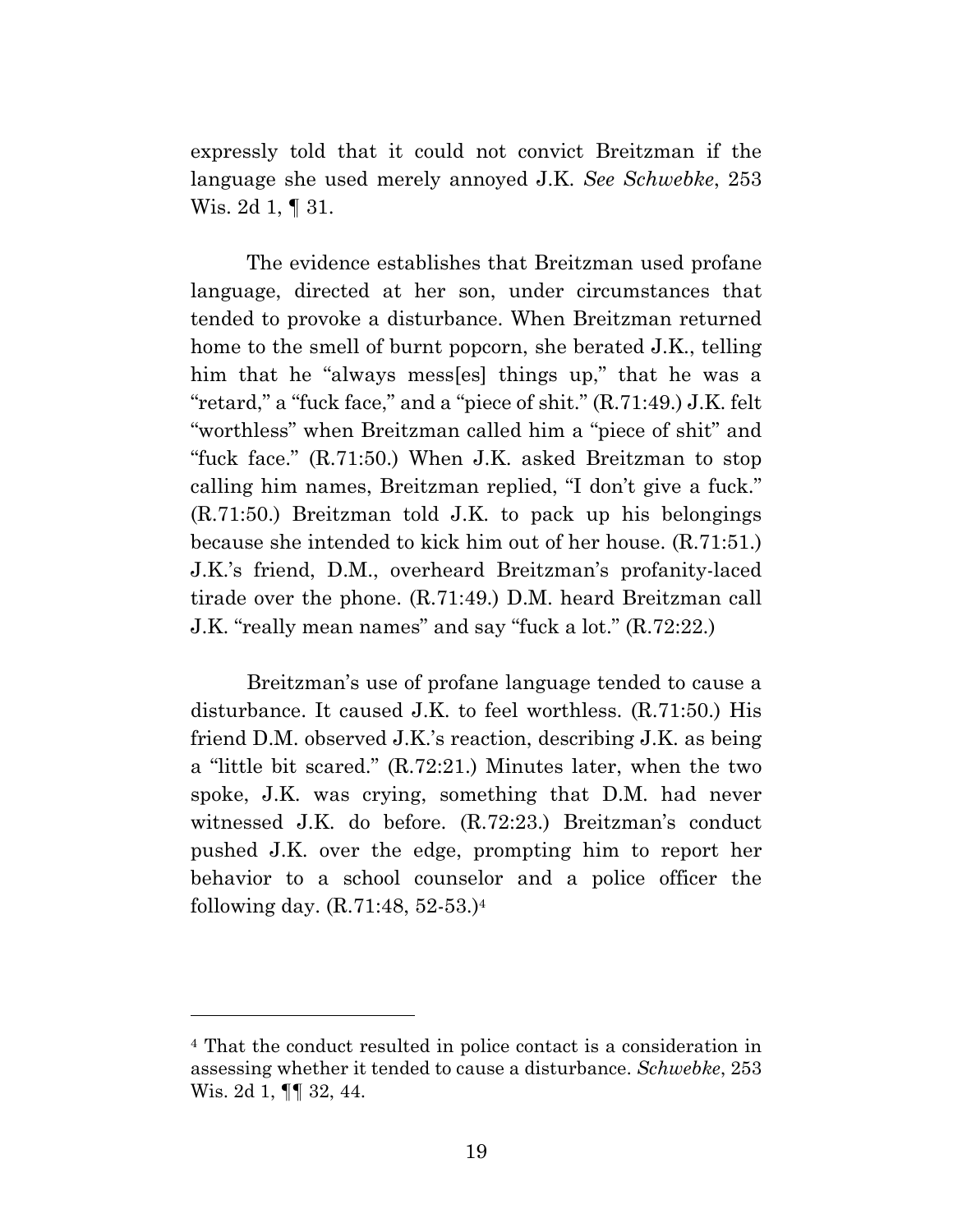That J.K. did not lash out verbally (R.72:22) or physically does mean that Breitzman's conduct did not tend to cause a disturbance. Simply because J.K. "exhibit[ed] fortitude in the face" of Breitzman's conduct is not a reason to allow her conduct to go unpunished. *See Douglas D.*, 243 Wis. 2d 204,  $\parallel$  29. Indeed, J.K. had good reason for exercising restraint. In the past, Breitzman's verbal abuse of her son was accompanied by physical abuse.

 This record supports the jury's finding that Breitzman's conduct was not conduct that would be generally tolerated by the community because it offended the community's sense of decency and propriety. Breitzman's conduct, even though in the form of language, was not protected by the First Amendment. Her profane utterances were not an "essential part of any exposition of ideas," were "utterly devoid of social value," and tended to cause a disturbance. *A.S.*, 243 Wis. 2d 173, ¶ 17. And, under the circumstances, they were not constitutionally protected because "any benefit that may be derived from them is clearly outweighed by the social interest in order and morality." *Chaplinksy*, 315 U.S. at 572. J.K. was shaken and disturbed by Breitzman's conduct, as illustrated by his reporting what happened to D.M., the counselor, and the police. D.M., who overheard some of the verbal abuse, was also disturbed and shaken. Thus, Breitzman's profanity tended to—and did—cause a disturbance under the circumstances. It was not constitutionally protected speech.

 Breitzman's right to constitutionally protected speech was not violated here. The circuit court's instruction protected her from being prosecuted based solely on her use of profane language. First, the jury could not find Breitzman guilty unless she engaged in profane conduct under circumstances that tended to cause a disturbance. Second, the jury understood that Breitzman's conduct itself had to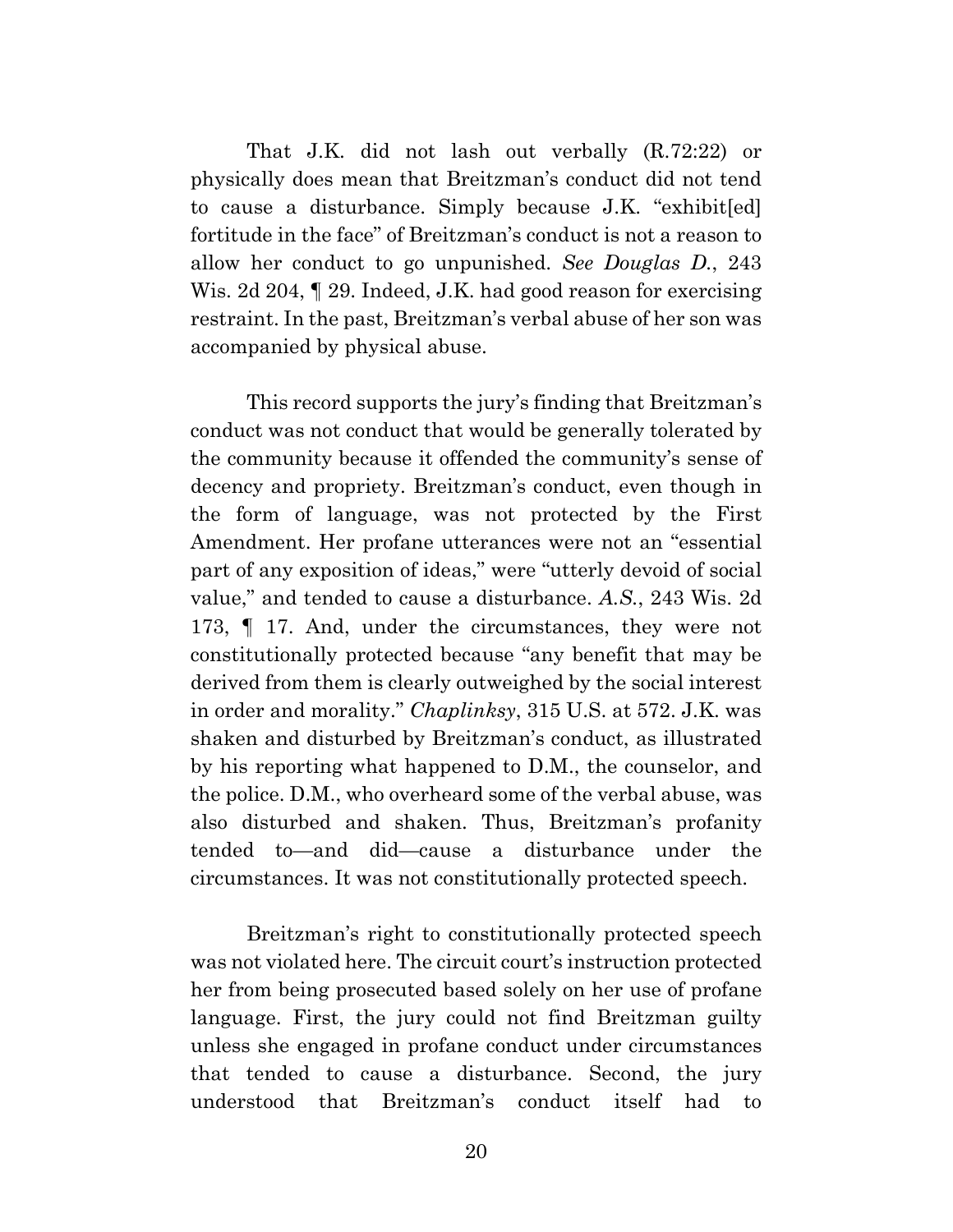"unreasonably offend" "the sense of decency or propriety of the community." (R.73:83.) The circuit court also told the jury that conduct is not disorderly if it "is generally tolerated by the community at large but might disturb an oversensitive person." (*Id*.) Thus, consistent with this Court's prior decisions, the jury understood that Breitzman's conduct was not disorderly if it "cause[d] only personal annoyance" to J.K. *See Schwebke*, 253 Wis. 2d 1, ¶ 30. The instructions prevented the jury from convicting Breitzman based solely on her profane language.5

 Breitzman's First Amendment challenge to her disorderly prosecution fails on the merits. Therefore, even if there was some legal basis for counsel to move to dismiss the charge, his failure to do so did not prejudice Breitzman because such a motion would have been unsuccessful.

## **C. Profane conduct that tends to cause a disturbance is not protected speech.**

 Breitzman suggests that it was her use of profane language alone that formed the basis for her conviction. (Breitzman's Br. 27.) The State disagrees. Proof of profanity alone does not trigger liability under sec. 947.01(1), which this Court has found "is not aimed at circumscribing the content

<sup>5</sup> Breitzman focuses on counsel's failure to file a motion to dismiss. In fact, this Court has viewed the question of "whether an alleged statement constitutes a true threat, unprotected by the First Amendment, is an issue of fact for the fact finder" unless the court determines that the evidence is insufficient as a matter of law. *State v. Perkins*, 2001 WI 46, ¶ 48, 243 Wis. 2d 141, 626 N.W.2d 762.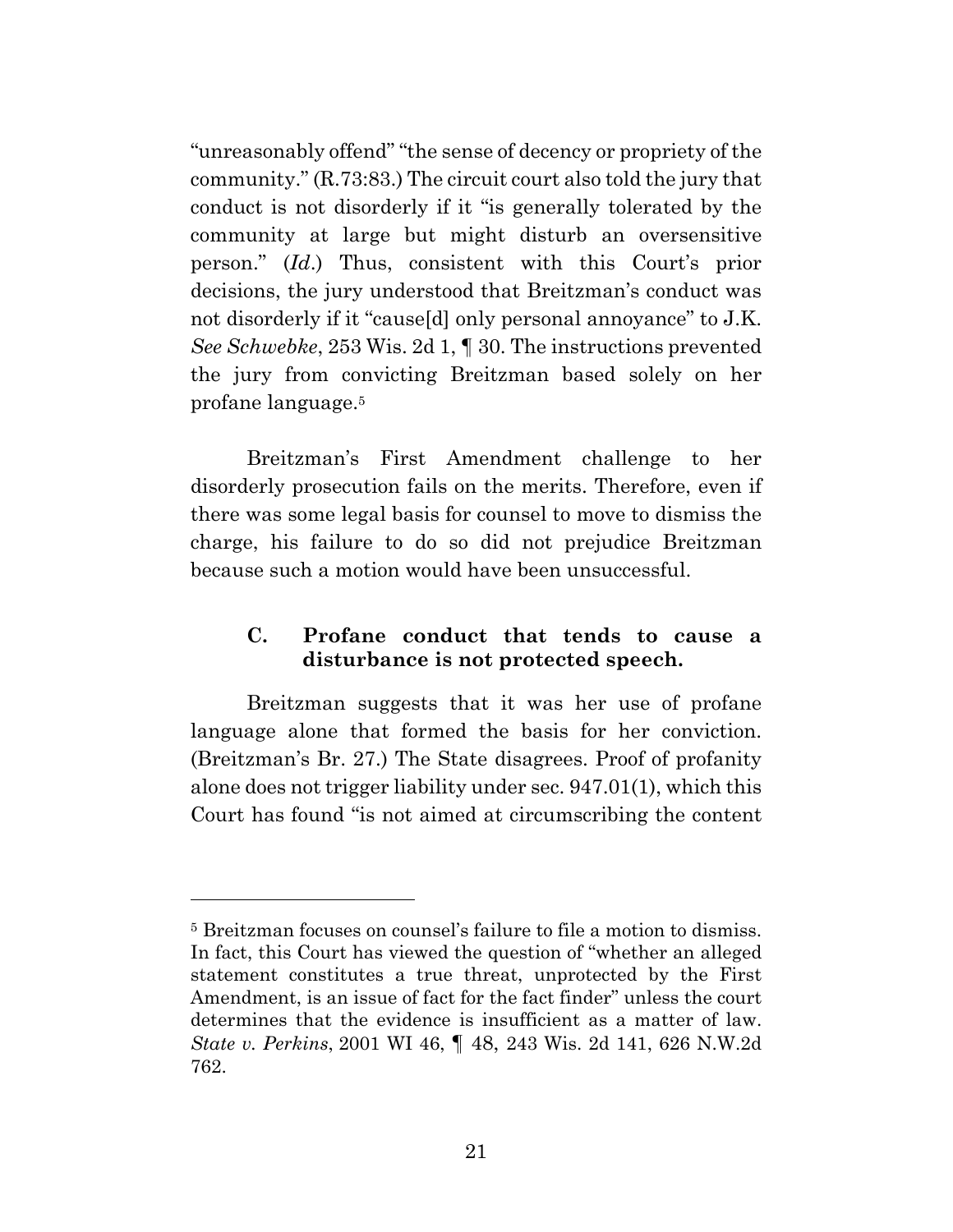of speech directly." *In re A.S.*, 243 Wis. 2d 173, ¶ 13.6 The jury did not find Breitzman guilty simply because she used profane language. Rather, the jury found her guilty because she engaged in profane conduct under circumstances that tended to cause or provoke a disturbance. The court of appeals rejected Breitzman's challenge to the sufficiency of the evidence to sustain her disorderly conduct conviction, a challenge that she did not renew before this Court. *Breitzman*, 2016 WL 4275591, ¶ 18.

 Breitzman's argument that counsel was ineffective rests on the premise that *Chaplinsky* is no longer good law and that it provides little precedential guidance in assessing her ineffective assistance claim. (Breitzman's Br. 20-24.) Breitzman's view of the validity of *Chaplinsky* fails to help her, for two reasons.

 First, in an ineffective assistance context, Breitzman must demonstrate that *Chaplinsky* has been definitively overruled or limited as a matter of *settled law*. Without this showing, she has not proved that counsel's failure to object to her disorderly conduct prosecution was "'[un]reasonable[] under prevailing professional norms' given the current state of the law." *Lemberger*, 2017 WI 39, ¶ 35 (citation omitted). Second, she must also show that this supposed overruling of *Chaplinsky* would affect Breitzman's conviction, which required the jury to find not only that she engaged in profane

<sup>6</sup> Breitzman cites *R.A.V. v. St. Paul*, 505 U.S. 377 (1992). (Breitzman's Br. 26.) *R.A.V.* is inapposite. The Supreme Court found an ordinance facially unconstitutional because impermissibly discriminated on the basis of content, proscribing certain symbols such as a burning cross or swastika, but not other symbols that displayed hostility to other ideas. *R.A.V*., 505 U.S. at 381, 391. Section 947.01(1) does not suffer from the same infirmity because it does not discriminate based on content.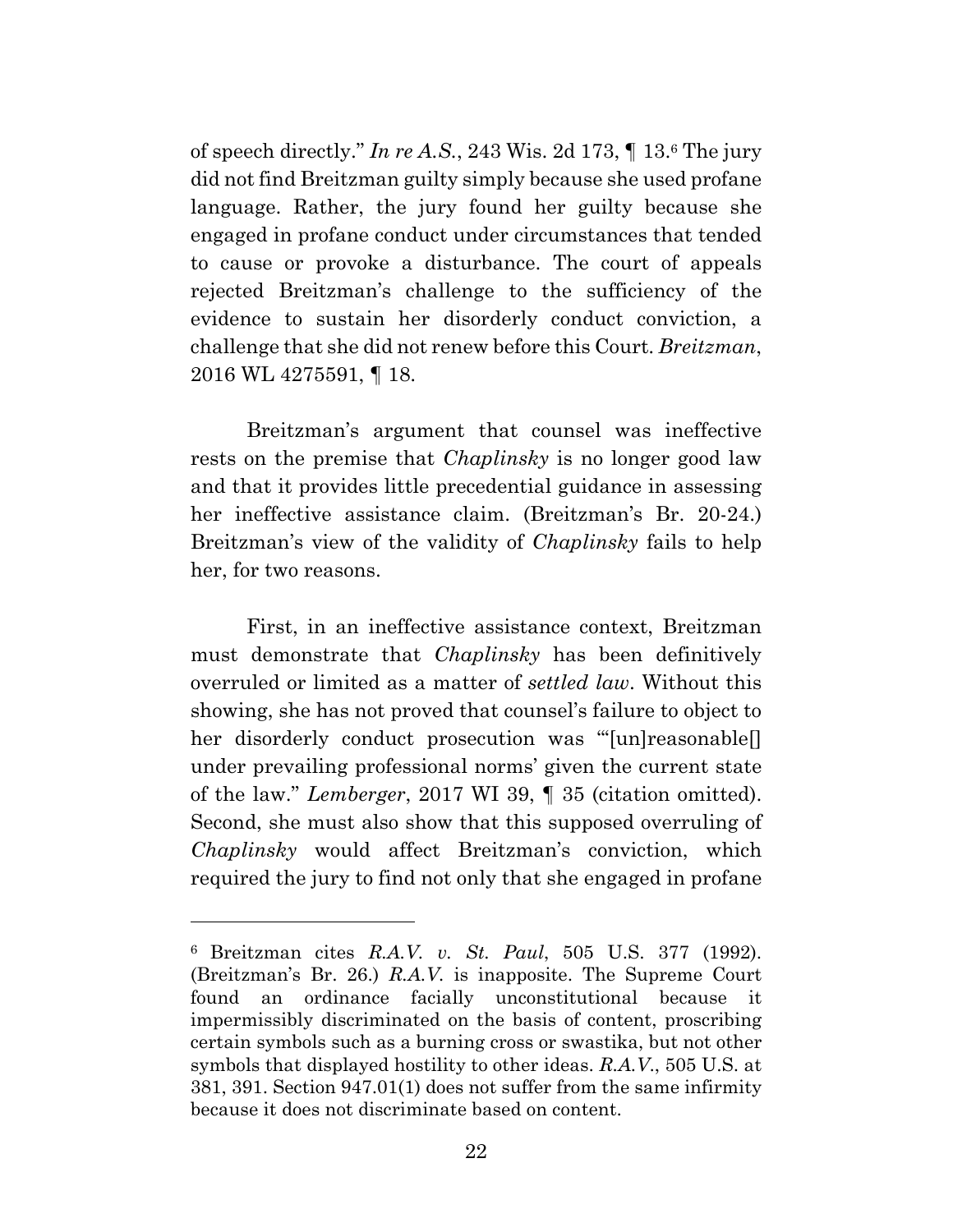conduct, but under circumstances that caused or tended to provoke a disturbance. She overcomes neither hurdle.

 First, Breitzman fails to show that *Chaplinsky* has been limited, much less overruled as a matter of settled law. Citing *Douglas D.*, she notes that this Court did not include profanity as an example of unprotected speech. (Breitzman's Br. 18-19.) But nothing in *Douglas D.* suggests that this Court repudiated *Chaplinsky's* classification of profanity as unprotected speech. In fact, this Court cited *Chaplinsky* approvingly, without limitation, in its decision. *See Douglas D.*, 243 Wis. 2d 204, ¶ 17. More importantly, Breitzman ignores this Court's decision in *A.S*., issued the same day as *Douglas D*., which approvingly quoted the passage from *Chaplinsky* including profanity as a "well-defined and narrowly limited class[] of speech" that is not protected. *In re A.S.*, 243 Wis. 2d 173, ¶ 15.

 Breitzman notes that the U.S. Supreme Court has more recently not included profanity in its list of unprotected speech. (Breitzman's Br. 19-20.) For example, she notes that in *United States v. Stevens*, 559 U.S. 460 (2010), the Supreme Court identified "obscenity, defamation, fraud, incitement, and speech integral to criminal conduct" as unprotected speech. *Id*. at 468-69 (citations omitted). She fails to note that, after citing these classes of unprotected speech, the Court quoted approvingly from *Chaplinsky* without reservation. *Stevens*, 559 U.S. at 469 (citing *Chaplinsky*, 315 U.S. at 571- 72). The absence of "profanity" from a list that includes other types of unprotected speech does not demonstrate that profanity is now protected speech.

 Breitzman observes that the *Stevens* Court cautioned that the *Chaplinsky* language—characterizing historically unprotected categories of speech as being "of such slight social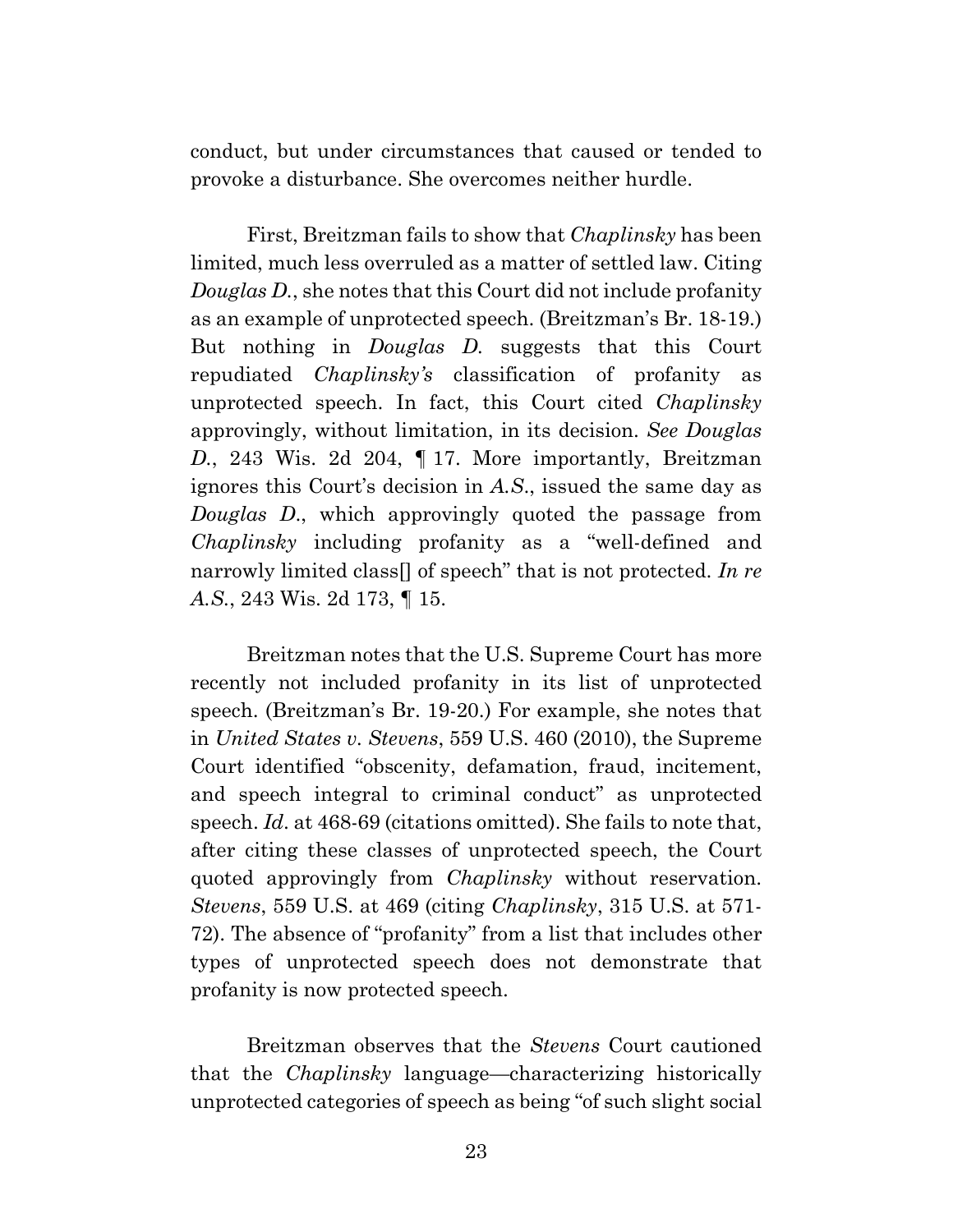value as a step to truth that any benefit that may be derived from them is clearly outweighed by the social interest in order and morality"—was merely descriptive and did not establish a test that may be applied to permit the State to prosecute a person whose speech is deemed valueless. (Breitzman's Br. 21 (citing *Stevens*, 559 U.S. at 471; *Chaplinsky*, 315 U.S. at 572).) That does not matter here. Section 947.01(1) does not predicate liability on whether the speech has worth or value. Profane language triggers liability only if it is uttered under circumstances that tend to cause a disturbance.

 Breitzman fails to show that, as a matter of settled law, *Chaplinsky* is no longer good law. But even if she had, she offers no case even hinting that the First Amendment prohibits a state from criminalizing the utterance of profane language *under circumstances that tend to cause a disturbance*. Her discussion of case law looks only at profanity in isolation. Her reliance on *Cohen v. California*, 403 U.S. 15 (1971) (Breitzman's Br. 23-24), football chant analogy, and reference to the "true threat" standard in *Douglas S.* all fail to take the disturbance requirement of the disorderly conduct statute into account.

 *Cohen* involved a conviction based on wearing a jacket bearing the words "Fuck the Draft" in a courthouse. *Cohen*, 403 U.S. at 16. The Supreme Court held that a state may not "make the simple public display here of this single four-letter expletive a criminal offense." *Id*. at 26. Critical to the Court's decision was the way that Cohen displayed the word: "[I]t was not clearly 'directed to the person of the hearer.' No individual actually or likely to be present could reasonably have regarded the words on [Cohen's] jacket as a direct personal insult." *Id*. at 20 (citation omitted). In stark contrast, Breitzman's conduct was not, as she suggests, a "trifling and annoying instance of individual distasteful abuse of a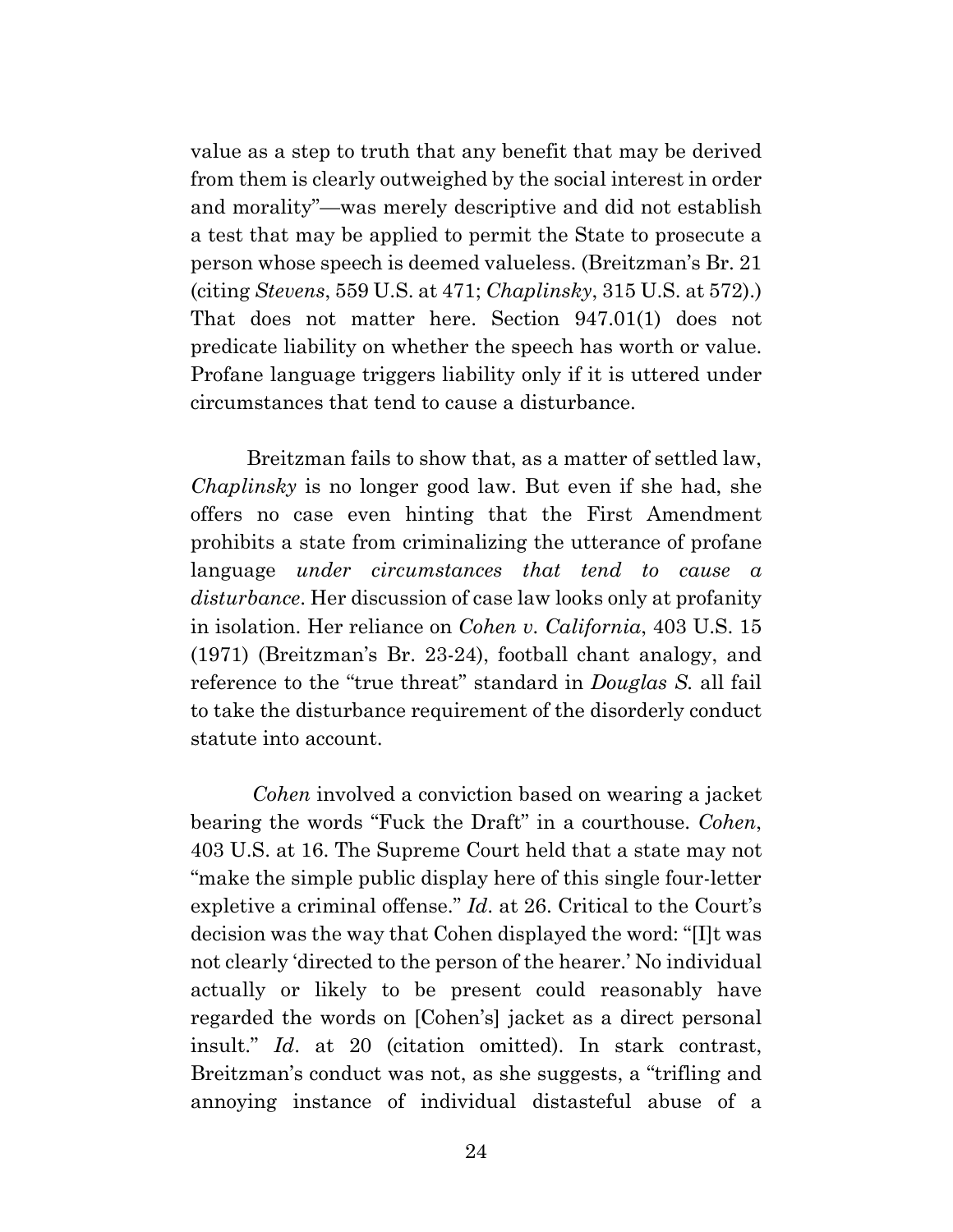privilege." (Breitzman's Br. 23 (citing *Cohen*, 403 U.S. at 25).) She directed her profanity at her son in a hostile and accusatory manner, loud enough for D.M. to clearly hear it over the phone. (R.72:22.)

 Breitzman makes the same error when she suggests that her behavior is no different from football fans who use profane language to chant against the opposing team. (Breitzman's Br. 28-29.) The fans' profane chant simply does not satisfy sec. 947.01(1)'s second element because it is not likely to tend to provoke a disturbance under existing circumstances. In contrast, Breitzman angrily and aggressively directed profane language at her son while threatening to call the police and ordering him to pack his belongings. (R.71:51.) J.K. knew from experience that hostile language was potentially a prelude to physical violence. Given these circumstances, J.K. was so upset that he cried and reported Breitzman's behavior to authorities the following day. (R.71:48, 52-53.) Breitzman's conduct is readily distinguishable from a football fan's profane chant. Her argument trivializes the effects of her behavior on J.K.

 And *Douglas D.* does not support Breitzman's contention claim, either. (Breitzman's Br. 16-18.) *Douglas D.* holds that only "true threats" are unprotected and prosecutable under sec. 947.01(1). *Douglas D.,* 243 Wis. 2d 204, ¶¶ 30-32. In *Douglas D*., a 13-year-old boy wrote about dismembering a teacher as part of a creative writing assignment. *Id*. ¶¶ 4-7. The supreme court determined that Douglas's conduct did not rise to the level of a true threat, in part, because the writing was done in the context of a creative writing class rather than some other class. *Id*. ¶ 38. The supreme court relied heavily on the fact that "there is no evidence that Douglas had threatened [the teacher] in the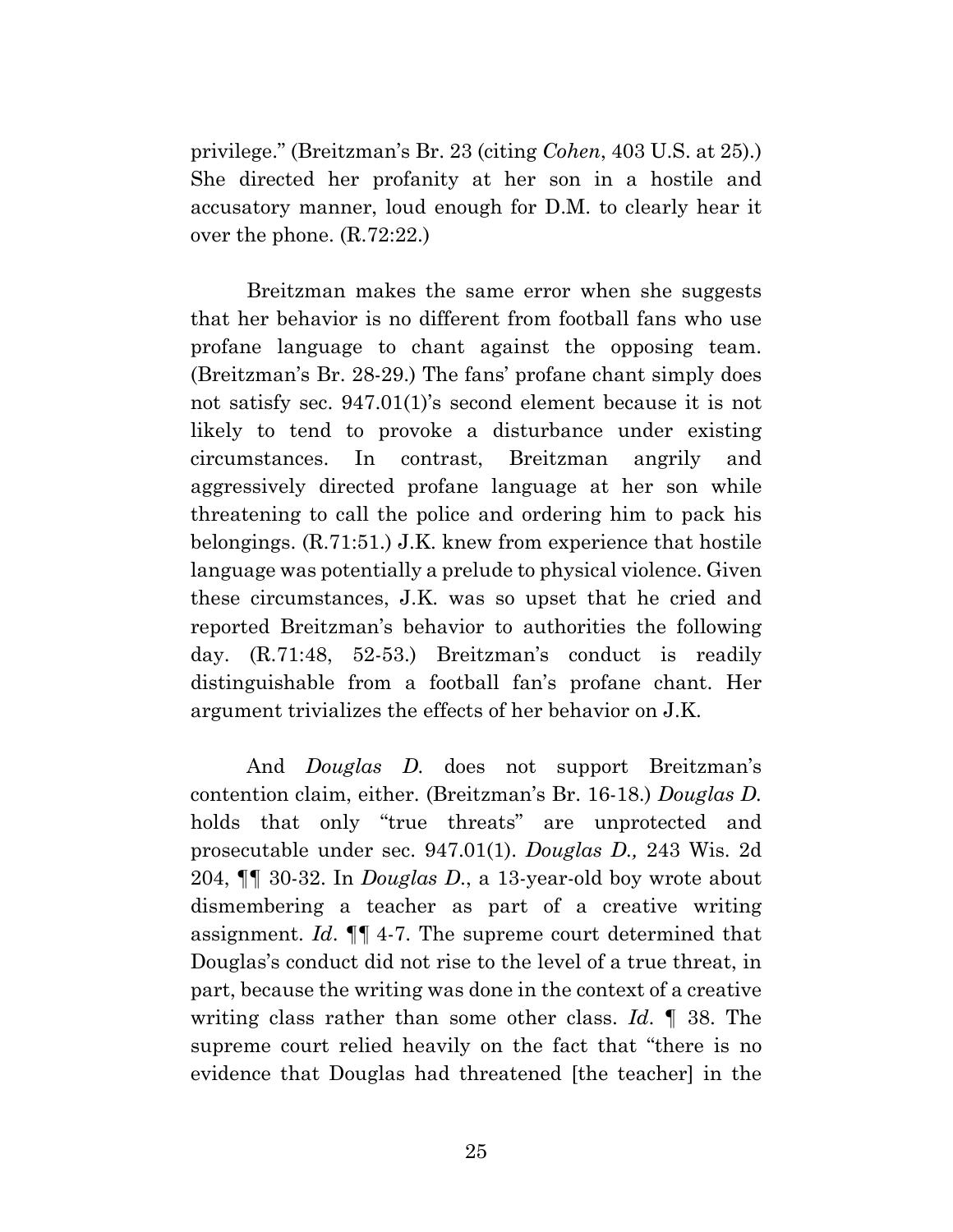past or that [the teacher] believed Douglas had a propensity to engage in violence." *Id*. ¶ 37.

 Here, Breitzman's conduct was not the product of a child's middle school writing assignment. And the recipient of her comments was not a teacher, but her child. More importantly, unlike the teacher in *Douglas D.*, J.K. had been physically abused by Breitzman in prior disputes. These prior acts of physical abuse most likely induced fear in J.K. that Breitzman's berating, profane taunts for burning popcorn could and would escalate to physical violence.

\* \* \* \* \*

 Breitzman fails to show that, as a matter of settled law, the First Amendment prevents a state from criminalizing profanity uttered under circumstances that would tend to cause of disturbance. Her counsel was not ineffective for not raising a First Amendment defense.

**II. Counsel's decision not to object to the admission of other acts was based on a reasonable trial strategy.** 

### **A. The strong presumption of effective assistance extends to trial strategy.**

 Courts are "highly deferential" when evaluating the reasonableness of counsel's performance. *Strickland*, 466 U.S. at 689. "Counsel enjoys a 'strong presumption' that his conduct 'falls within the wide range of reasonable professional assistance.'" *Carter,* 324 Wis. 2d 640, ¶ 22 (quoting *Strickland,* 466 U.S. at 689). "[The] presumption of constitutional adequacy extends to decisions of trial strategy." *Jenkins*, 355 Wis. 2d 180, ¶ 102. Accordingly, "[c]ounsel's decisions in choosing a trial strategy are to be given great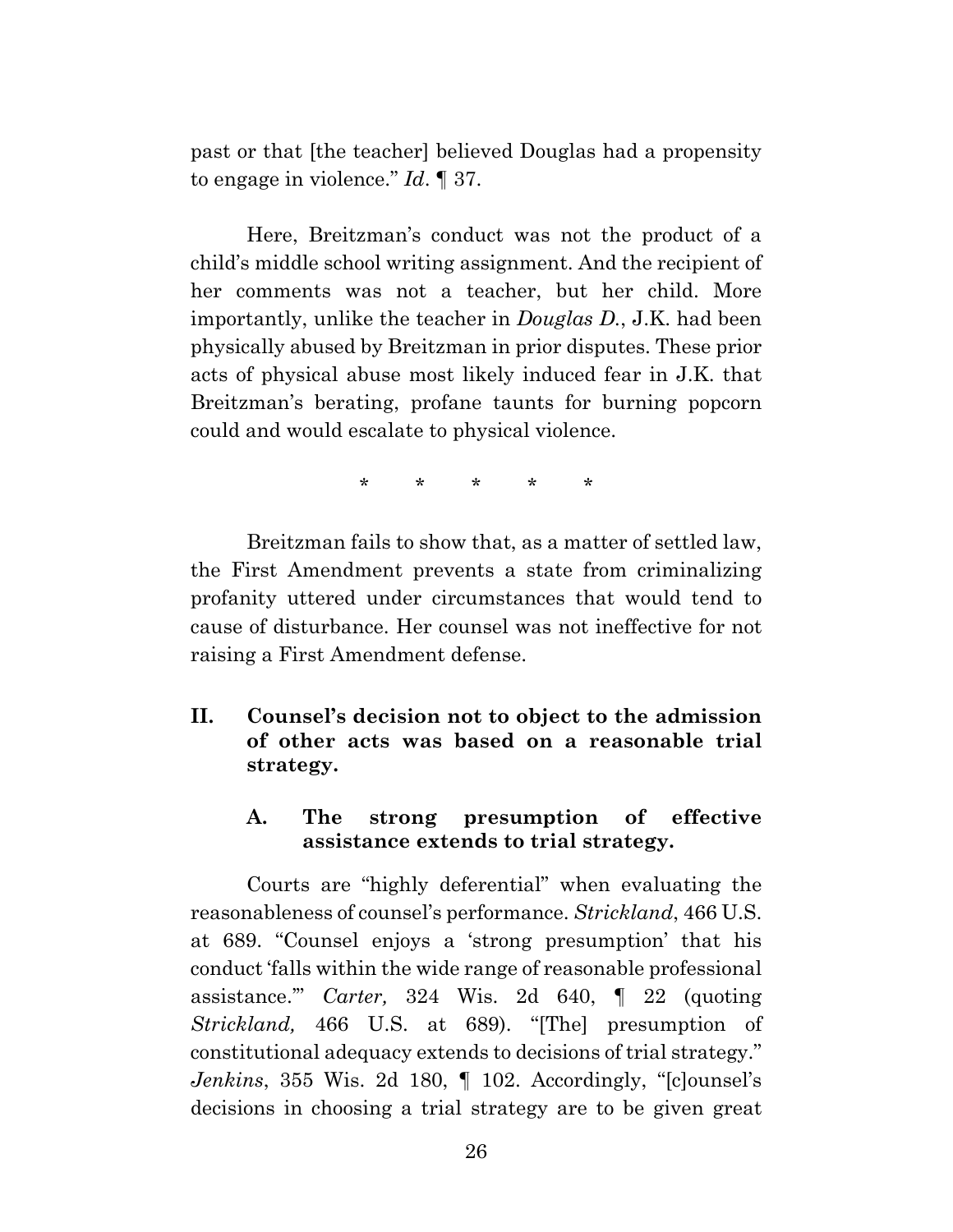deference." *State v. Balliette*, 2011 WI 79, ¶ 26, 336 Wis. 2d 358, 805 N.W.2d 334 (citation omitted). Such deference is especially appropriate because "[c]ounsel's actions are usually based, quite properly, on informed strategic choices made by the defendant and on information supplied by the defendant." *Strickland*, 466 U.S. at 691.

 Accordingly, the court of appeals has characterized trial strategy as "virtually unassailable in an ineffective assistance of counsel analysis." *State v. Maloney,* 2004 WI App 141, ¶ 23, 275 Wis. 2d 557, 685 N.W.2d 620, *aff'd*, 2006 WI 15, 288 Wis. 2d 551, 709 N.W.2d 436. That counsel's "strategy ultimately proved unsuccessful does not make it any less reasonable for purposes of evaluating" a claim of ineffective assistance. *State v. Maloney*, 2005 WI 74, ¶ 44, 281 Wis. 2d 595, 698 N.W.2d 583.

- **B. Counsel's decision not to object to J.K.'s testimony about other incidents was not ineffective because it was based on a reasonable trial strategy.** 
	- **1. Counsel intended to undermine J.K.'s credibility by demonstrating that he habitually made false and grandiose allegations against Breitzman.**

 As part of his trial strategy, counsel attempted to portray J.K. as a child who made false and grandiose allegations against Breitzman. Consistent with this strategy, and in consultation with Breitzman, counsel did not object when evidence of other, uncharged incidents were introduced at trial. These additional acts included allegations that Breitzman slapped J.K. on a previous occasion, that she failed to provide J.K. necessary medical care, and that she called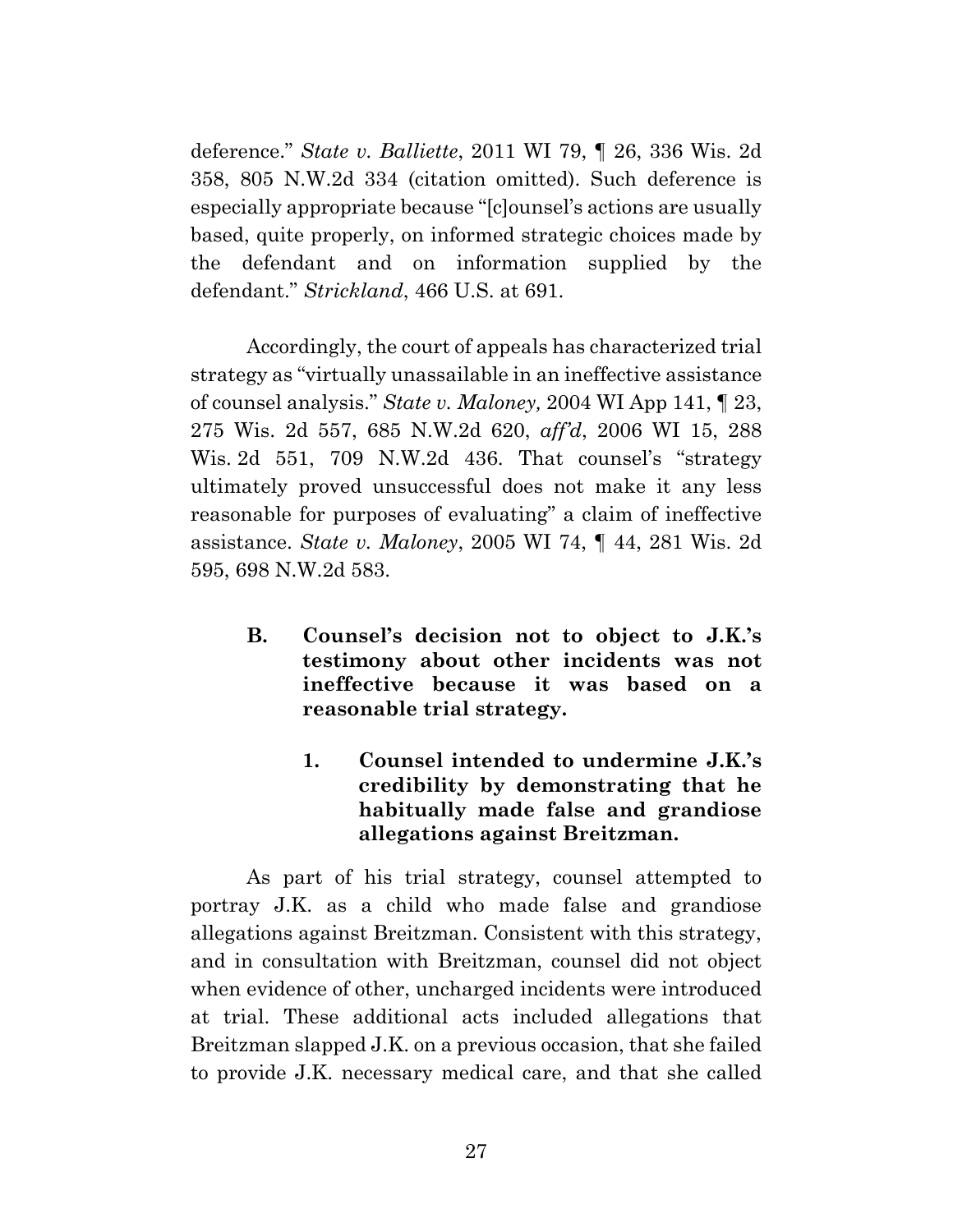J.K. profane names on other occasions. The record demonstrates the reasonableness of this trial strategy.

 At the postconviction hearing, counsel testified that he intended to portray Breitzman as a struggling mother doing her best under difficult circumstances. (R.77:8.)7 Counsel noted that J.K. and his mother had a good relationship that soured. (R.77:21.) Breitzman told counsel that she attributed this change to J.K.'s involvement with a girlfriend and his father's refusal to have any contact with him. (R.72:76.) While Breitzman's life had remained constant, J.K. started telling other people that things were bad. (R.77:22.) Breitzman told counsel that J.K. had exaggerated events, twisting them into an argument that something had happened. Breitzman told counsel that J.K. was lying and had become rebellious. (R.77:9.)

 Counsel explained that he did not object to J.K.'s allegations about the other incidents involving his mother because he intended to show that J.K. had so aggrandized his complaints that the jury should not believe his testimony about his mother's conduct. (R.77:15-16.) As part of this trial strategy, counsel would paint J.K. as a child who made false and grandiose allegations against Breitzman. (R.77:20.) Counsel believed that by allowing the uncharged allegations to come into evidence without objection, he would be able to put J.K.'s exaggerated claims into a broader context. (R.77:21.) This strategy was connected to a separate defense based on reasonable discipline. (R.77:24.)

l

<sup>7</sup> In its decision denying Breitzman's postconviction claims, the circuit court made credibility findings. It found trial counsel's testimony to be credible, and Breitzman's testimony to be not credible. (R.80:20.)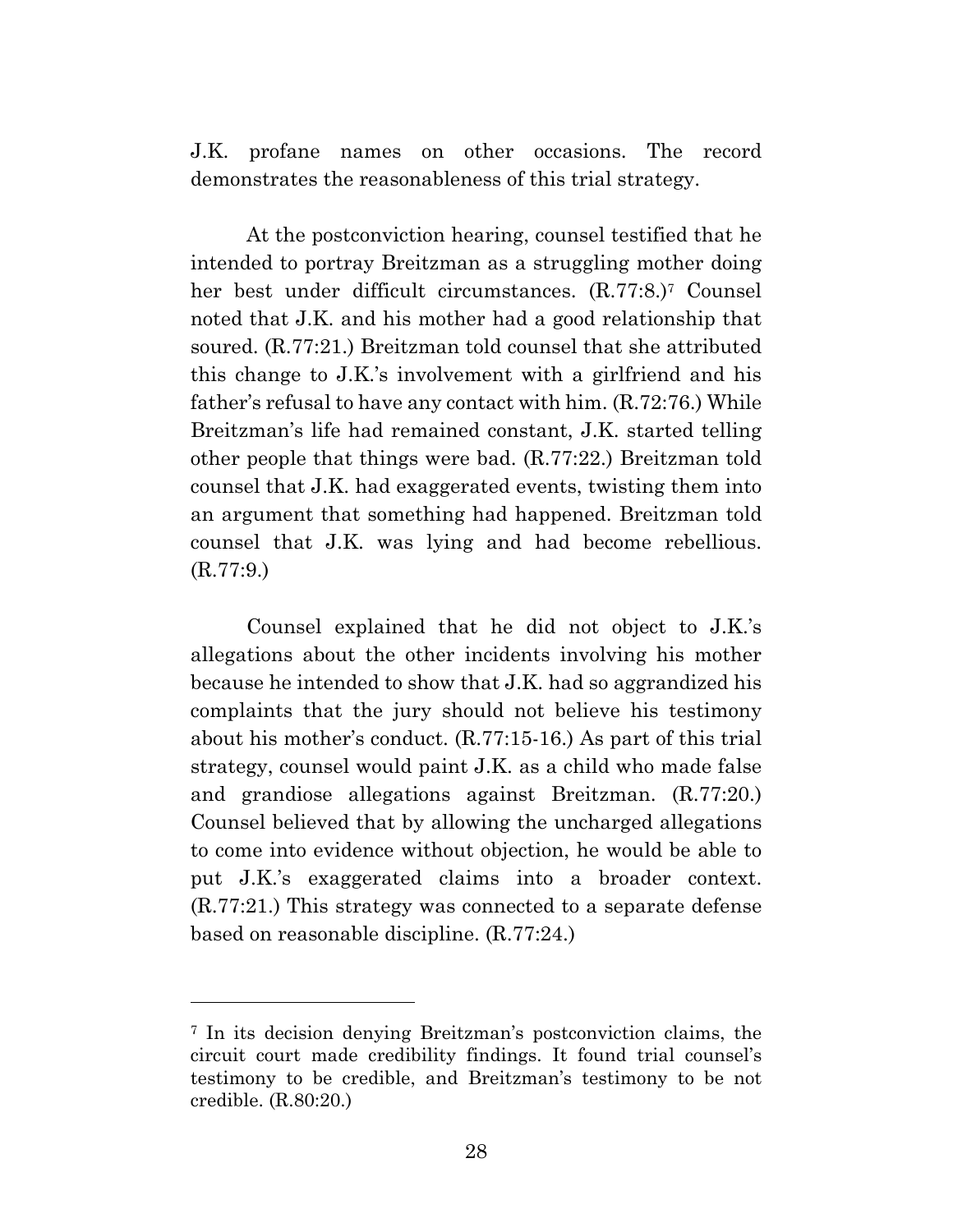Counsel testified that Breitzman agreed with this strategy. (R.77:20.) Breitzman acknowledged the strategy in her own postconviction testimony. She testified that, as part of the trial strategy, she would portray J.K. as rebellious, defiant, and untruthful. (R.77:51.) Breitzman understood that she would testify and explain what actually happened when she was attempting to deal with J.K.'s rebelliousness. (R.77:16.) Breitzman herself conceded that counsel and she agreed to a strategy that "the whole truth [] come out." (R.77:44.) By readily acknowledging her own flaws, Breitzman recognized that counsel's strategy of undermining J.K.'s credibility was more likely to be successful.

 This Court should defer to counsel's trial strategy, which he explained cogently at the *Machner* hearing. Significantly, Breitzman approved the strategy and even acknowledged the reasoning and logic behind counsel's chosen approach. There was no ineffective assistance of counsel here.

## **2. Counsel was not ineffective when he did not object to J.K.'s testimony about an uncharged incident when Breitzman slapped him.**

 Trial counsel did not perform deficiently by not objecting to J.K.'s testimony about an uncharged slapping incident. The jury learned on J.K.'s cross-examination that Breitzman had slapped him in the car when counsel questioned J.K. about frequent nose bleeds. (R.71:87.) J.K. acknowledged frequent nose bleeds, and then volunteered, "[b]ut this was after the incident when she hit me in the car and my nose was bleeding on me." (R.71:87.) Breitzman later testified that she had slapped J.K. in the car. (R.72:81.)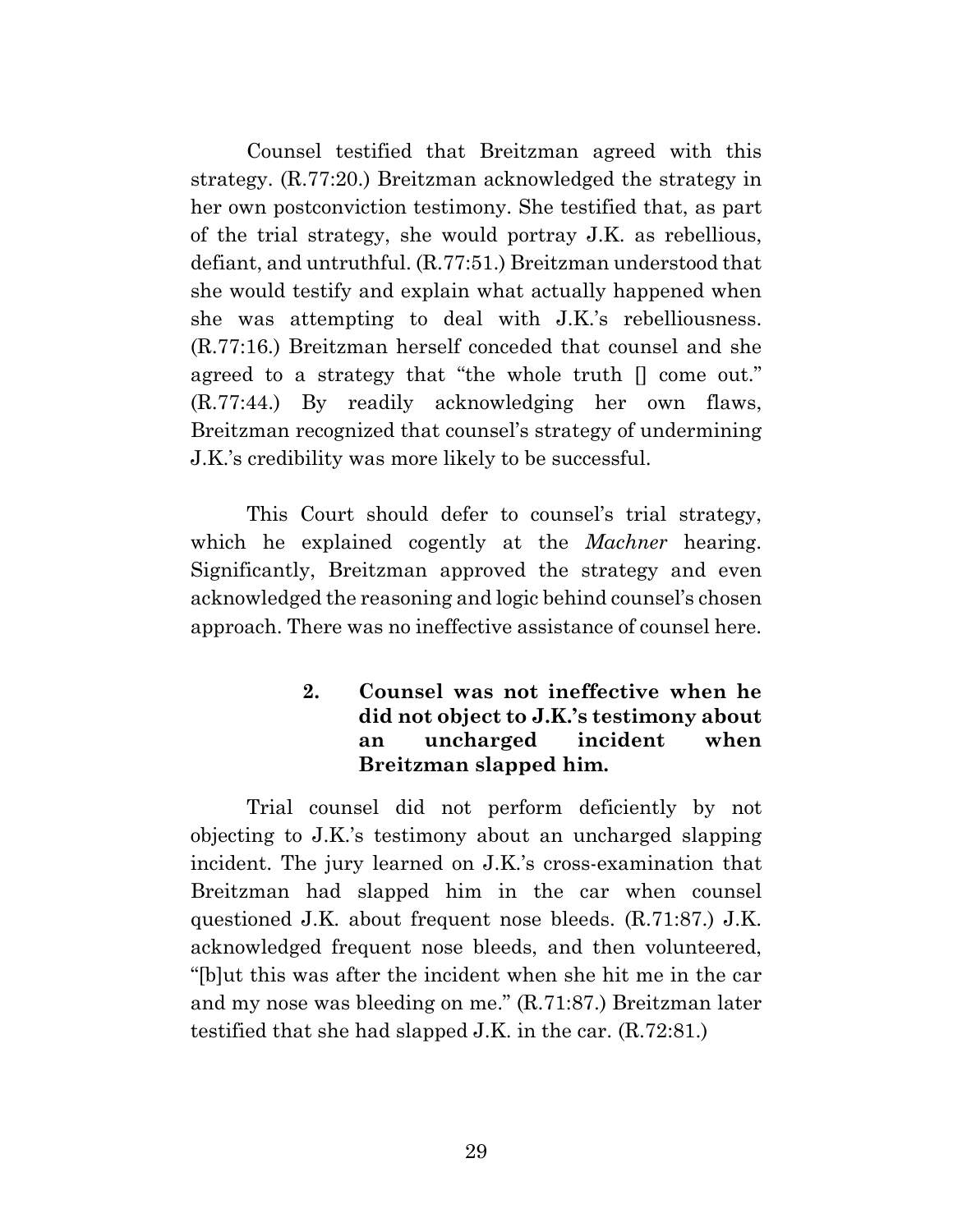J.K.'s testimony about the prior slapping incident did not surprise counsel. At the postconviction hearing, counsel testified that while Breitzman had denied slapping J.K. in the charged offenses, she admitted that she may have previously slapped him. "The other slaps in the past would have been something extremely minor and within her privilege as a parent to do so." (R.77:9.) Before trial, Breitzman knew that the prior slapping incident in the car might arise at trial. (R.77:46, 52.) Breitzman discussed with her counsel how to address this incident should it arise. She would acknowledge it, but explain that it was reasonable under the circumstances (R.77:53.) Breitzman also told her counsel that she believed that the car slapping incident formed the basis for J.K.'s animus against her and prompted him to allege other misconduct against her. (R.77:10, 29.)

 Breitzman told her counsel that J.K. had exaggerated the two incidents that triggered the physical abuse charges. Both involved adversarial and tense moments between Breitzman and J.K. (R.77:25.) Breitzman indicated that she did not intend to assert a physical discipline defense to either charge. (R.77:45.) Instead, they intended to demonstrate that J.K. was untruthful about them.

 With respect to the first alleged abuse incident, J.K. testified that he wanted to take a nap and was lying on his bed. Breitzman entered the bedroom and told J.K. to get up. (R.71:38.) J.K. stated that it was dark, but he could feel Breitzman's knuckle as it struck his nose. J.K. claims that his nose started to bleed. (R.71:39.) Breitzman denied striking J.K. She stated that J.K. told her that he woke up, turned the light on, discovered that he was bleeding, and got blood on his mattress. (R.72:78.) In support of her defense that she did not strike J.K. in the bedroom, counsel extensively questioned J.K. about his nose bleeds. J.K. readily conceded that he was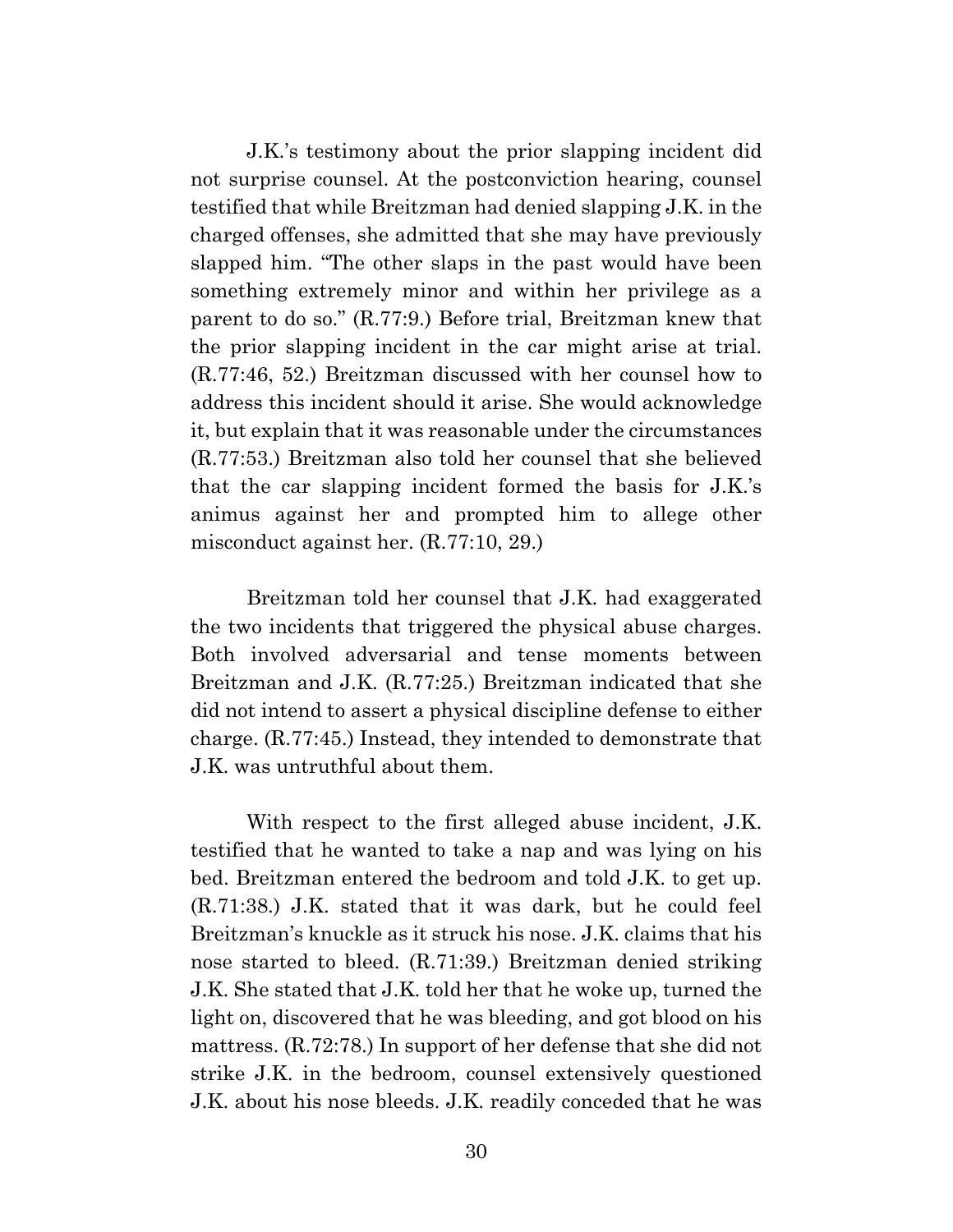prone to nose bleeds. (R.71:85-87.) This line of questioning supported Breitzman's theory of defense that J.K. fabricated claims to make her look bad.

 With respect to the second alleged abuse incident involving the broom (Count 2), J.K. stated that Breitzman told him that he was not sweeping correctly. She grabbed the broom from him and hit him with the back of her hand causing a bruise. (R.71:40-42.) Breitzman acknowledged taking the broom away and sending him to his room, but denied physically disciplining J.K. (R.77:45.) Breitzman claimed that J.K. told her, and later her friend Percifield, that he injured himself when a dumbbell fell on his face. (R.72:92- 93.) J.K. acknowledged telling Percifield that he injured himself with a dumbbell. (R.71:78.)

 The defense acknowledged that the prior conduct had occurred and that it provided an explanation as to why J.K. fabricated the charged incidents against Breitzman. The circuit court found:

This was part of the theory of the defense was to show all of these crazy things that J.K. said that didn't make sense and that he was making it up and that only when his mom threatened to call the police did he talk to the counselor and start[ ] bringing all these things up . . . if they could knock down J.K.'s credibility, that was the goal and that was the strategy.

(R.80:24.) The circuit court found that counsel discussed this trial strategy with Breitzman and she agreed to it. The circuit court determined that this was an adequate trial strategy. (R.80:23.) As the court of appeals observed, "Counsel's decision was deliberate and was based on articulated reasons which [were] neither irrational nor unreasonable."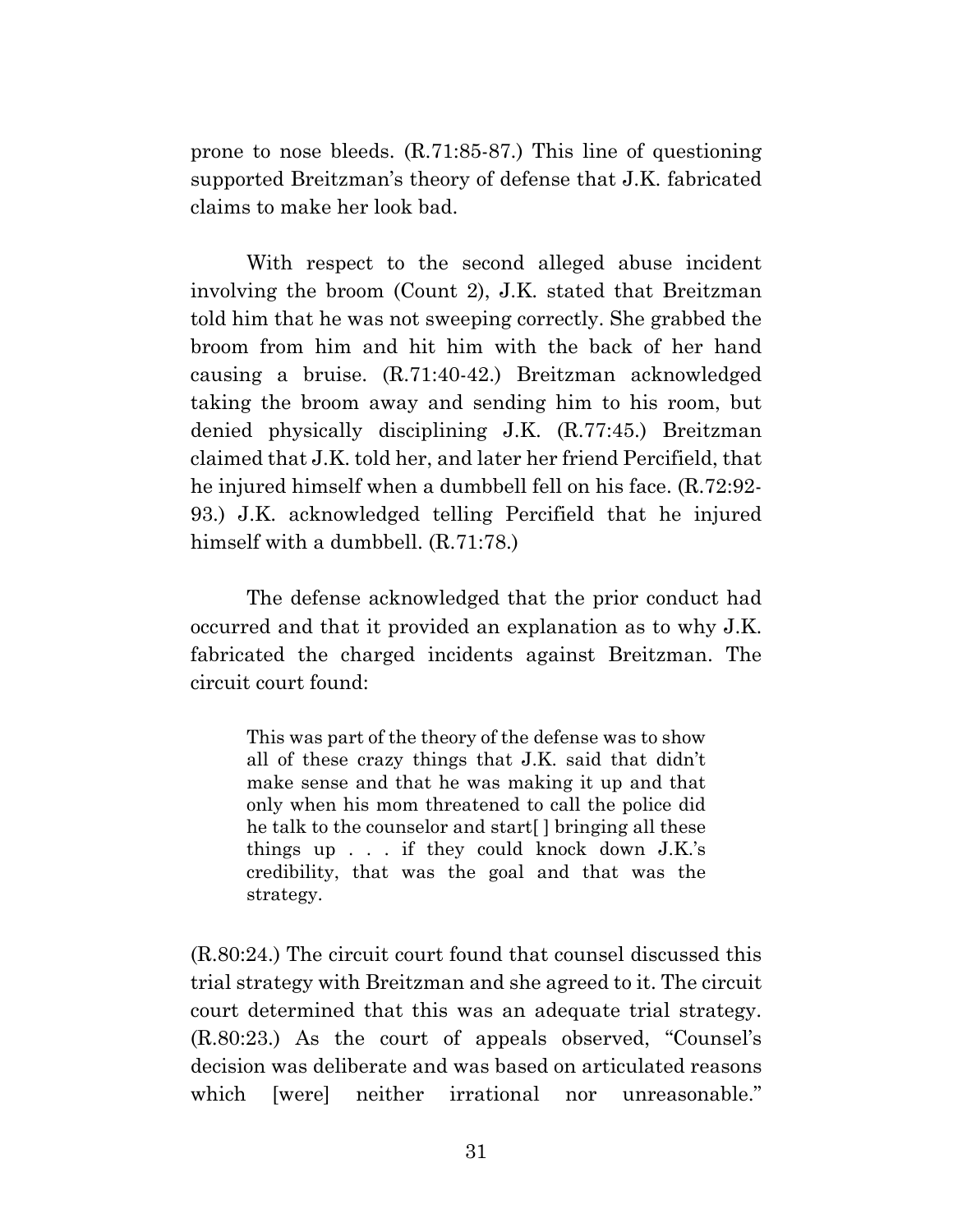*Breitzman*, 2016 WL 4275591, ¶ 23. Based on this strategy, counsel was not ineffective when he did not object to the admission of evidence of Breitzman's other conduct.

 Counsel's decision not to object to testimony about the prior slapping incident did not prejudice Breitzman's defense. Breitzman intended to testify at trial. (R.77:8.) Breitzman also knew that prior incidents in which she slapped J.K. would likely arise at trial. (R.77:46.) By denying that the physical contact occurred during the charged incidents, Breitzman would have opened the door to the admission of evidence that she had struck J.K. on other occasions.

 Wisconsin Stat. § 904.04(2)(a) permits the introduction of other acts evidence. Courts apply a three-step analysis to determine the admissibility of "other acts." *State v. Sullivan*, 216 Wis. 2d 768, 771-73, 576 N.W.2d 30 (1998). Evidence of Breitzman's prior acts of striking J.K. were admissible for proper purposes. It demonstrated that Breitzman intended to strike J.K. with respect to the charged incidents and that her contact with J.K. was not an accident. In addition, evidence of the prior physical contact incident would have been properly admitted to provide the context of the case and to establish J.K.'s credibility. *See State v. Hunt*, 2003 WI 81, ¶¶ 58, 59, 263 Wis. 2d 1, 666 N.W.2d 771. The evidence was logically relevant and it was not unduly prejudicial in the context of the case.

 Because Breitzman insisted on testifying and denying the physical contact in the charged incidents, counsel could reasonably conclude that the circuit court would have permitted the State to explore the prior incidents that Breitzman admitted. Breitzman was not prejudiced by counsel's decision to not seek to exclude evidence that the circuit court would likely have admitted.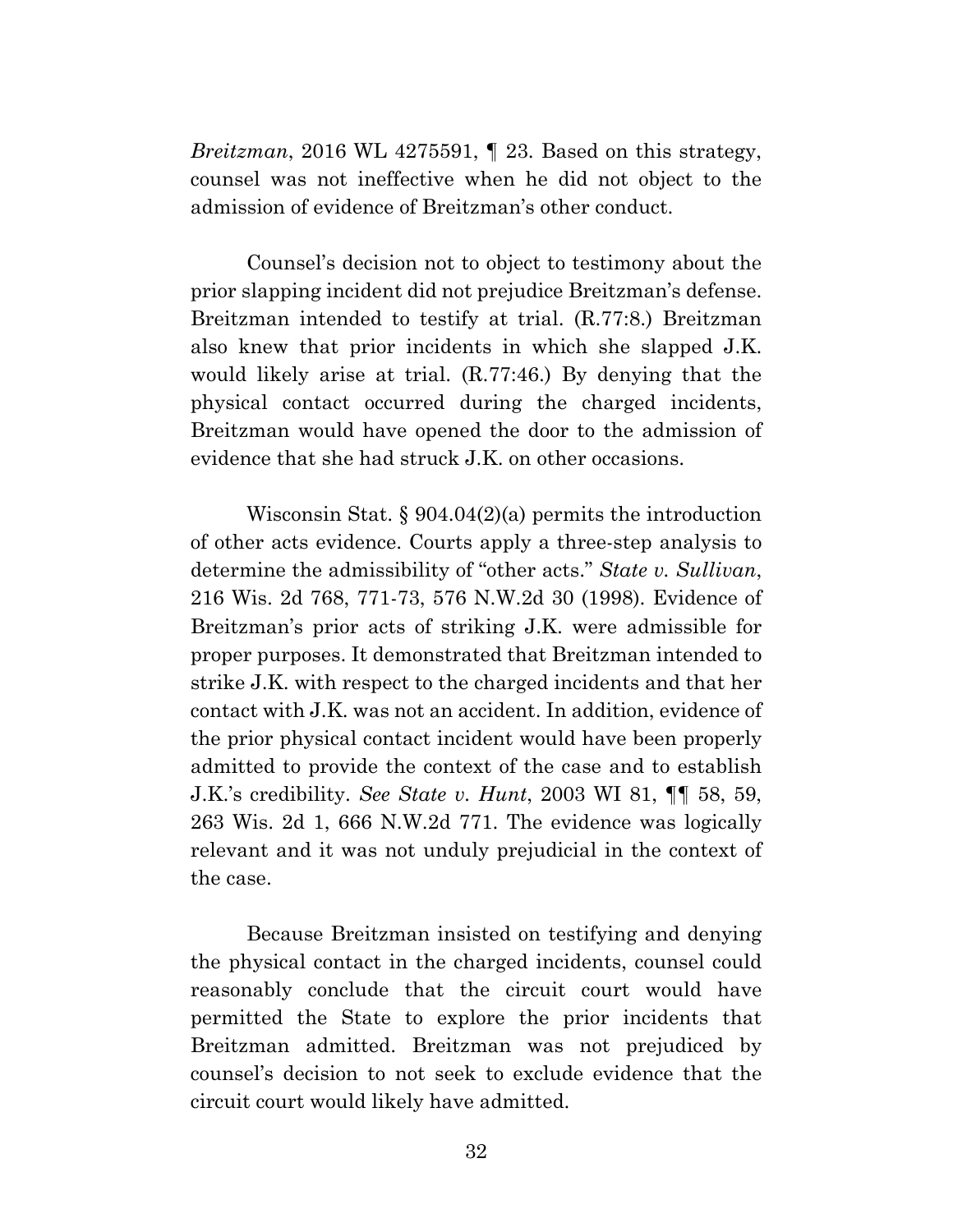To minimize the risk of unfair prejudice from the admission of evidence about the slapping incident, the circuit court provided a limiting instruction. Tracking the language of Wis. JI-Criminal 275 (2003), the circuit court explained that the other incident was admitted for purposes of demonstrating Breitzman's intent and to provide a context or background necessary to a complete presentation of the evidence. It also admonished the jury not to use the other act incident for an improper purpose. (R.73:88-89.) This Court has long presumed that juries comply with properly given limiting and cautionary instructions. *See State v. Marinez*, 2011 WI 12, ¶ 41, 331 Wis. 2d 568, 797 N.W.2d 399 (a jury is presumed to follow admonitory instructions). And there is no reason to believe that the jury did not comply here.

 The circuit court's other act instruction also incorporated another feature that reinforced Breitzman's defense and minimized prejudice to her case. It instructed the jury regarding reasonable parental discipline. (R.73:89.) That language supported Breitzman's claim that she acted appropriately when she slapped J.K. in the car. (R.77:51-52.) Thus, even if counsel should have objected when J.K. testified about the car slapping incident, J.K.'s testimony did not prejudice Breitzman.

## **3. Counsel's failure to object to evidence about Breitzman's prior use of profane language was not deficient and did not prejudice Breitzman.**

 Counsel's failure to object to other instances when Breitzman used profane language was not deficient because the circuit court would not have sustained the objection.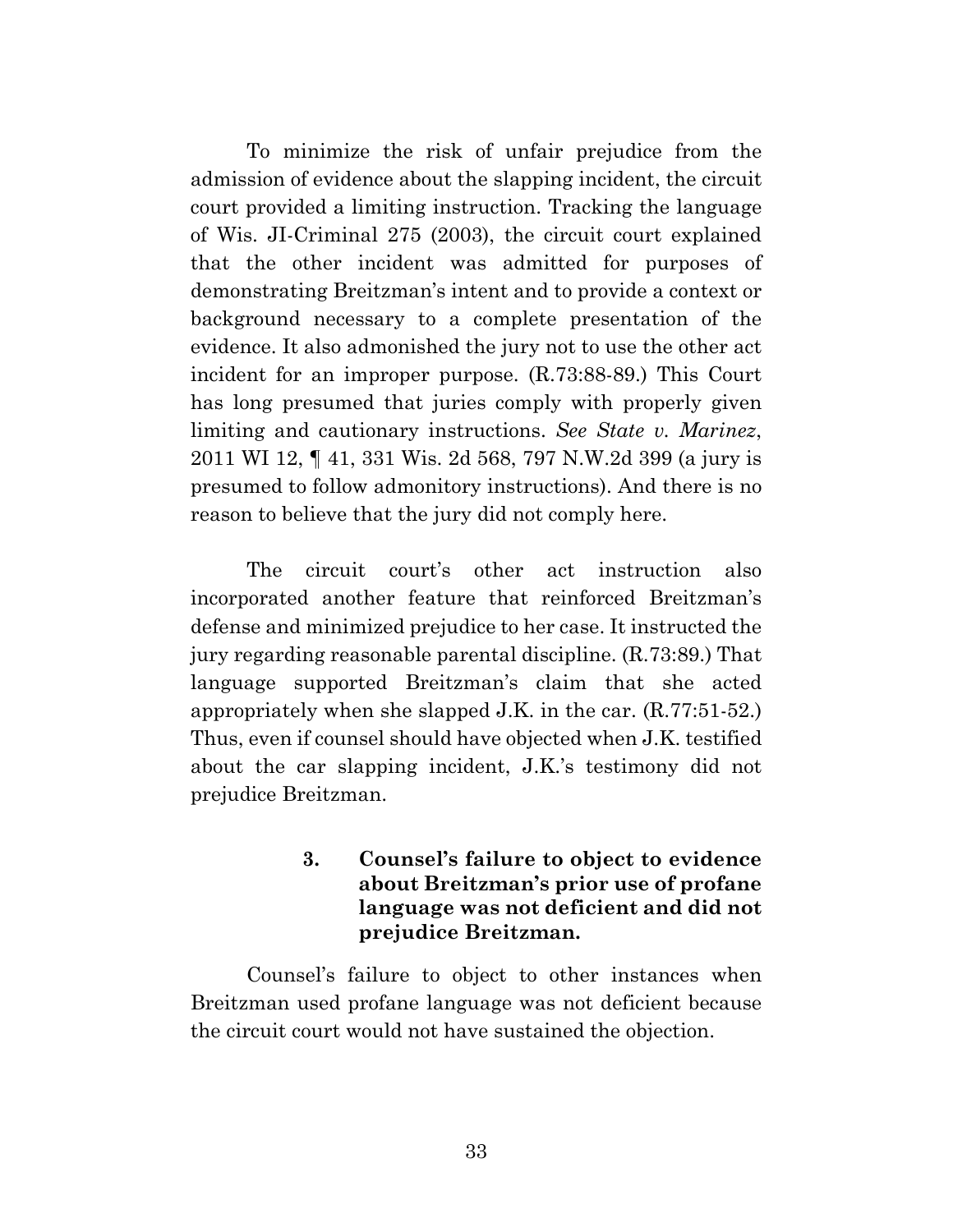On cross-examination, Breitzman denied regularly calling J.K. a "piece of shit" and insisted that she had called J.K. a "fuck face" "one time." (R.72:98-99.) Breitzman's own witness, Percifield, testified about an incident in which he stepped between Breitzman and J.K. because Percifield believed that J.K. was about to hit her. Percifield stated that Breitzman used inappropriate language to control J.K. when he was defiant with her. (R.73:52-53.) On re-cross examination, Percifield testified that he heard Breitzman use the phrase "fuck face" "more than a couple" times. (R.73:54- 55.) He did not know how many times she had used the phrase, "piece of shit." (*Id*.)

 Based on Breitzman's denial that she had used the language on other occasions, the State could certainly question Breitzman and Percifield about her use of these words on other occasions for the purpose of challenging Breitzman's credibility. *See* Wis. Stat. § 906.08(2). In addition, Breitzman's prior use of profane language toward her son would have been admissible under Wis. Stat. § 904.04(2)(a). Her prior act of directing profane language at J.K. demonstrates that her conduct was not an accident and part of the context of the case. On this record, even if counsel had objected to questions about other instances of Breitzman's use of profane language, the circuit court would not have sustained it. Counsel was not deficient for failing to object to proper questions.

 Further, even if counsel's failure to object was deficient, it did not prejudice Breitzman's defense. Breitzman admitted using the language that resulted in the disorderly conduct charge. (R.73:22-23.) The issue was not whether she used such language, but whether her use of the language constituted disorderly conduct. (R.74:31-32.) Based on this record,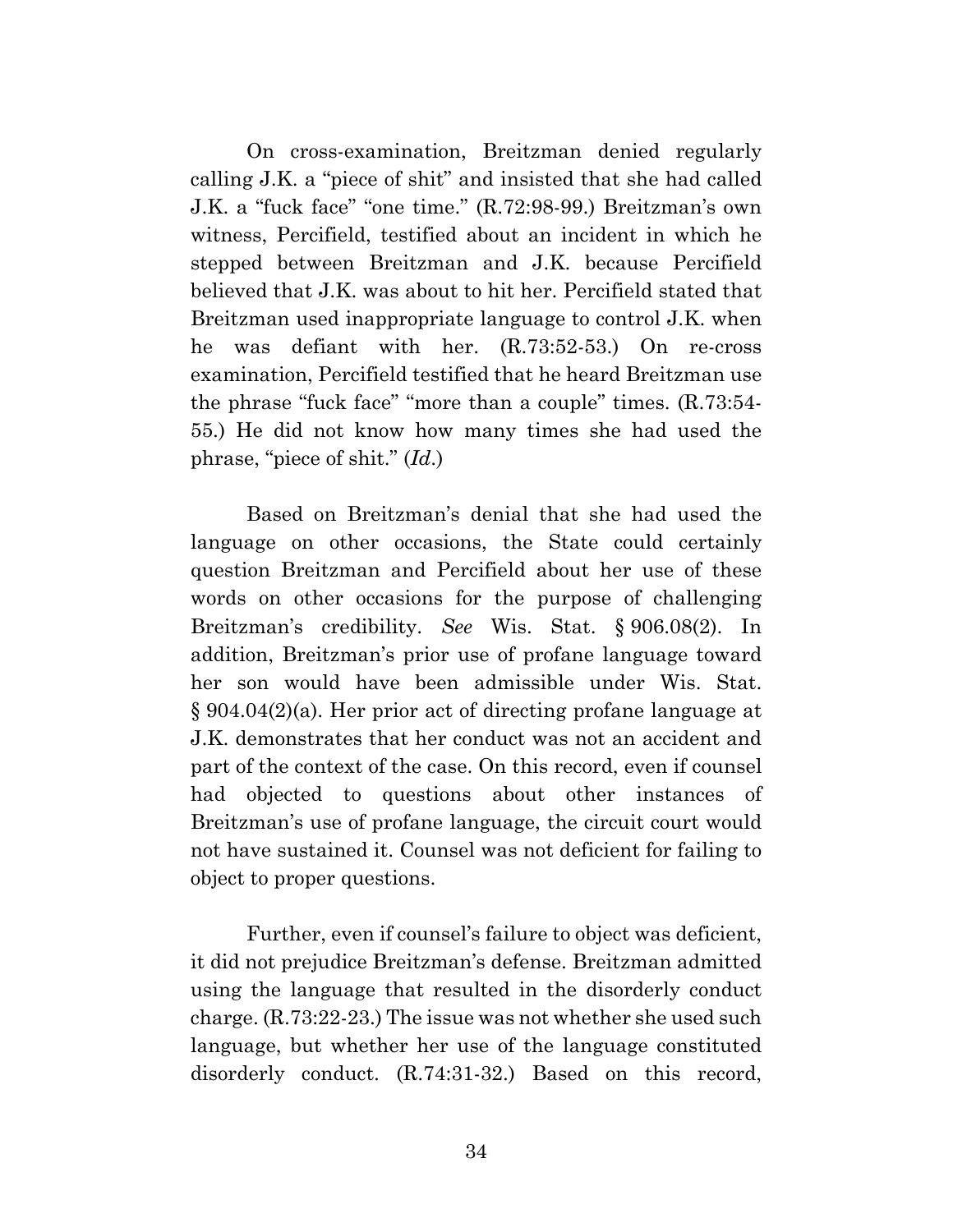Percifield's testimony about Breitzman's use of profane language on other occasions did not prejudice her.

## **4. Failure to object to evidence of other incidents involving failure to provide care was not deficient and did not prejudice Breitzman.**

 The State charged Breitzman with child neglect for failing to provide appropriate care for J.K. after he complained about vomiting and defecating blood. (R.2:1, 6; 71:20.) Breitzman's strategy was to demonstrate that J.K. exaggerated his complaints about the care she provided him and he did everything he could to portray her in a bad light. (R.77:9.) In an effort to challenge J.K.'s credibility, counsel contrasted J.K.'s claims with Breitzman's testimony.

 Breitzman disputed J.K.'s assertion that she did nothing to care for him when he was sick. She testified that J.K.'s illness did not persist for days as he claimed. Breitzman told J.K. to eat bland foods such as crackers and toast and to drink fluids, including Gatorade and water. (R.72:96.)When J.K. told her that he was vomiting blood, Breitzman believed that it was from drinking red colored Gatorade. (R.72:96-97.)

 When J.K. testified about other occasions when Breitzman did not provide care, Breitzman countered J.K.'s assertions. For example, J.K. claimed that he was kicked off the football team because he did not have a medical excuse for missing a week of practice. (R.71:75.) According to Breitzman, J.K. did not tell her that he needed a note until it was too late. In addition, she said that J.K. was spending time with his girlfriend rather than going to practice. (R.72:87.)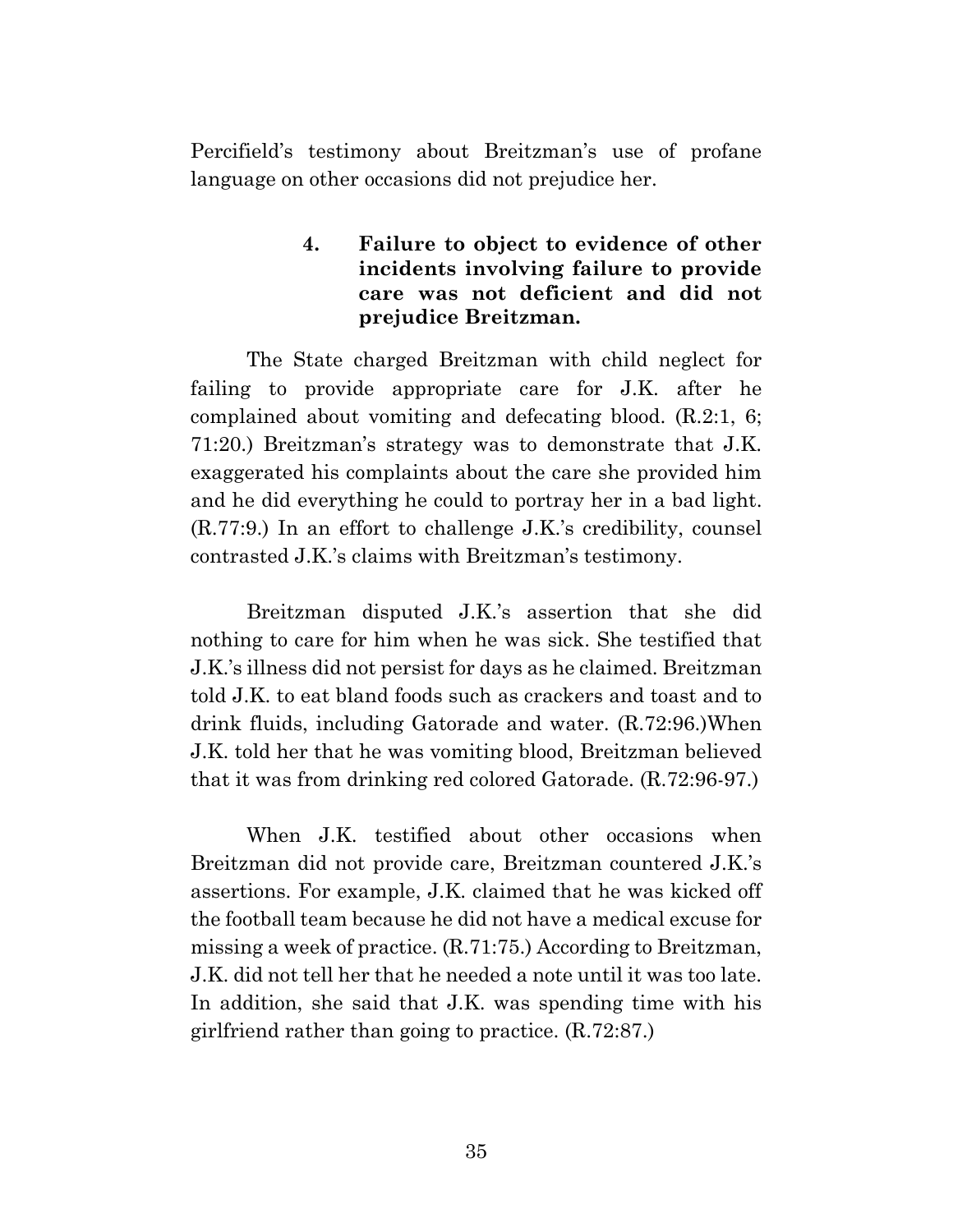J.K. claimed that he had untreated eye problems, but he conceded that he progressed through school with assistance from his teachers. (R.71:103.) Breitzman noted that she had obtained eyeglasses and eye patches for J.K. previously, but that J.K. would not wear them. (R.72:93-94.) In addition, Breitzman no longer had insurance that included optical coverage. (R.72:95.)

 J.K. claimed that Breitzman refused to sign him up for school lunches. (R.71:57.) Breitzman countered by explaining that she re-signed the school lunch form after it was filled out incorrectly, but that J.K. lost it. She repeatedly asked J.K. to bring her a new one. (R.72:108.)

 In response to claims that he was not being fed, counsel elicited testimony from J.K. that he was one of the bigger lineman on his football team and that no coach had said he appeared underfed. (R.71:67.) In fact, Breitzman regularly reminded J.K. to eat breakfast, but he declined. (R.72:85.) Breitzman expressed concerns about J.K.'s dietary habits and wanted J.K. to think before he ate. (R.72:109.)

 In light of their strategy to undermine J.K.'s credibility by demonstrating that he exaggerated and fabricated complaints about Breitzman, counsel's decision not to object was reasonable. That this strategy was unsuccessful did not render counsel's performance ineffective.

## **C. The court of appeals did not erroneously defer to the circuit court's assessment of counsel's trial strategy.**

 Breitzman asserts that the court of appeals misapplied the standard of review. (Breitzman's Br. 32-33.) In making this argument, Breitzman focuses on the following language: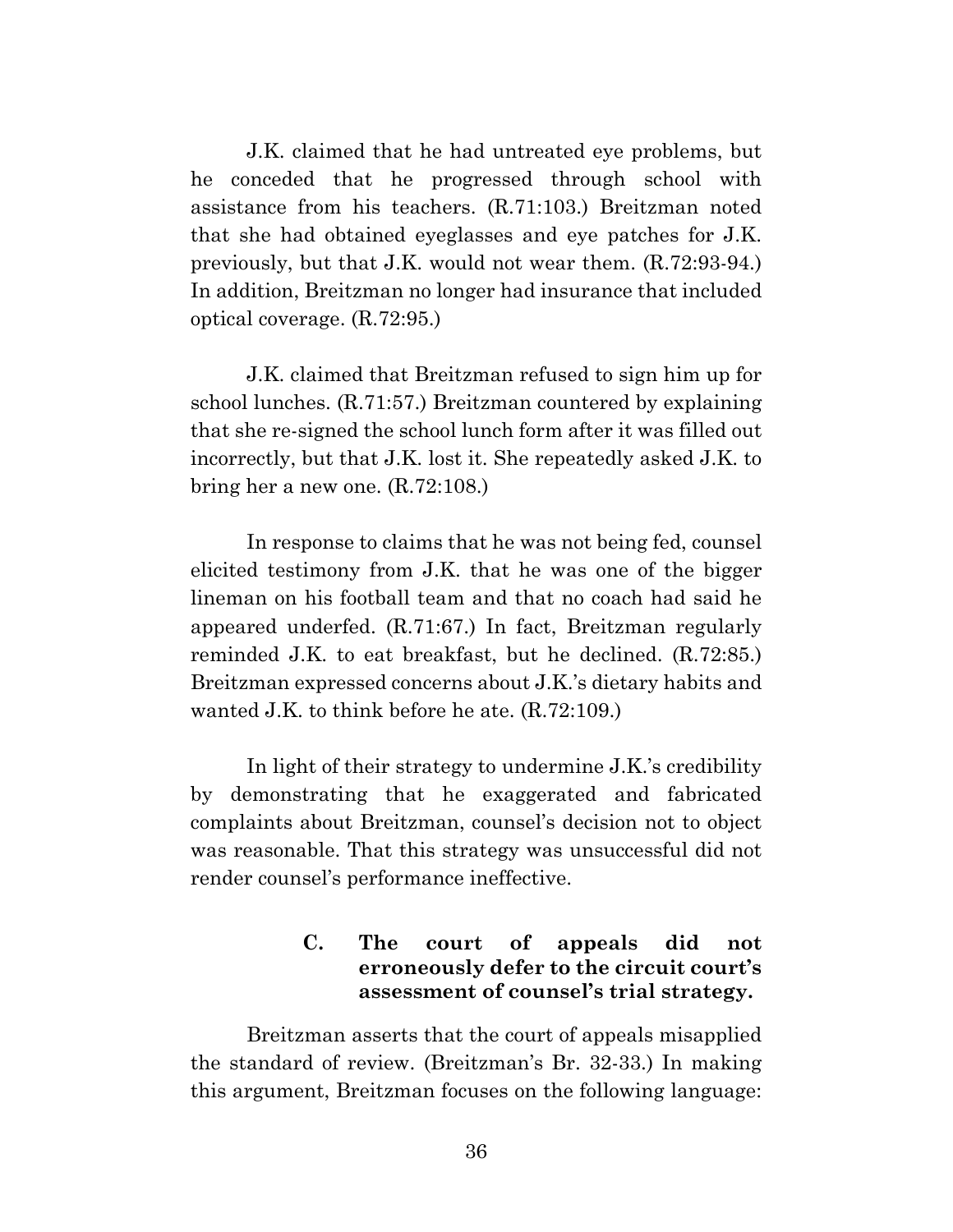"A postconviction court's determination that counsel had a reasonable trial strategy 'is virtually unassailable in an ineffective assistance of counsel analysis.'" *Breitzman*, 2016 WL 4275591, ¶ 23 (quoting *Maloney*, 275 Wis. 2d 557, ¶ 23). Breitzman suggests that it is trial counsel's strategy that demands deference rather than the circuit court's determination that trial counsel had a reasonable strategy. (Breitzman's Br. 33.)

 The State disagrees with Breitzman's interpretation of *Maloney*. There, the court of appeals was deferential to the circuit court's assessment of trial counsel's strategy precisely because "the trial court had the opportunity to both see and hear counsel's presentation and evaluate its purpose in conjunction with counsel's testimony." *Maloney*, 275 Wis. 2d 557, ¶ 23. And here, such deference would have been reasonable because the circuit court observed counsel present Breitzman's case and evaluate it in conjunction with his testimony at the *Machner* hearing.

 Moreover, Breitzman's focus on this single sentence in the court of appeal's decision ignores the court of appeals' independent assessment of counsel's trial strategy.

At the *Machner* hearing, counsel testified that he did not object to evidence that Breitzman hit her son while driving—an uncharged offense—because a central theory of the defense was that J.K. had a tendency to exaggerate. Counsel stated that he planned to counter J.K.'s testimony with testimony from Breitzman in hopes of undermining J.K.'s credibility, telling the court that "the best approach would be to be very transparent about [the incident] and to not sit there and make lots of objections on things that would be overruled and become obvious and rather let the jury see what is the other side here." Indeed, counsel testified that he actually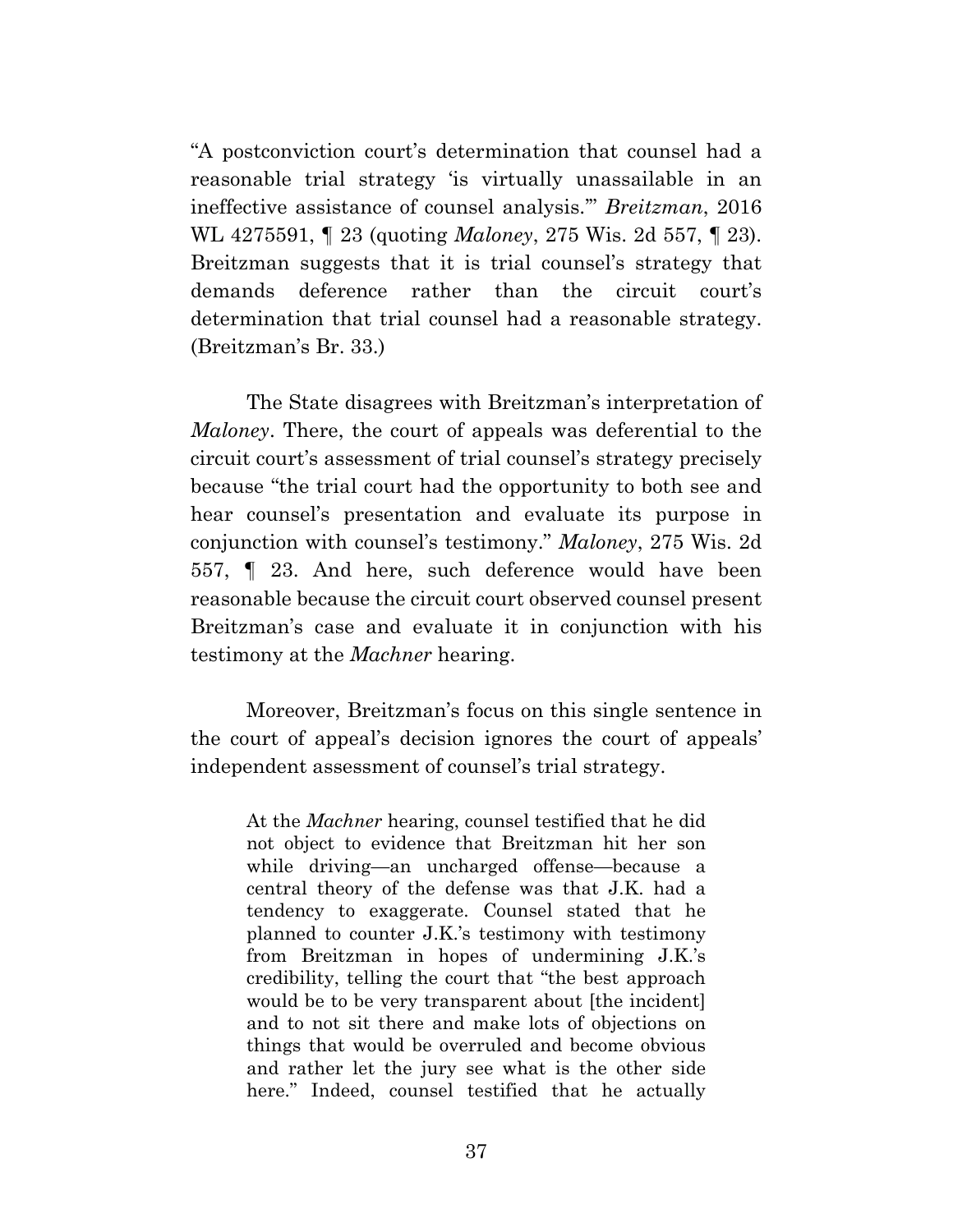wanted the jury to hear some of the allegations J.K. made against Breitzman to paint J.K. as a child who makes "grandiose" allegations against his mother. Counsel's decision was deliberate and was based on articulated reasons which are neither irrational nor unreasonable.

*Breitzman*, 2016 WL 4275591, ¶ 23. The court of appeals' analysis demonstrates that it independently reviewed the record and that the record supports its conclusion that trial counsel's strategy was reasonable.

\* \* \* \* \*

 Through her testimony, Breitzman sought to present an alternative, reasonable explanation for J.K.'s claims. By demonstrating that J.K. was generally prone to exaggeration and fabrication, Breitzman and her counsel sought to undermine J.K.'s credibility with respect to the charged offenses. Under the circumstances, counsel's decision not to object to the admission of evidence about other events was not objectively unreasonable. His performance was not deficient. And it did not prejudice Breitzman's defense.

- **III. Counsel's opening statement was not ineffective because it did not undermine Breitzman's anticipated testimony.** 
	- **A. Counsel's opening statement was not deficient because it was based on reasonable trial strategy and did not contradict Breitzman's anticipated testimony.**

 Counsel did not perform deficiently when he introduced a theory of defense, i.e., reasonable parental discipline, in his opening statement, because it did not undermine Breitzman's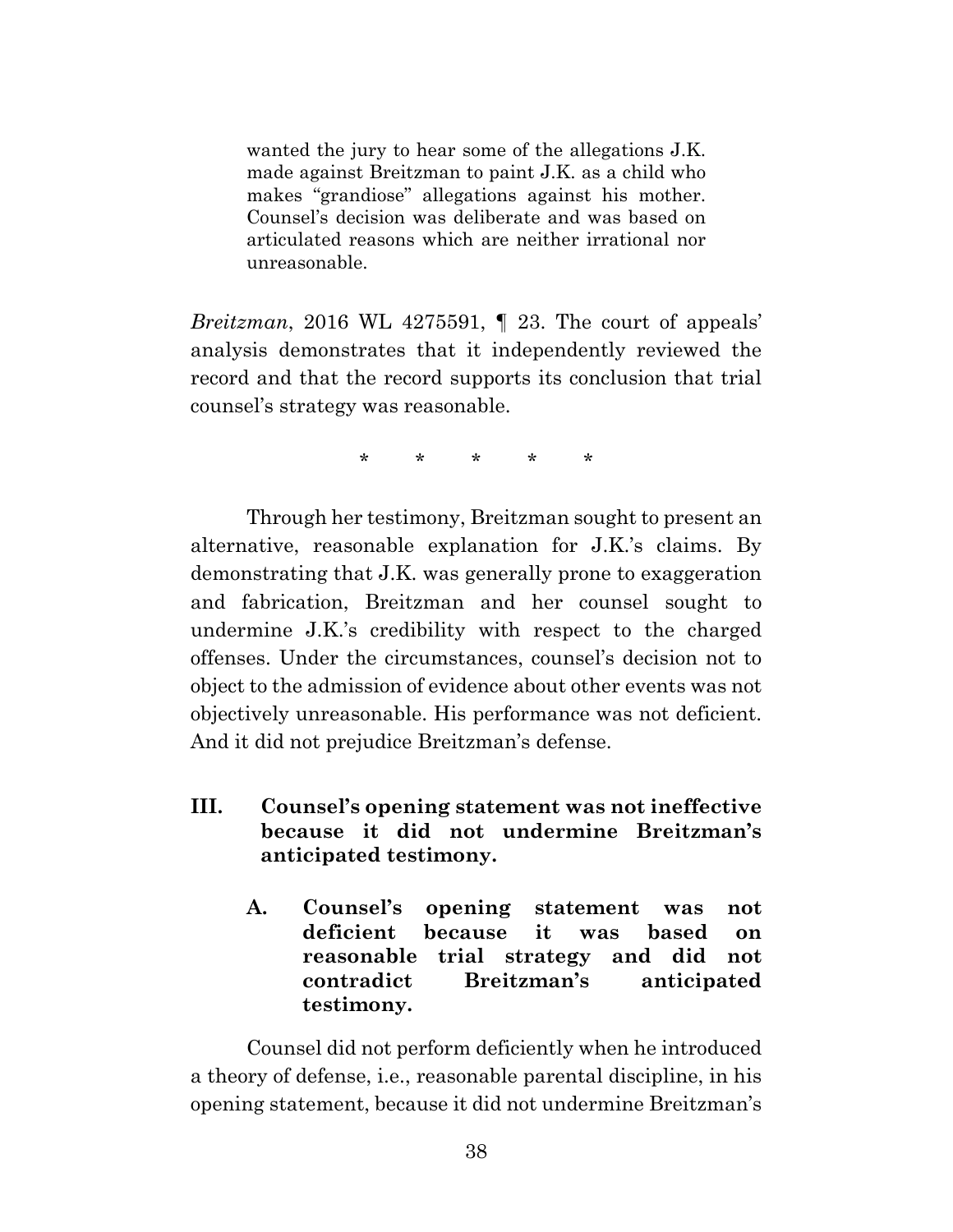testimony. In his pretrial discussions with Breitzman, counsel learned that Breitzman had struck J.K. on occasions other than the charged offenses. (R.77:23.) Breitzman knew that evidence of the uncharged slapping incident might arise at trial. (R.77:52.) Breitzman and counsel agreed that if the slapping incident came up, she would explain that she had the right to defend herself and that her actions were reasonable. (R.77:52-53.)

 With knowledge of this uncharged incident, counsel had to strike a careful balance in his opening statement. He had to avoid admitting that Breitzman committed any of the conduct alleged by J.K. and avoid any suggestion that Breitzman had never struck J.K. The latter claim would definitely backfire if and when evidence of prior physical acts came into evidence. Counsel sought to portray Breitzman as a mother attempting to do her best to provide structure and discipline to J.K., who had become increasingly difficult to deal with. (R.71:25.) Against this backdrop, counsel referenced the concept of reasonable parental discipline and a parent's privilege to cause pain. (R.71:24-26.)

 Counsel raised the discipline defense, but never conceded that Breitzman had actually committed the charged offenses. Counsel told the jury that it had to determine that each fact and each element of each offense had been proven. (R.71:24.) Counsel asked the jury to consider whether Breitzman intentionally engaged in conduct that violated the law. (R.71:26.) He concluded by telling the jury that Breitzman was "just a struggling parent" and that the State would not be able to meet its burden beyond a reasonable doubt. (R.71:27.)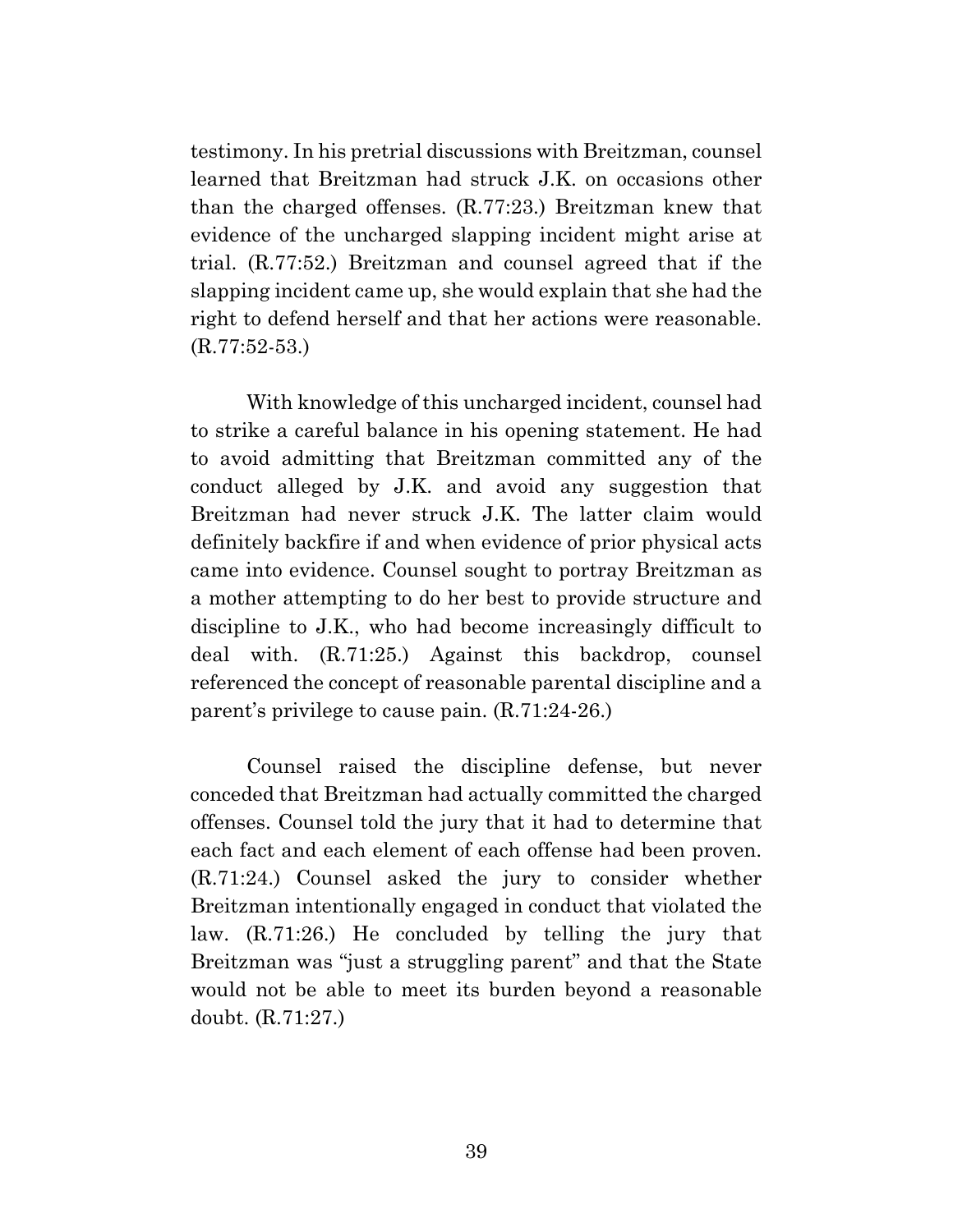As the circuit court observed, counsel's opening statement was "very short and not extremely detailed." (R.80:25.) Counsel never conceded that Breitzman had actually committed the charged offenses. Indeed, the circuit court found that nothing counsel said in his opening contradicted Breitzman's testimony. (R.80:29.) Further, the circuit court also noted that nothing about counsel's discussion of parental discipline belied Breitzman's theory that J.K. had become rebellious and untruthful. (R.80:26-27.) Counsel's reference to reasonable parental discipline merely provided a helpful context for the jury to understand Breitzman's other conduct should the evidence find its way into the record.

 Based on this record, counsel's opening statement was not deficient because it did not contradict Breitzman's subsequent testimony.

## **B. Counsel's opening statement did not prejudice Breitzman's defense.**

 Even if counsel's opening statement was deficient, it did not prejudice Breitzman. She asserts that the prosecutor's comment in his closing argument about the reasonable parental discipline defense supports her claim that counsel's opening statement prejudiced her defense. (Breitzman's Br. 40.) In fact, the prosecutor only briefly commented on the reasonable parental discipline defense in rebuttal. (R.74:33.) More importantly, the prosecutor's closing argument focused on the evidence that supported Breitzman's convictions, not the reasonable parental discipline defense. (R.74:5-19.)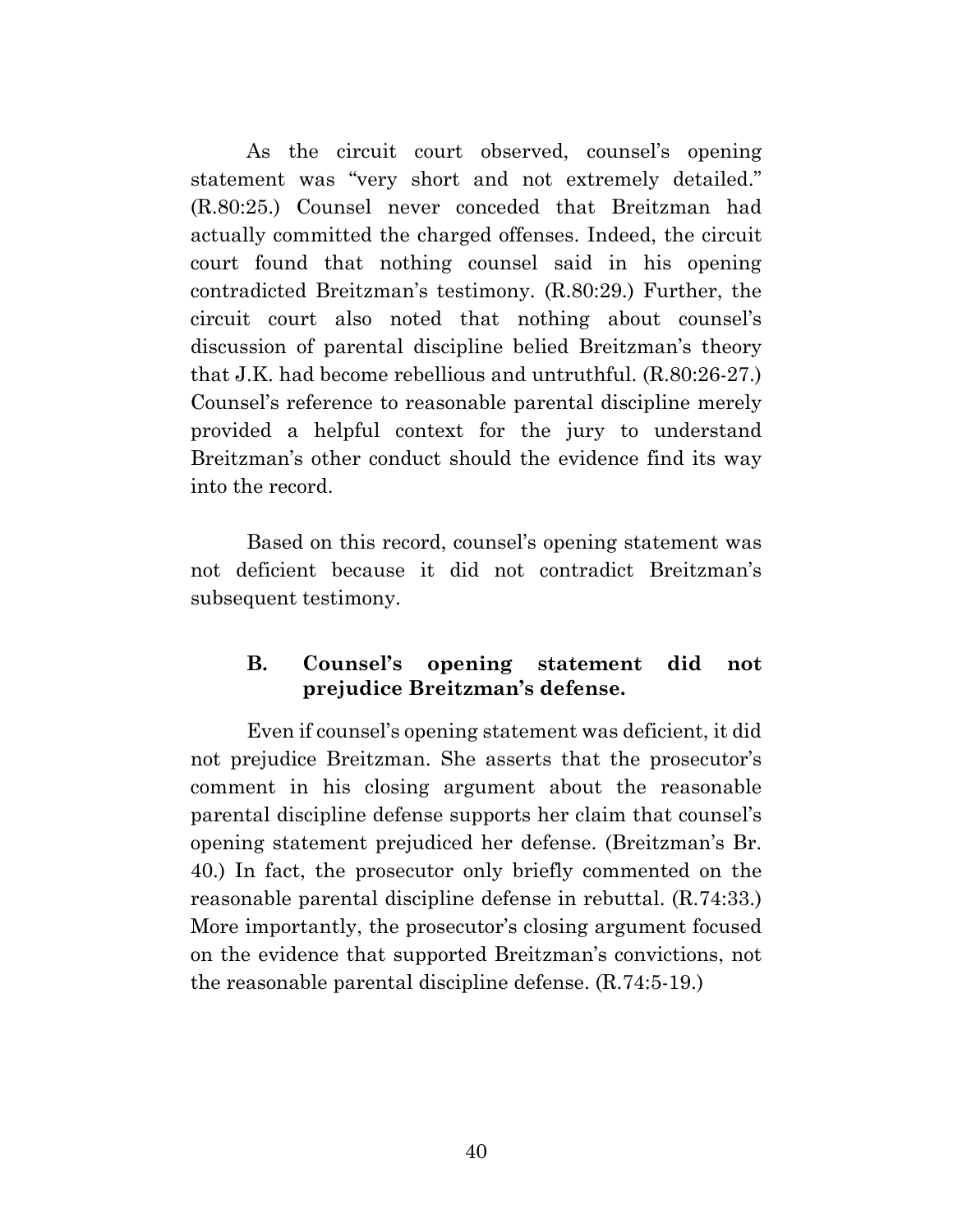In addition, through its instructions, the circuit court cautioned the jury regarding the purpose and limitations of opening and closing statements. Before the parties gave their opening statements, the circuit court cautioned the jury that the opening statements were not evidence. (R.71:18.) Before closing arguments, the circuit court again reminded the jury that the attorney's arguments, conclusions, and opinions were not evidence. It directed the jury to draw its own conclusions from the evidence and to "decide upon [its] verdict according to the evidence under the instructions given [] by the court." (R.73:86.) A jury is presumed to follow admonitory instructions. *Marinez*, 331 Wis. 2d 568, ¶ 41. There is no reason to believe that the jury did not comply with these instructions when it decided Breitzman's case.

 Counsel's reference to reasonable parental discipline in his opening statement simply did not prejudice Breitzman's defense.

## **IV. Counsel's errors, if any, did not result in cumulative prejudice such that it undermines confidence in the outcome of Breitzman's trial.**

Under the doctrine of "cumulative prejudice," a defendant who suffers multiple instances of deficient performance may rely on the aggregate effect of those deficiencies to establish the prejudice necessary to sustain a claim of ineffective assistance of counsel. *State v. Thiel*, 2003 WI 111, ¶¶ 59-60, 264 Wis. 2d 571, 665 N.W.2d 305. To establish cumulative prejudice, "each alleged error must be deficient in law—that is, each act or omission must fall below an objective standard of reasonableness." *Id*. ¶ 61. In most cases, trial counsel's errors "will not have a cumulative impact sufficient to undermine confidence in the outcome of the trial,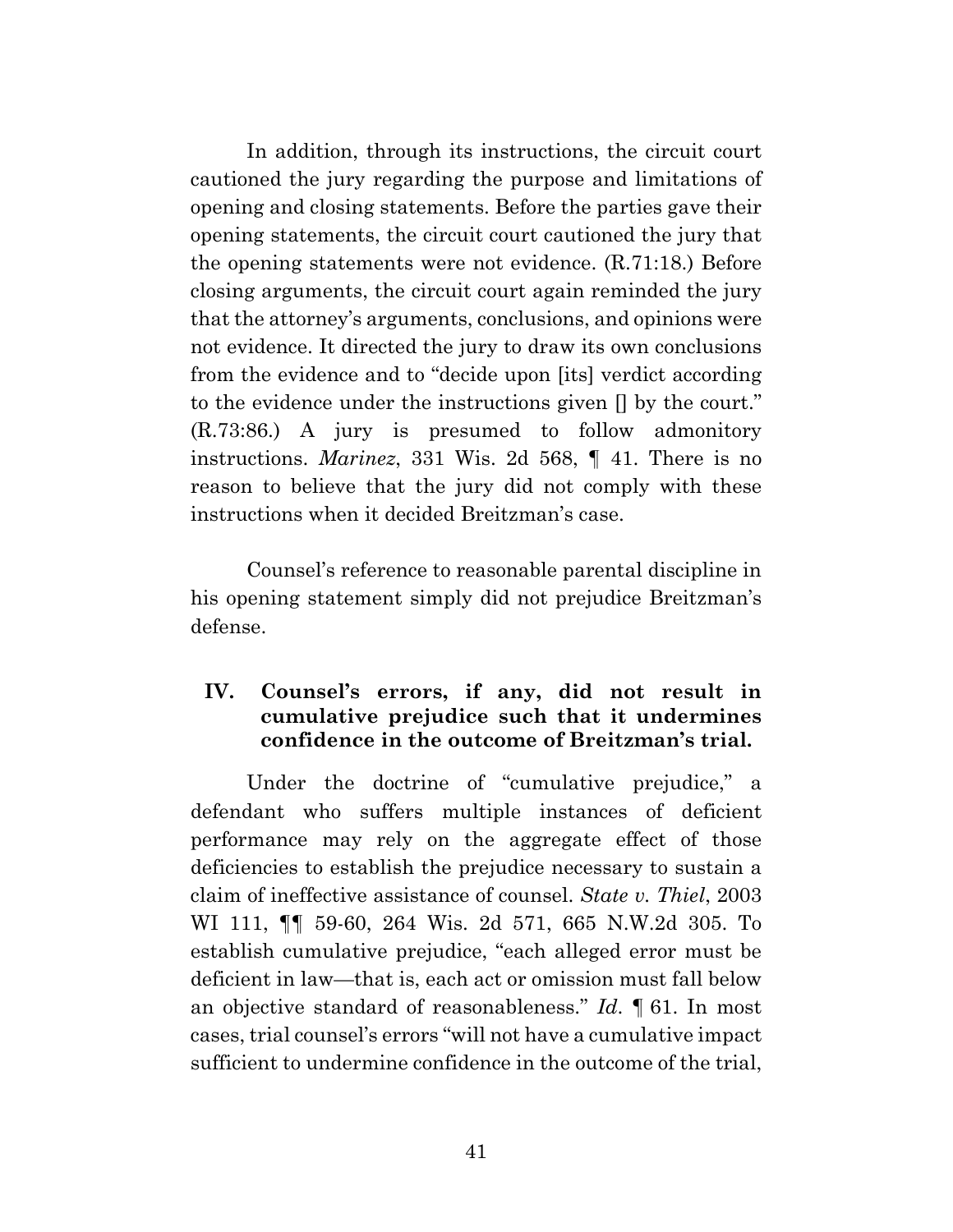especially if the evidence against the defendant remains compelling." *Id*.

 Breitzman's claim of cumulative prejudice fails. As addressed above, counsel did not perform deficiently. But even if he did, Breitzman has not demonstrated that his errors, whether considered separately or in the aggregate, created sufficient prejudice to undermine confidence in the outcome of her trial. This is not a case where counsel's errors "kept significant evidence from the jury that would have undermined the complainant's credibility." *State v. Domke*, 2011 WI 95, ¶ 60 n.11, 337 Wis. 2d 268, 805 N.W.2d 364.

 Counsel challenged J.K.'s credibility both on crossexamination and through Breitzman's testimony. Counsel presented a defense that portrayed Breitzman as a responsible parent dealing with a rebellious child who fabricated claims against her. That the jury rejected Breitzman's defense does not mean that counsel's performance prejudiced her. Any deficiencies on counsel's part do not undermine confidence in the outcome of Breitzman's trial.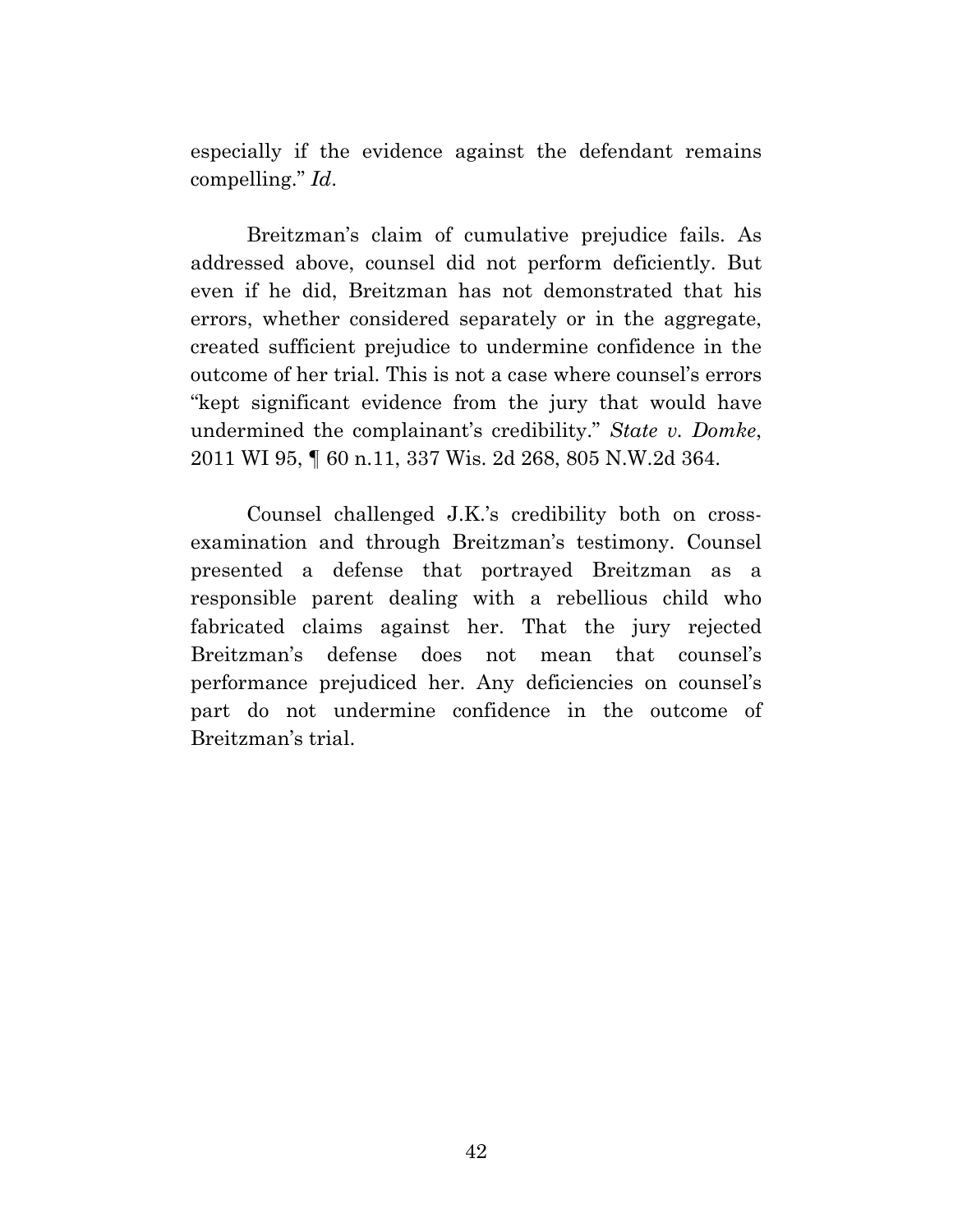#### **CONCLUSION**

 The State respectfully requests this Court to affirm the court of appeals' decision affirming the circuit court's entry of the judgment of conviction and order denying Breitzman's motion for postconviction relief.

Dated this 26th day of May, 2017.

Respectfully submitted,

 BRAD D. SCHIMEL Wisconsin Attorney General

 DONALD V. LATORRACA Assistant Attorney General State Bar #1011251

MAURA F.J. WHELAN Assistant Attorney General State Bar #1027974

Attorneys for Plaintiff-Respondent

Wisconsin Department of Justice Post Office Box 7857 Madison, Wisconsin 53707-7857 (608) 267-2797 (608) 266-9594 (Fax) latorracadv@doj.state.wi.us